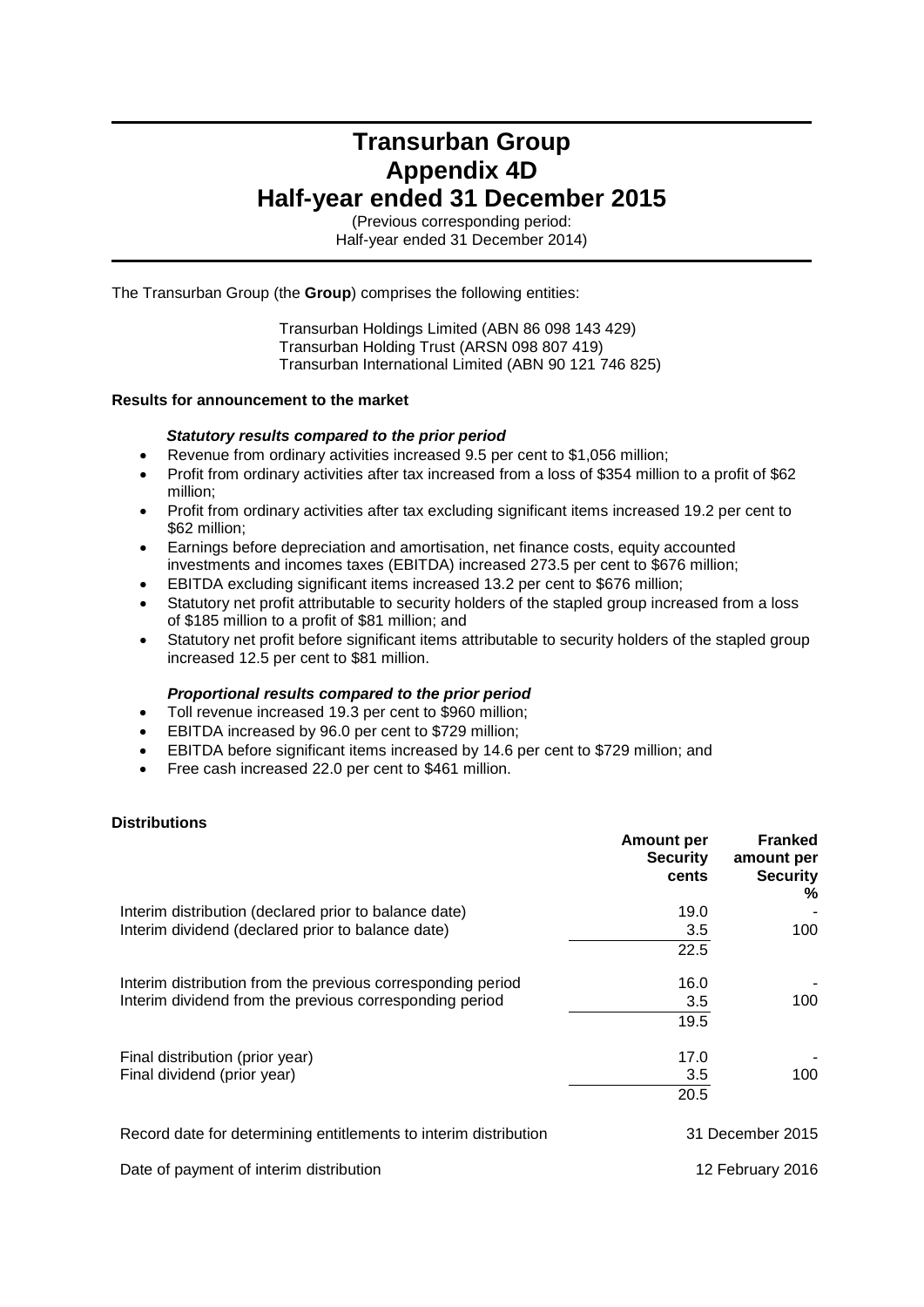#### **Distribution Reinvestment Plan**

Under the Distribution Reinvestment Plan (DRP), security holders may receive additional stapled securities in substitution for some or all cash distributions in respect of their stapled securities. The last date for the receipt of an election notice for participation in the DRP was 4 January 2016 and the participation rate was 15.02 per cent. No discount has been applied when determining the price at which stapled securities will be issued under the DRP for the current period distribution.

#### **Explanation of results**

For further explanation of the results please refer to the accompanying ASX Release and "Review of Operations" within the Directors' Report of the half-year report.

This document includes presentation of results on a statutory as well as non-statutory basis. The nonstatutory basis includes proportional EBITDA, underlying proportional EBITDA and free cash.

#### *Proportional results*

Proportional EBITDA excluding significant items is one of the primary measures that the Board uses to assess the operating performance of the Group, with an aim to maintain a focus on operating results and associated cash generation. It reflects the contribution from individual assets to Transurban's operating performance and permits a meaningful analysis of the performance of the Group's assets.

Significant items are those items where their nature and amount is considered material to the financial statements and not in the ordinary course of business. These items have been disclosed in Note B5 to the Interim Financial Report.

Proportional EBITDA is the aggregation of EBITDA from each asset multiplied by Transurban's percentage ownership as well as the contribution from central Group functions.

Proportional EBITDA is reconciled to the statutory income statement on Note B3 of the financial statements.

#### *Free cash*

Free cash is the primary measure used to assess the cash performance of the Group. It represents the cash available for distribution to security holders.

Free cash is calculated as statutory cash flow from operating activities from 100 per cent owned subsidiaries plus distributions and interest received from non 100 per cent owned subsidiaries and equity accounted investments, adjusted to include the allowance for maintenance of intangible assets and exclude cash payments for maintenance of intangible assets.

#### **Net tangible asset backing**

|                                                  | 31 December | 30 June |
|--------------------------------------------------|-------------|---------|
|                                                  | 2015        | 2015    |
|                                                  |             |         |
| Net tangible asset backing per stapled security* | 3.04        | 2.89    |

(\*) - Net tangible assets used as the basis for this calculation include the concessions and permits relating to the operational assets of the Group. Assets of this type are characterised as intangibles under Australian Accounting Standards.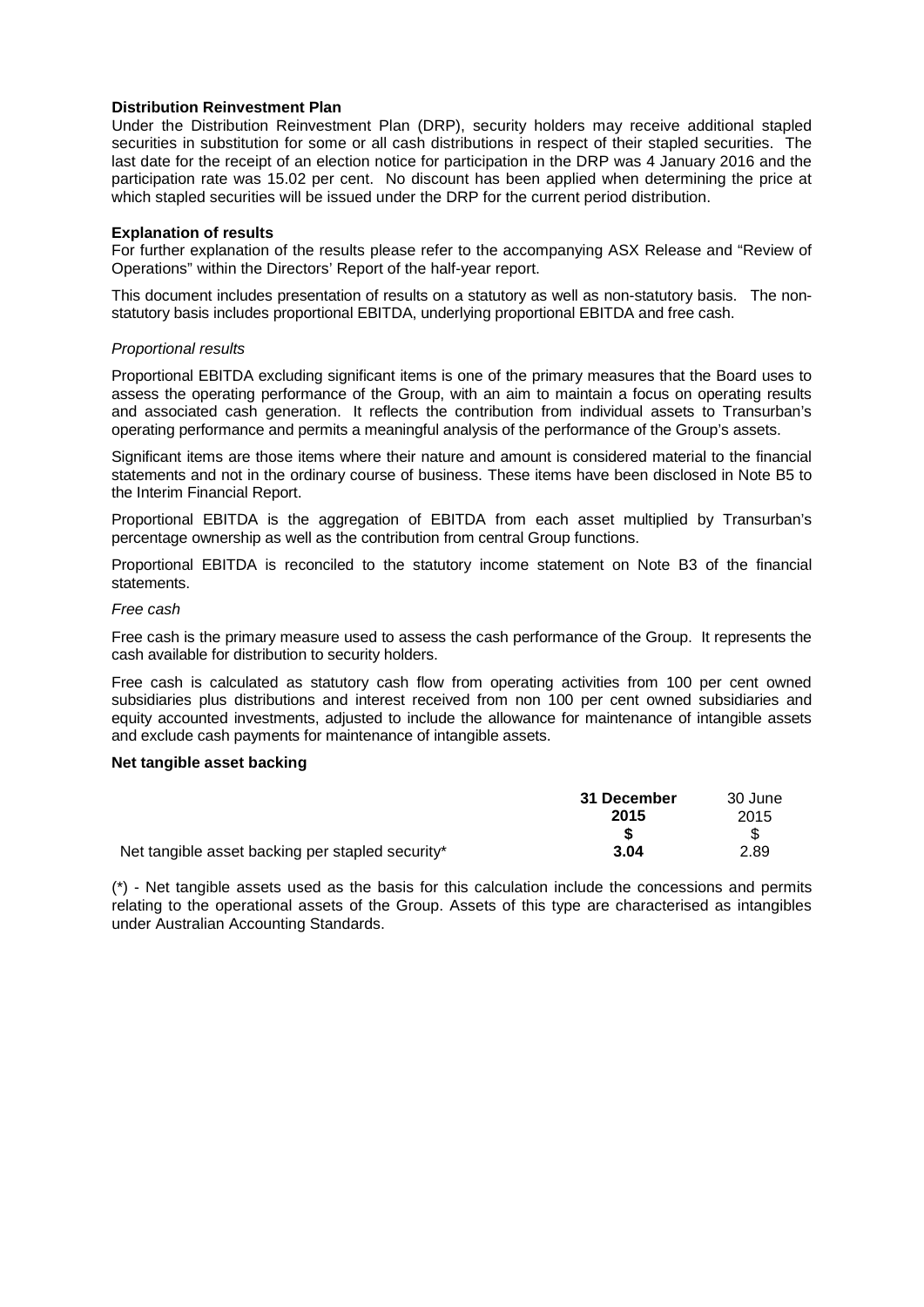#### **Investments in associates and joint venture entities**

The Transurban Group has investments in the following associates and joint venture entities:

| Name of company                               |           | <b>Ownership Interest</b> | Net profit/(loss) contribution<br>to the Transurban Group |             |
|-----------------------------------------------|-----------|---------------------------|-----------------------------------------------------------|-------------|
|                                               | 2015<br>% | 2014<br>%                 | 2015<br>\$M                                               | 2014<br>\$Μ |
| North Western Roads Group Trust               | 50.0      | 50.0                      |                                                           |             |
| North Western Roads Group Pty Ltd             | 50.0      | 50.0                      | $\blacksquare$                                            |             |
| NorthConnex State Works Contractor<br>Pty Ltd | 50.0      | 50.0                      | -                                                         |             |
| Interlink Roads Pty Limited                   | 50.0      | 50.0                      | 9                                                         | 9           |
|                                               |           |                           | 9                                                         | 9           |

#### **Other information required by Listing Rule 4.2A**

The remainder of information requiring disclosure to comply with Listing Rule 4.2A is contained in the half-year report (which includes the Directors' Report) and an ASX Release.

#### **Audit review**

This report has been based on accounts which have been reviewed by the Group's auditors. A copy of the unqualified review report can be found in the half-year report.

Julie Galligan Company Secretary 11 February 2016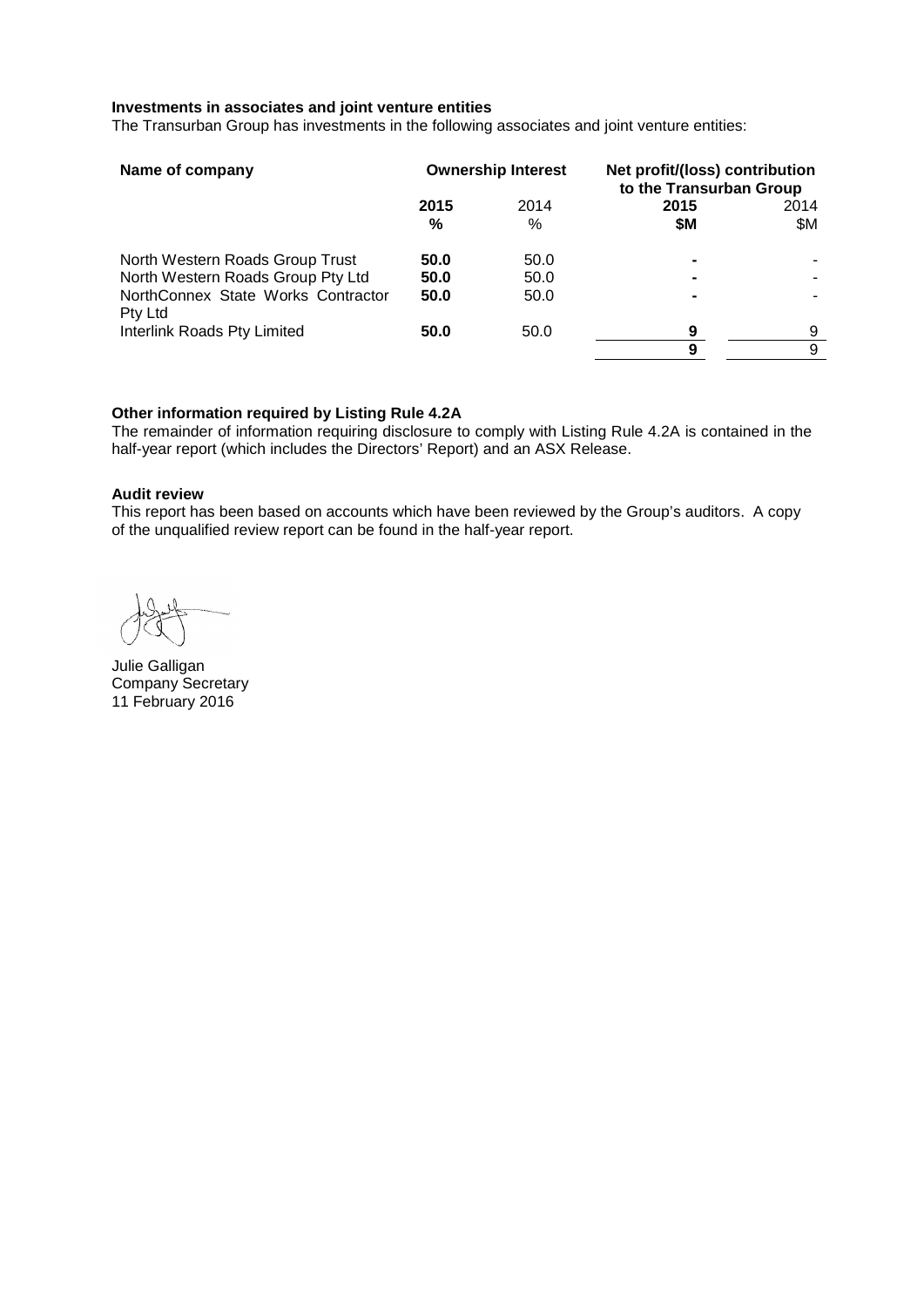# **Transurban Holdings Limited and Controlled Entities**

ABN 86 098 143 429

(Including Transurban International Limited and Transurban Holding Trust)

# **Interim report for the half-year ended 31 December 2015**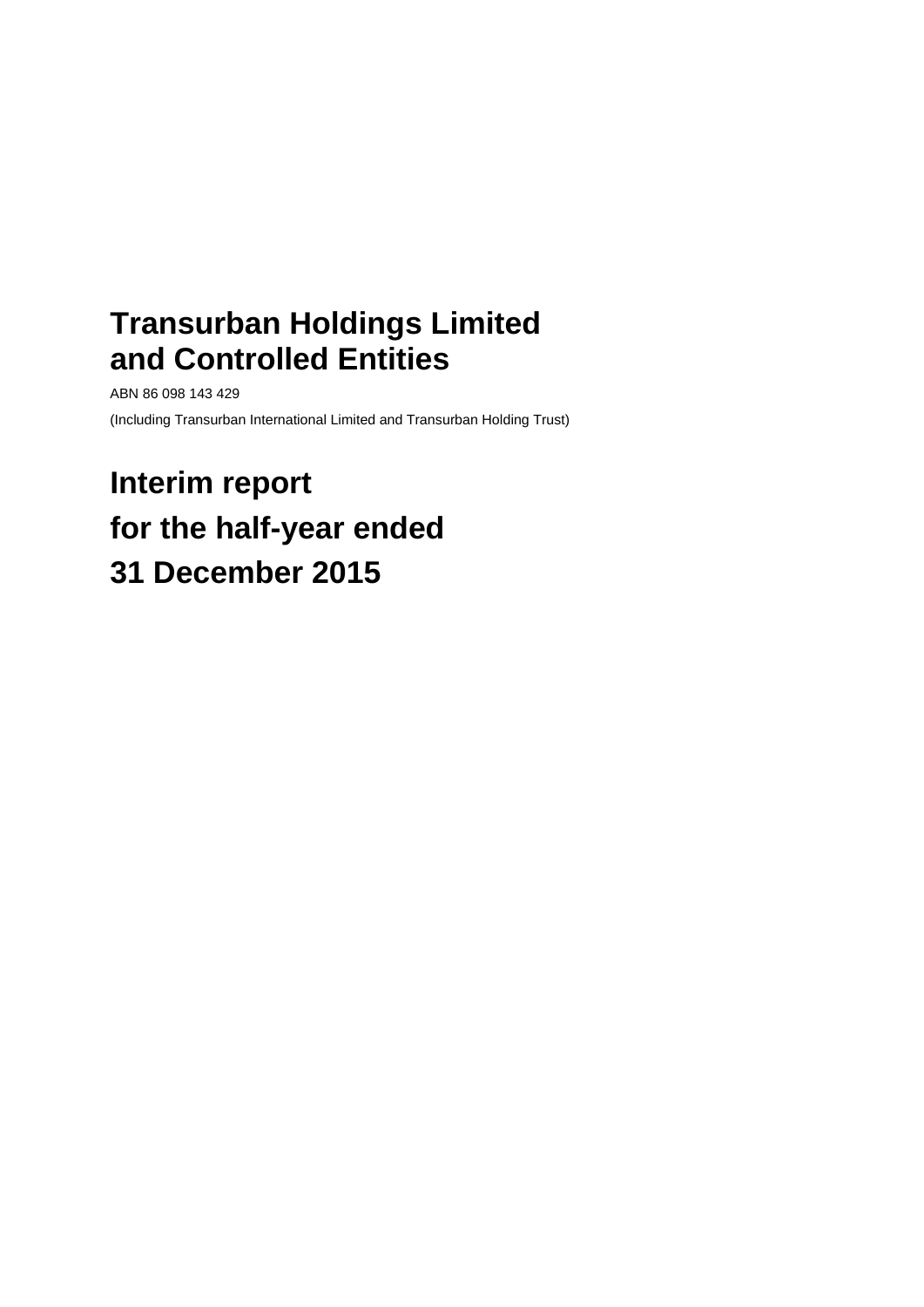# **Contents**

| Section C: Transurban Holding Trust ('THT') and Transurban International Limited ('TIL') financial statements33 |  |
|-----------------------------------------------------------------------------------------------------------------|--|
|                                                                                                                 |  |
|                                                                                                                 |  |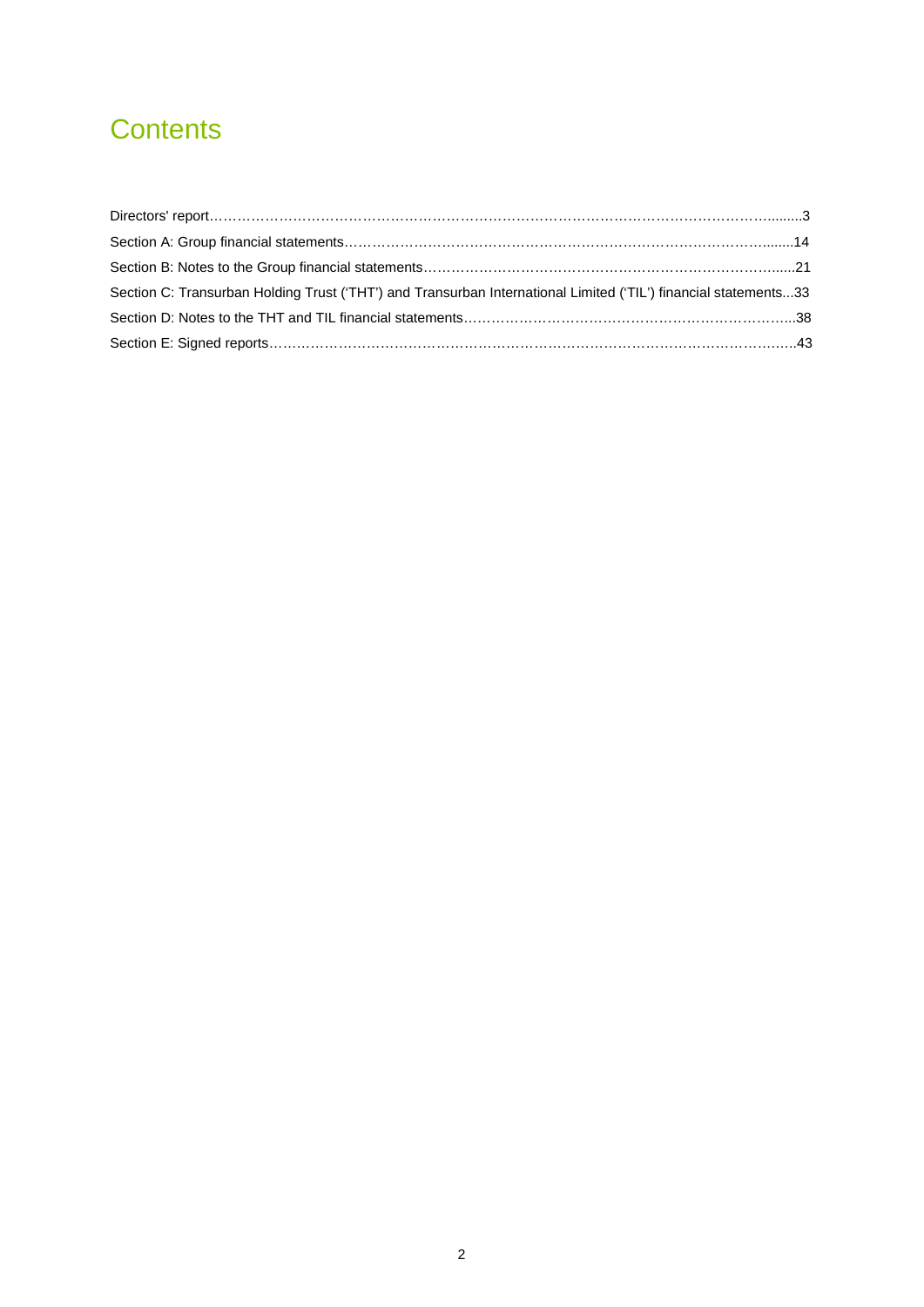# Directors' report

Transurban Holdings Limited ('the company', 'the parent' or 'THL') is a company incorporated in Australia and limited by shares that are publicly traded on the Australian Securities Exchange. These financial statements have been prepared as a consolidation of the financial statements of Transurban Holdings Limited and its controlled entities ('Transurban Group' or 'the Group'). The controlled entities of THL include the other members of the stapled group being Transurban International Limited and its controlled entities ('TIL') and Transurban Holding Trust and its controlled entities ('THT').

# **Directors**

The following persons were directors of THL, TIML and TIL during the whole period and up to the date of this report, unless otherwise stated:

### **Non-executive Directors**

Lindsay Maxsted

Neil Chatfield

Robert Edgar

Samantha Mostyn

Christine O'Reilly

Rodney Slater

Ian Smith (resigned 10 August 2015)

On 15 December 2015, Transurban announced that Peter Scott will join the Transurban Board as a nonexecutive director, effective on or about 1 April 2016.

#### **Executive Directors**

Scott Charlton

## Result

#### **Statutory results compared to the prior period**

- $\rightarrow$  Revenue from ordinary activities increased 9.5 per cent to \$1,056 million;
- $\rightarrow$  Profit from ordinary activities after tax increased from a loss of \$354 million to a profit of \$62 million;
- $\rightarrow$  Profit from ordinary activities after tax excluding significant items increased 19.2 per cent to \$62 million;
- $\rightarrow$  Earnings before interest, tax, depreciation and amortisation expenses ('EBITDA') increased 273.5 per cent to \$676 million;
- $\rightarrow$  EBITDA excluding significant items increased 13.2 per cent to \$676 million;
- $\rightarrow$  Statutory net profit attributable to security holders of the stapled group increased from a loss of \$185 million to a profit of \$81 million; and
- $\rightarrow$  Statutory net profit before significant items attributable to security holders of the stapled group increased 12.5 per cent to \$81 million.

#### **Proportional results compared to the prior period**

- $\rightarrow$  Toll revenue increased 19.3 per cent to \$960 million;
- $\rightarrow$  EBITDA increased by 96.0 per cent to \$729 million:
- $\rightarrow$  EBITDA before significant items increased by 14.6% to \$729 million; and
- $\rightarrow$  Free cash increased 22.0 per cent to \$461 million.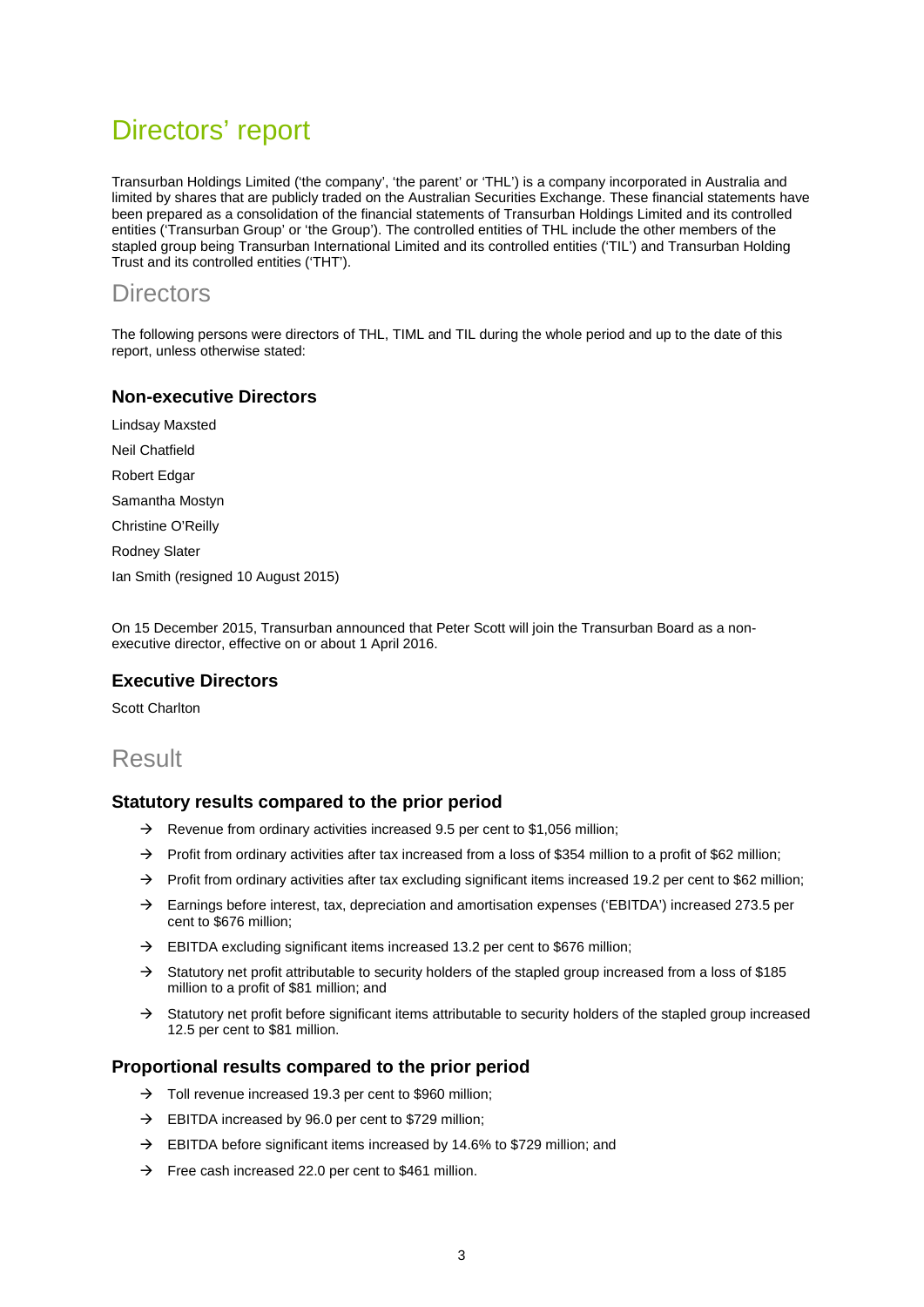# **Distributions**

|                                                                                | Amount per<br>security<br><b>Cents</b> | <b>Franked amount</b><br>per security<br>% |
|--------------------------------------------------------------------------------|----------------------------------------|--------------------------------------------|
| Interim distribution for the current period (declared prior to reporting date) | 19.0                                   |                                            |
| Interim dividend for the current period (declared prior to reporting date)     | 3.5                                    | 100                                        |
|                                                                                | 22.5                                   |                                            |
| Final distribution (prior year)                                                | 17.0                                   |                                            |
| Final dividend (prior year)                                                    | 3.5                                    | 100                                        |
|                                                                                | 20.5                                   |                                            |
| Record date for determining entitlements to distribution and dividend          |                                        | 31 December 2015                           |
| Date of payment of interim distribution and dividend                           |                                        | 12 February 2016                           |

# Principal activities

The principal activities of the Group during the financial year were the forecasting, development, financing, operation and maintenance of toll road networks as well as the management of the associated customer bases and client relationships.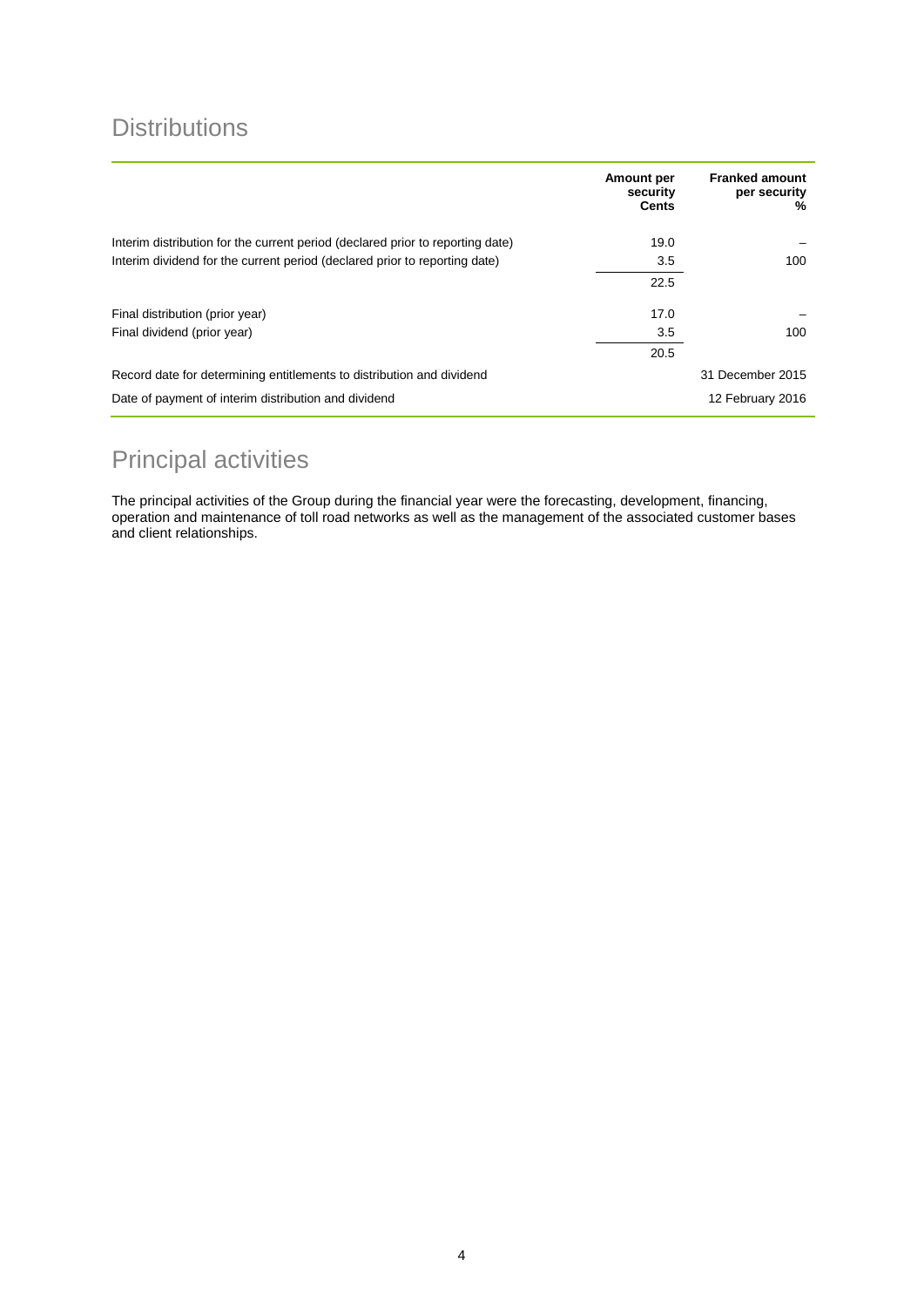# Review of operations

### **Segments**



1. Following the acquisition of the non-controlling interest in the USA assets on 29 June 2015, the proportional ownership of the USA assets is *reported at 100% from 1 July 2015. Prior to this, the proportional ownership interest in the 95 Express Lanes and 495 Express Lanes were 77.5% and 94.0% respectively.* 

#### **Concession assets timeline**

Below lists the concession asset end dates (calendar year ends).

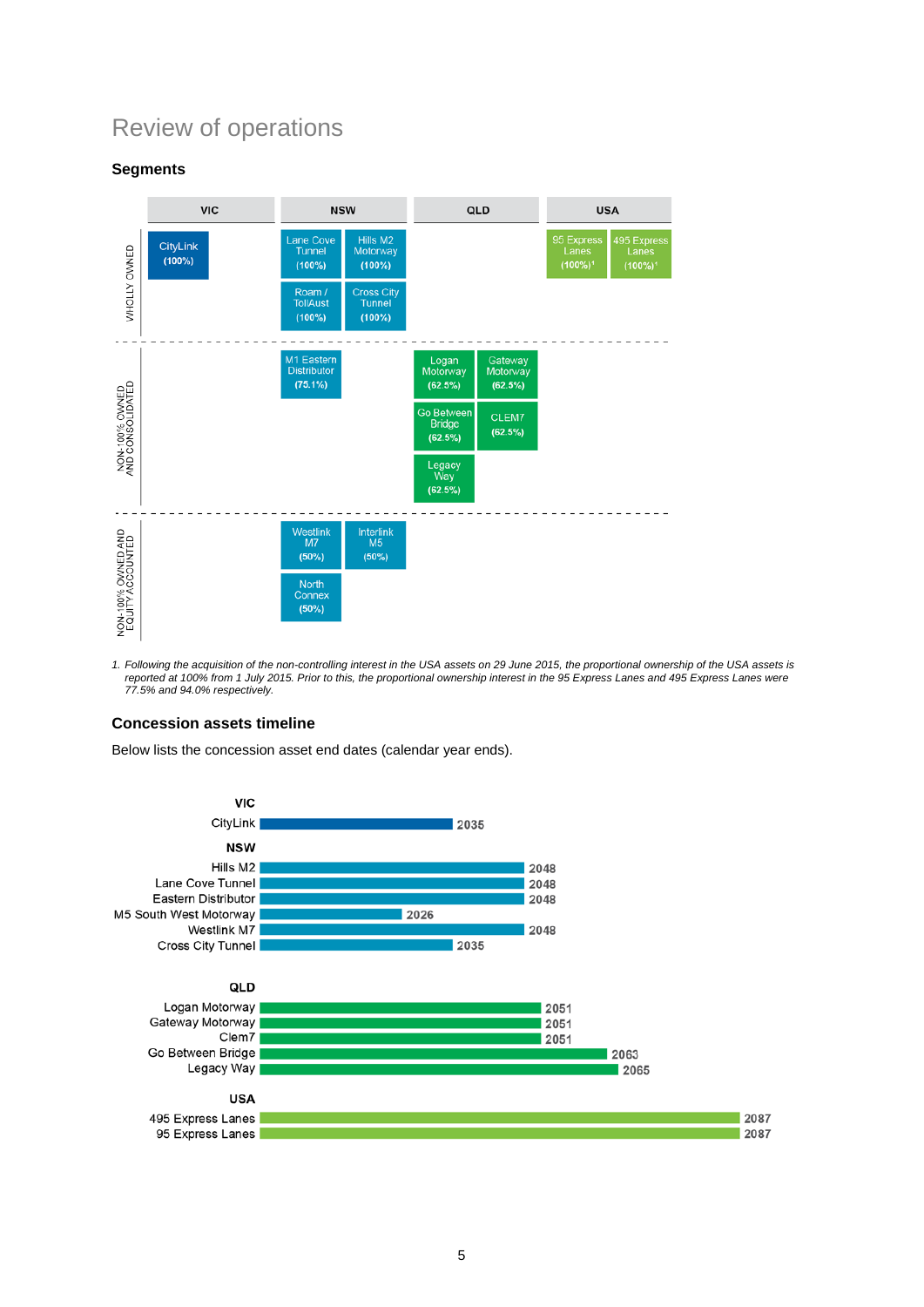### **Group financial performance**

#### **Financial performance indicators**

The Transurban Board and management assess the performance of the networks in which we operate based on a measure of proportional earnings before interest, tax, depreciation and amortisation expenses ('Proportional EBITDA') excluding the impact of significant items ('Underlying proportional EBITDA'). This reflects the contribution of each network in the Group in the proportion of Transurban's equity ownership.

To arrive at the proportional result, non-controlling interests in Transurban's controlled roads are backed out and Transurban interests in non-controlled assets are included, in proportion to Transurban's ownership.

Free cash is the primary measure used to assess Transurban's cash generation. Free cash is used as the guide to determine distributions to security holders.

#### **Period ended 31 December 2015 highlights**

**Statutory results**

|                                                  | Half-year 2015<br>\$M | Half-year 2014<br>\$M | % Change |
|--------------------------------------------------|-----------------------|-----------------------|----------|
| Toll revenue <sup>1</sup>                        | 919                   | 786                   | 16.9%    |
| <b>EBITDA</b> excluding significant items        | 676                   | 597                   | 13.2%    |
| <b>EBITDA</b>                                    | 676                   | 181                   | 273.5%   |
| Net profit/(loss) after tax                      | 62                    | (354)                 | $N.M^2$  |
| Net profit after tax excluding significant items | 62                    | 52                    | 19.2%    |

#### **Proportional EBITDA**

Segment information in note B3 to the financial statements presents the proportional result for Transurban Group, including reconciliations to the statutory result. Management considers proportional EBITDA to be the best indicator of asset performance.

|                                           | Half-year 2015<br><b>\$M</b> | Half-year 2014<br>\$Μ | % Change |
|-------------------------------------------|------------------------------|-----------------------|----------|
| Toll revenue <sup>1</sup>                 | 960                          | 805                   | 19.3%    |
| Other revenue                             | 30                           | 27                    | 11.1%    |
| Total costs                               | (261)                        | (196)                 | 33.2%    |
| <b>EBITDA</b> excluding significant items | 729                          | 636                   | 14.6%    |
| Significant items                         | -                            | (264)                 | $N.M^2$  |
| <b>EBITDA</b>                             | 729                          | 372                   | 96.0%    |

*1. Toll revenue now includes toll revenue and service and fee revenue. Refer to note B4 for further details.* 

*2. Not meaningful.*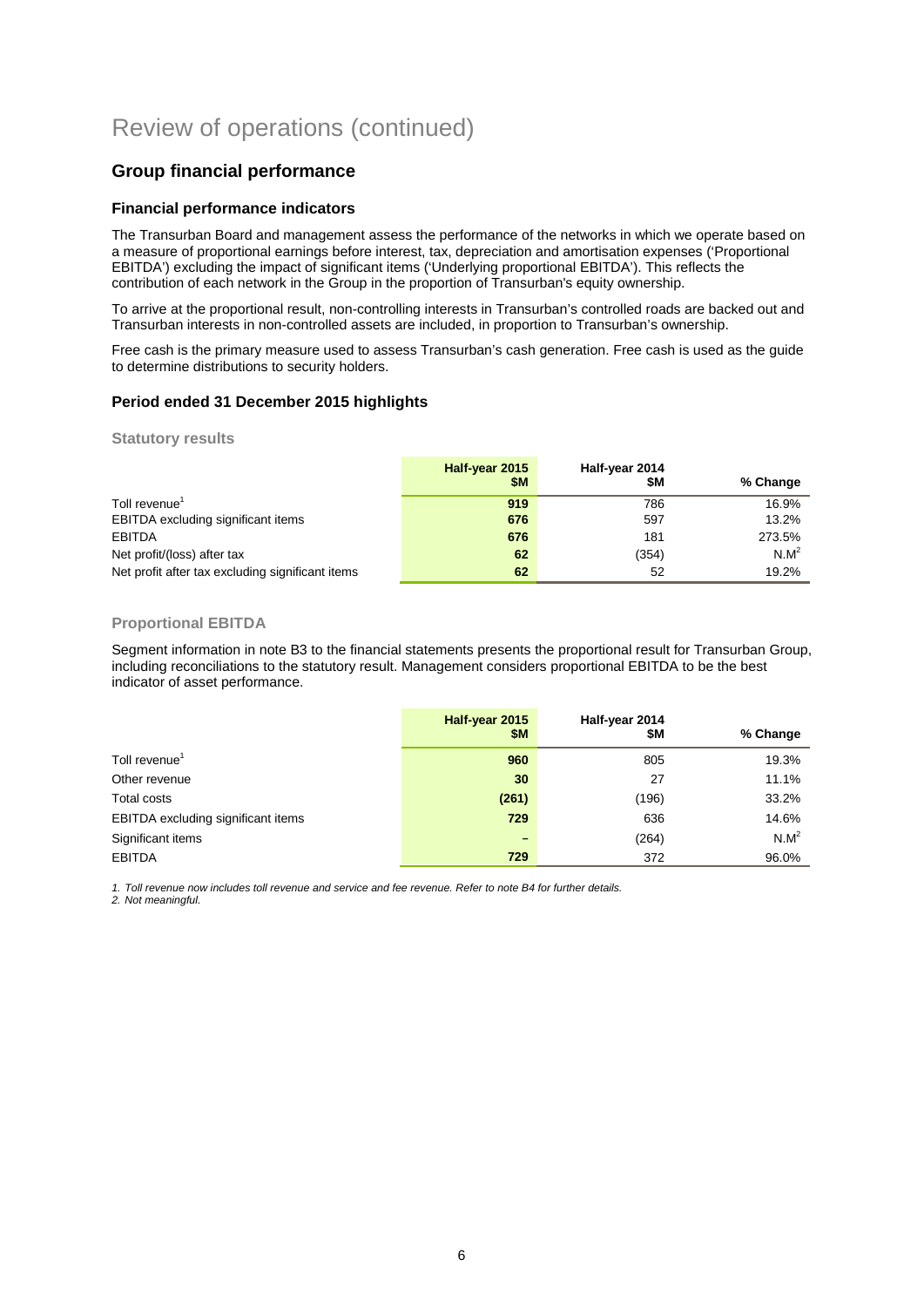#### **Financial position**

|                           | 31 December 2015<br>\$M | 30 June 2015<br>\$M | % Change |
|---------------------------|-------------------------|---------------------|----------|
| Market capitalisation     | \$21,240                | \$17,800            | 19.3%    |
| Securities on issue       | 2,029                   | 1.914               | 6.0%     |
| Cash and cash equivalents | \$1,889                 | \$1.249             | 51.2%    |

Transurban's operating assets are primarily long-life intangible assets (concession assets), representing the provision by Government entities for the right to toll customers for the use of the assets. Concession assets represent 77 per cent of the total assets of the Group (FY15: 79 per cent). The duration of the concessions typically range from approximately 30 to 80 years, and for accounting purposes the carrying values are amortised on a straight line basis over the duration of the concession.

**Free cash and cash flows from operations**

Within Transurban, free cash flow ('FCF') per security is defined as:

- $\rightarrow$  The Group's cash flow from operating activities;
- $\rightarrow$  add back: transaction and integration costs related to acquisitions
- $\rightarrow$  less: cash flows from operating activities from consolidated non 100% owned assets;
- $\rightarrow$  less: allowance for maintenance of intangible assets for 100% owned assets;
- $\rightarrow$  add back: payments for maintenance of intangible assets;
- $\rightarrow$  add: dividends received from non 100% owned assets:
- $\rightarrow$  divided by: weighted average number of securities issued.

The FCF calculation is included in note B7.

|                                                       | Half-year 2015 | Half-year 2014 | % Change |
|-------------------------------------------------------|----------------|----------------|----------|
| Free cash                                             | \$461M         | \$378M         | 22.0%    |
| Weighted average securities eligible for distribution | 1.922M         | 1.906M         | 0.8%     |
| Free cash per security (cents)                        | 24.0           | 19.8           | 21.2%    |

Movements in free cash during the period have been influenced by:

- $\rightarrow$  Growth in EBITDA from the 100 per cent owned assets;
- $\rightarrow$  Favourable working capital movements;
- $\rightarrow$  Increase in distributions from Eastern Distributor and M5, offset by a decrease in the NorthWestern Roads Group distribution;
- $\rightarrow$  Inclusion of the US Assets in free cash (previously non 100% owned with nil distribution received).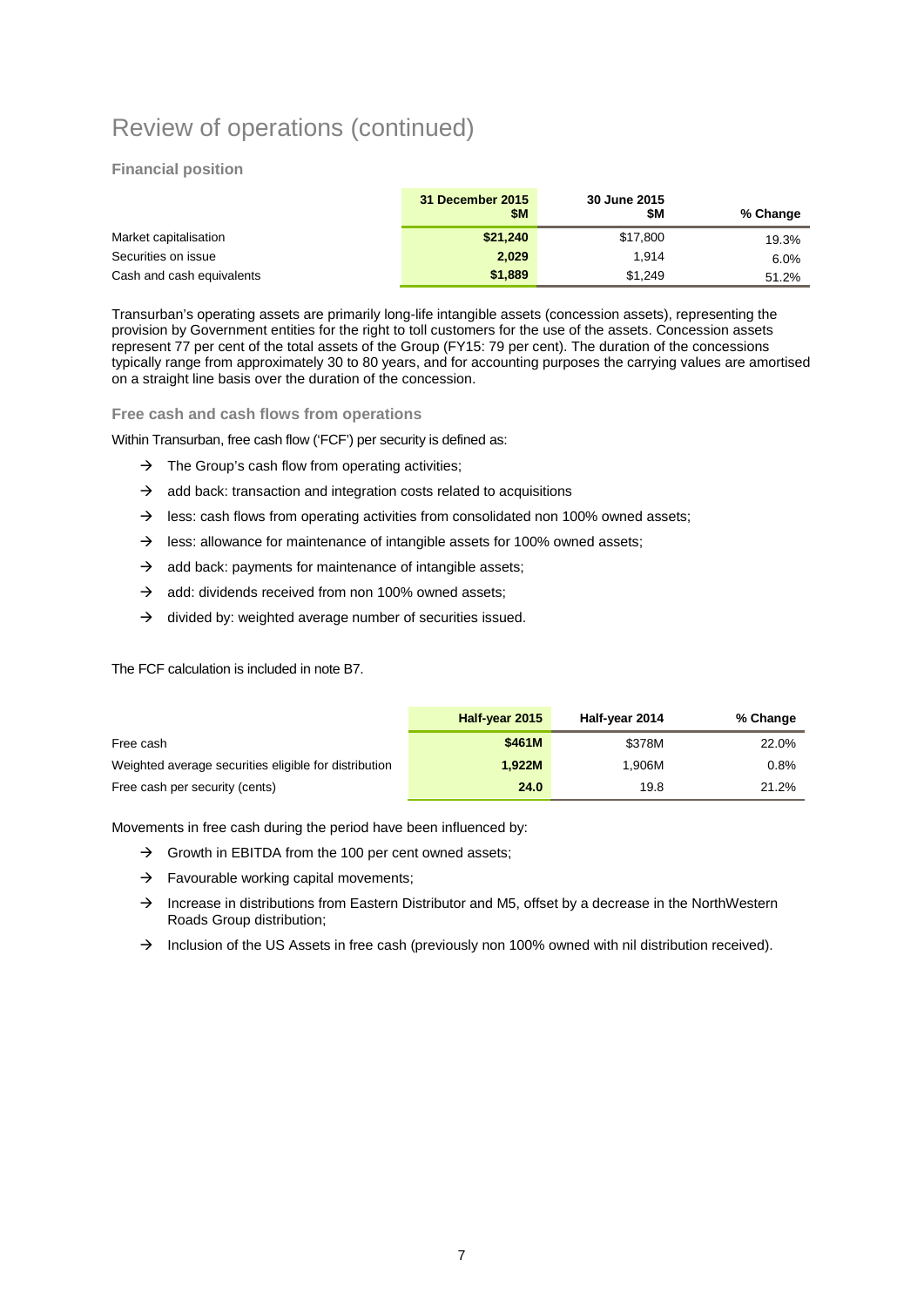# **Network performance**

| <b>Network</b>   | <b>Highlights</b> |                                                                                                                                                                                    | Proportional<br>toll revenue<br>contribution | <b>Traffic</b><br>growth<br>(average<br>daily trips) | Toll<br>revenue<br>growth | <b>EBITDA</b><br>growth |
|------------------|-------------------|------------------------------------------------------------------------------------------------------------------------------------------------------------------------------------|----------------------------------------------|------------------------------------------------------|---------------------------|-------------------------|
| <b>NSW</b>       | $\rightarrow$     | Strong traffic growth observed across<br>the network                                                                                                                               | 41.6%                                        | 9.0%                                                 | 14.9%                     | 15.6%                   |
|                  | $\rightarrow$     | Truck toll multipliers continue to increase<br>on LCT, M5 and M7. Weighted average<br>truck toll multiplier across the Sydney<br>network is 2.28 times cars at 31<br>December 2015 |                                              |                                                      |                           |                         |
| <b>VIC</b>       | $\rightarrow$     | Average weekend/public holiday traffic<br>increased 4.1%                                                                                                                           | 34.5%                                        | 1.9%                                                 | 7.4%                      | 8.8%                    |
|                  | $\rightarrow$     | Construction commenced on the<br>CityLink Tulla Widening project in<br>October 2015                                                                                                |                                              |                                                      |                           |                         |
| QLD <sup>1</sup> | $\rightarrow$     | Legacy Way completed its first half year<br>of operations. Traffic and revenue results<br>for the period exceeded expectations                                                     | 15.2%                                        | 9.6%                                                 | 11.4%                     | 8.6%                    |
|                  | $\rightarrow$     | Growth in cars has outpaced growth in<br>trucks compared to the prior period                                                                                                       |                                              |                                                      |                           |                         |
| USA <sup>2</sup> | $\rightarrow$     | Continued growth observed across both<br>assets                                                                                                                                    | 8.7%                                         | 139.6%                                               | 216.8%                    | 292.6%                  |
|                  | $\rightarrow$     | Average dynamic toll price for 495<br>Express Lanes increased USD \$0.95<br>compared to the prior period                                                                           |                                              |                                                      |                           |                         |

*1. Excluding Legacy Way, ADT increased 3.8%, toll revenue growth increased 5.8% and EBITDA growth increased 10.4%.* 

*2. Excludes the impact of change in ownership percentage of 95 and 495 Express Lanes, which occurred on 29 June 2015. Toll revenue and EBITDA growth are calculated in USD.*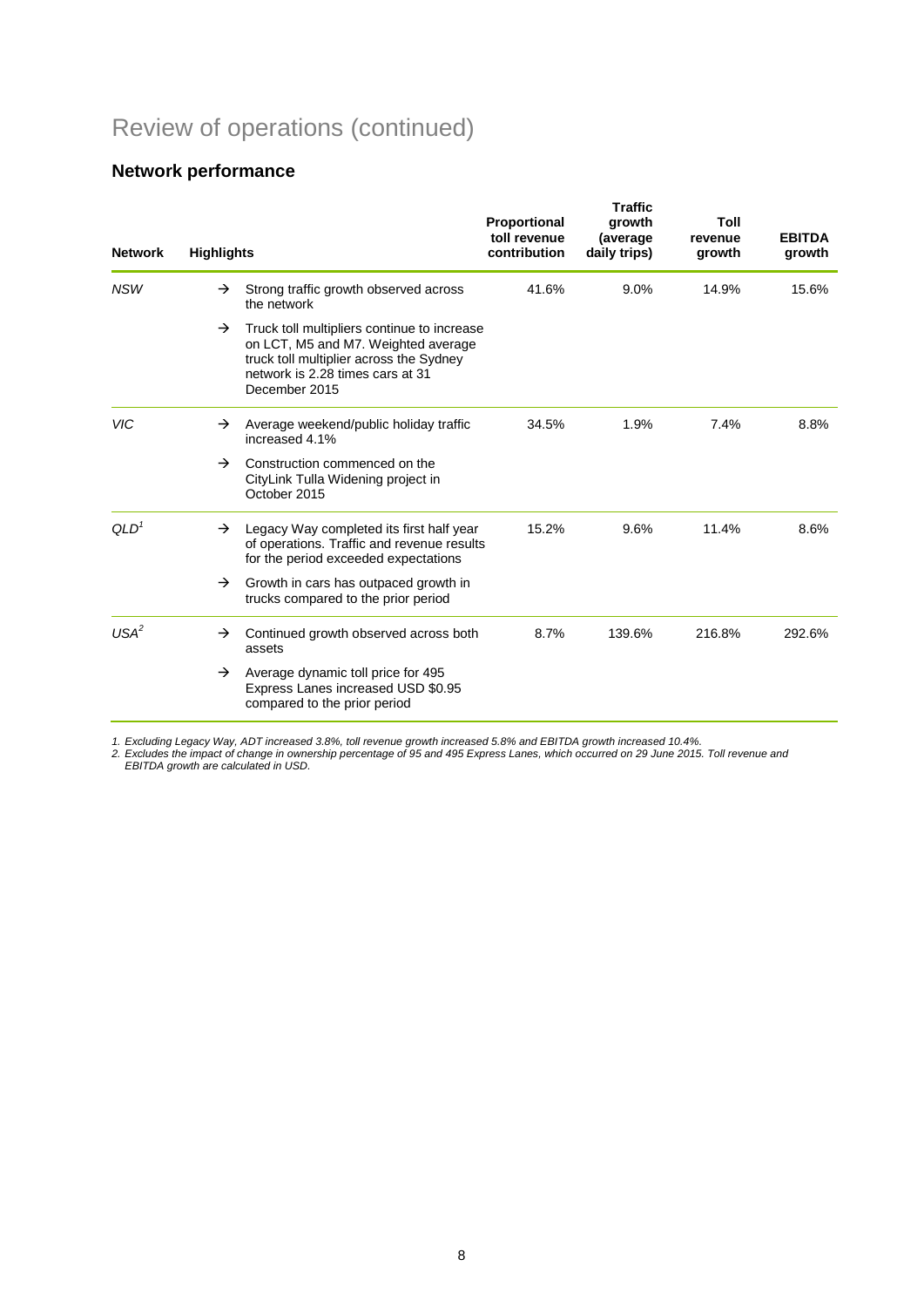#### **New South Wales**

#### **Operations**

#### **Operational enhancement**

- $\rightarrow$  Increase in toll revenue recoveries following the implementation of GLIDe on Lane Cove Tunnel and Westlink M7 in July 2015 and ongoing process improvement across the network
- $\rightarrow$  Roll-out of intelligent transport systems on the Eastern Distributor

#### **Development**

#### **NorthConnex**

- $\rightarrow$  Construction proceeding on time and budget
- $\rightarrow$  Land acquired and works underway at all tunnelling sites
- $\rightarrow$  Expected project completion late 2019
- → Westlink M7 truck toll currently 1.89 times car toll and will reach 3 times car toll by 1 January 2017
- $\rightarrow$  Estimated total project cost is \$3.0 billion, including the Government's contribution

#### **Victoria**

#### **Operations**

#### **CityLink operations**

- $\rightarrow$  Roll-out of intelligent transport systems on CityLink
- $\rightarrow$  Continued insourcing of operations to include management of CityLink's life cycle maintenance planning

#### **Development**

|   | CityLink Tulla Widening                                                                                             |               | <b>Western Distributor</b>                                                                                                               |
|---|---------------------------------------------------------------------------------------------------------------------|---------------|------------------------------------------------------------------------------------------------------------------------------------------|
| → | Construction commenced in October 2015                                                                              |               | $\rightarrow$ Proposal progressed to exclusive negotiations                                                                              |
| → | Major works expected to begin in March                                                                              |               | with the Victorian Government                                                                                                            |
|   | 2016<br>Estimated total project cost is \$1.0 billion<br>$\rightarrow$<br>Expected project completion by early 2018 | $\rightarrow$ | Project scope includes Monash Freeway<br>Upgrade                                                                                         |
|   |                                                                                                                     |               |                                                                                                                                          |
| → |                                                                                                                     | →             | Commenced works on Webb Dock Access                                                                                                      |
|   |                                                                                                                     | →             | Expectation that an in-principle agreement will<br>be reached by mid-2016 and financial close<br>anticipated to be achieved by late 2017 |

 $\rightarrow$  Total project cost expected to be approximately \$5.5 billion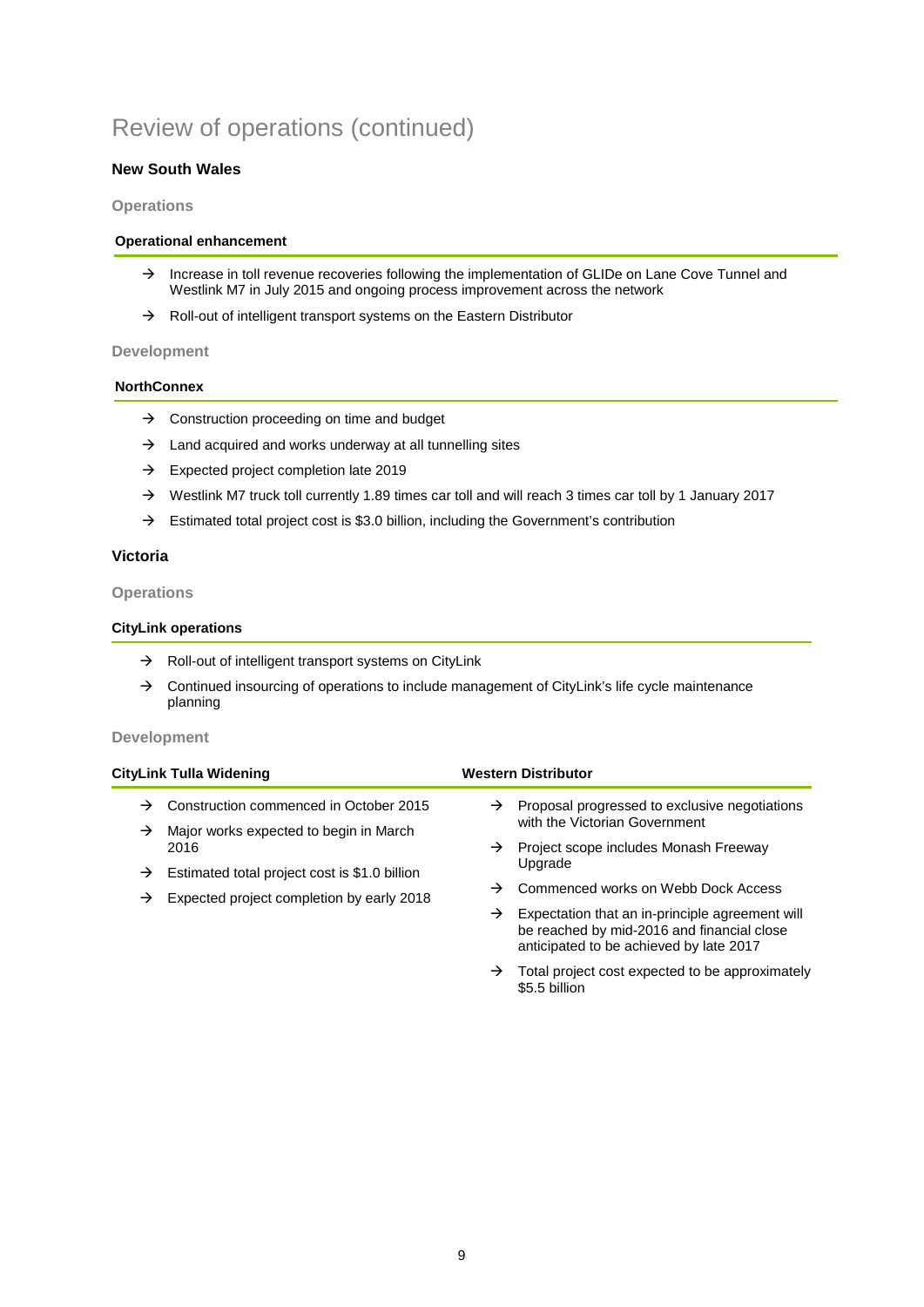#### **Queensland**

#### **Operations**

#### **Transurban Queensland Integration**

 $\rightarrow$  Transurban Queensland integration progressing ahead of investment case. Focus on integration remains on the consolidation of back office systems and refinement of the operations and maintenance model

#### **Development**

| AirportLinkM7                                                                                                                                                                                                                                                                                                              | <b>Gateway Upgrade North</b>                                                                                                                                                                | <b>Logan Enhancement Project</b>                                                                                                                                                                                                                                                                                                         |
|----------------------------------------------------------------------------------------------------------------------------------------------------------------------------------------------------------------------------------------------------------------------------------------------------------------------------|---------------------------------------------------------------------------------------------------------------------------------------------------------------------------------------------|------------------------------------------------------------------------------------------------------------------------------------------------------------------------------------------------------------------------------------------------------------------------------------------------------------------------------------------|
| →<br>Agreement reached to<br>acquire AirportlinkM7 in<br>November 2015 for \$1.9<br>billion plus \$0.1 billion of<br>stamp duty and<br>transaction costs<br>$\rightarrow$ Financial close expected<br>in the first quarter of 2016<br>Transurban Queensland<br>$\rightarrow$<br>integration program<br>expanded to include | Transurban<br>$\rightarrow$<br>Queensland managing<br>project on behalf of<br>the Queensland and<br><b>Federal Government</b><br>Construction<br>$\rightarrow$<br>commenced January<br>2016 | Queensland Government<br>$\rightarrow$<br>and Transurban<br>Queensland have entered<br>into exclusive negotiations<br>$\rightarrow$ Transurban Queensland is<br>developing a final business<br>case and binding proposal<br>Construction anticipated to<br>$\rightarrow$<br>commence in mid FY17 and<br>to be completed in early<br>2019 |
| AirportlinkM7                                                                                                                                                                                                                                                                                                              |                                                                                                                                                                                             | Capital cost expected to be<br>$\rightarrow$<br>\$400 million - \$450 million                                                                                                                                                                                                                                                            |

#### **Northern Virginia, United States of America**

#### **Operations**

#### **95 Express Lanes and 495 Express Lanes**

- $\rightarrow$  95 Express Lane's first full year of operations at high end of expectations
- $\rightarrow$  Continued ramp up with increasing average toll prices and traffic volumes across both assets
- $\rightarrow$  Northern Virginia control room operations insourced for both assets

#### **Development**

| Southern Extension to the 95<br><b>Express Lanes</b> |                                                                                                                                                               | I-66                           |                                                                                                                                    | <b>I-395</b>                              |                                                                                                                                                                                |                                                                        |
|------------------------------------------------------|---------------------------------------------------------------------------------------------------------------------------------------------------------------|--------------------------------|------------------------------------------------------------------------------------------------------------------------------------|-------------------------------------------|--------------------------------------------------------------------------------------------------------------------------------------------------------------------------------|------------------------------------------------------------------------|
| $\rightarrow$                                        | In-principle agreement<br>reached with the Virginian<br>Department Of<br>Transportation to extend<br>the 95 Express Lanes by<br>approximately 3<br>kilometres | $\rightarrow$<br>$\rightarrow$ | A competitive process<br>is underway to design,<br>build, finance, operate<br>and maintain Express<br>Lanes system on the I-<br>66 | $\rightarrow$                             | Transurban and the<br>Virginian Department Of<br><b>Transportation have</b><br>reached agreement on a<br>development framework to<br>progress the 395 Express<br>Lanes project |                                                                        |
| $\rightarrow$                                        | The Group's capital<br>contribution expected to<br>be approximately USD                                                                                       |                                | Transurban shortlisted<br>and asked to<br>participate in requests<br>for proposals process                                         |                                           | $\rightarrow$<br>→                                                                                                                                                             | Financial close expected in<br>early 2017<br>Estimated capital cost of |
|                                                      | \$25 million                                                                                                                                                  | $\rightarrow$                  | Proposals are due in                                                                                                               |                                           | USD \$225 million                                                                                                                                                              |                                                                        |
| $\rightarrow$                                        | Financial close expected<br>in early 2017                                                                                                                     | August 2016                    | →                                                                                                                                  | Approximate 2 year<br>construction period |                                                                                                                                                                                |                                                                        |
| →                                                    | Approximate 2 year<br>construction period                                                                                                                     |                                |                                                                                                                                    |                                           |                                                                                                                                                                                |                                                                        |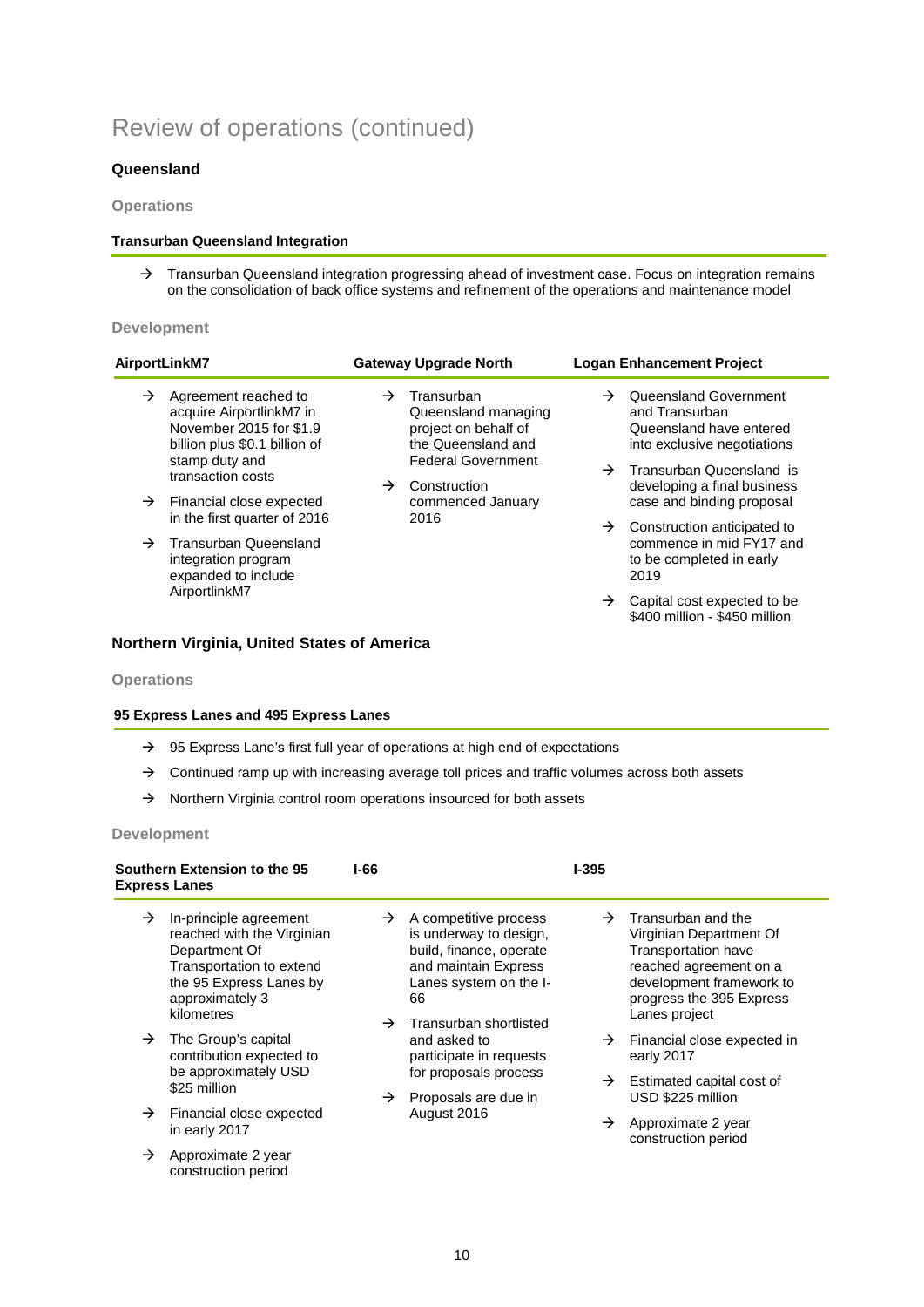## **Financing activities**

During the reporting period Transurban executed a number of financing activities including:

| July 2015      | Interlink Roads (operator of the M5) refinanced AUD\$742 million of senior secured debt.                                                                     |
|----------------|--------------------------------------------------------------------------------------------------------------------------------------------------------------|
| September 2015 | Transurban Queensland issued USD\$641 million of 10, 12 and 15 year US private<br>placement notes and AUD\$70 million of 15 year US private placement notes. |
| November 2015  | USD\$550 million of corporate senior secured 10 year notes were issued in the US 144A<br>bond market.                                                        |

There were no changes to the ratings provided by Standard and Poor's Financial Services LLC rating service, Moody's Investors Services Inc. or Fitch Ratings Inc. during the period.

## **Equity issuance**

During December 2015, the Group successfully completed the fully underwritten institutional and retail components of its renounceable 1 for 18 pro rata entitlement offer. The institutional component raised \$726 million and the retail component raised \$282 million at an issue price of \$9.60 per security. The total proceeds from the entitlement offer were approximately \$1,008 million and will be used to fund the Group's equity contribution to the Transurban Queensland acquisition of AirportlinkM7 which is expected to be completed in March 2016, with the remainder used for general corporate purposes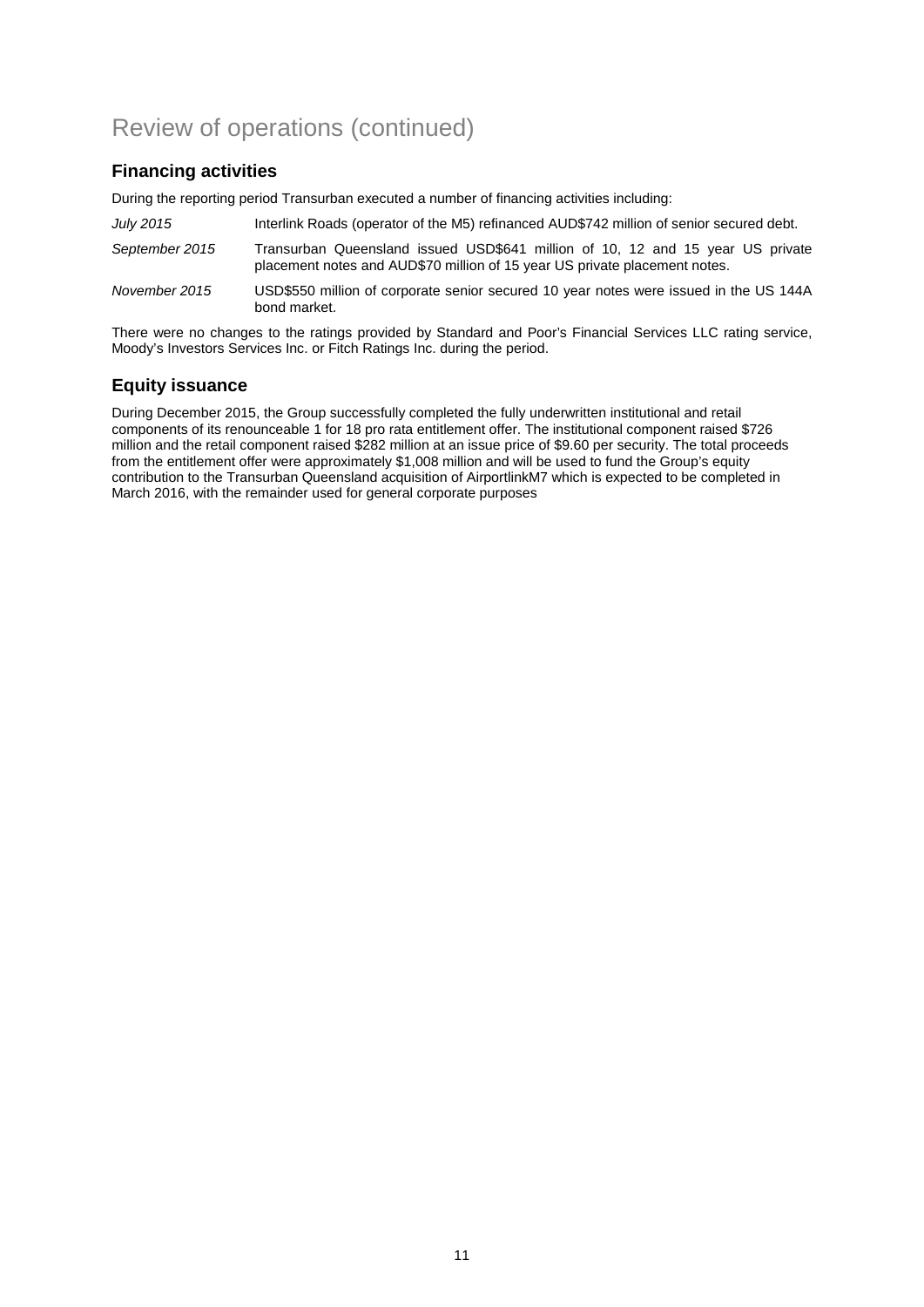#### Matters subsequent to the end of the half-year

Other than as disclosed elsewhere in this report, at the date of this report the directors are not aware of any circumstances that have arisen since 31 December 2015 that have significantly affected, or may significantly affect, the Group's operations in future financial years, the results of those operations in future financial years, or the Group's state of affairs in future financial years.

#### **Auditor**

PricewaterhouseCoopers continues in office in accordance with section 327 of the Corporations Act 2001.

#### Auditor's independence declaration

A copy of the auditor's independence declaration as required under section 307C of the Corporations Act 2001 is set out on page 13.

#### **Rounding of amounts**

The Group is of a kind referred to in Class Order 98/100, issued by the Australian Securities and Investments Commission, relating to the rounding of amounts in the Directors' report. Amounts in the Directors' report have been rounded off in accordance with that Class Order to the nearest million, or in certain cases, to the nearest dollar.

This report is made in accordance with a resolution of Directors.

**Lindsay Maxsted** Director

**Scott Charlton** Director

Melbourne 11 February 2016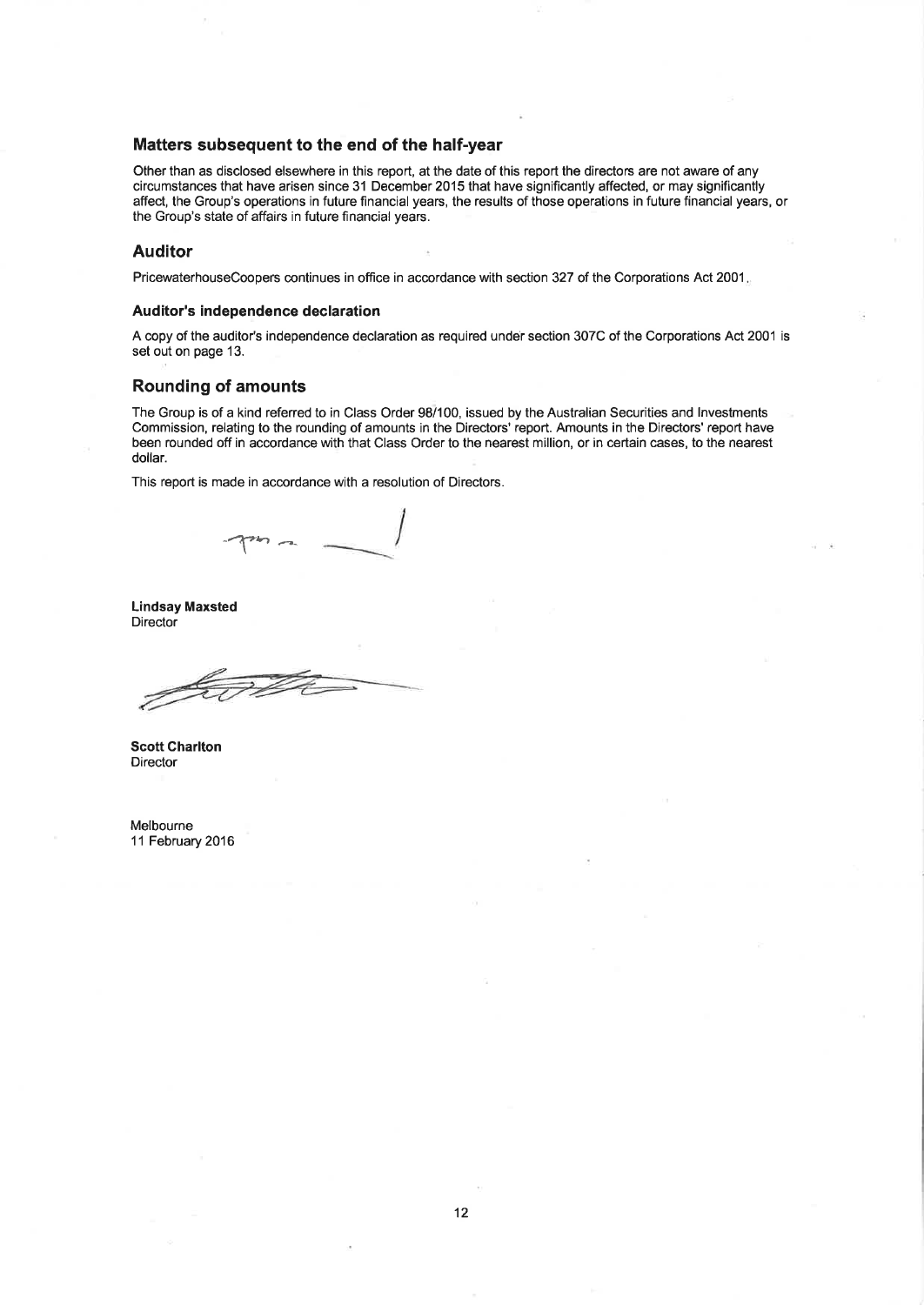

# **Auditor's Independence Declaration**

As lead auditor for the review of the Transurban Group, THT and TIL for the half-year ended 31 December 2015, I declare that to the best of my knowledge and belief, there have been:

- a) no contraventions of the auditor independence requirements of the *Corporations Act 2001* in relation to the review; and
- b) no contraventions of any applicable code of professional conduct in relation to the review.

This declaration is in respect of the Transurban Group and the entities it controlled during the period, THT and the entities it controlled during the period and TIL and the entities it controlled during the period.

Chris Dodd Melbourne Partner PricewaterhouseCoopers

11 February 2016

*PricewaterhouseCoopers, ABN 52 780 433 757 Freshwater Place, 2 Southbank Boulevard, SOUTHBANK VIC 3006, GPO Box 1331, MELBOURNE VIC 3001 T: 61 3 8603 1000, F: 61 3 8603 1999, www.pwc.com.au*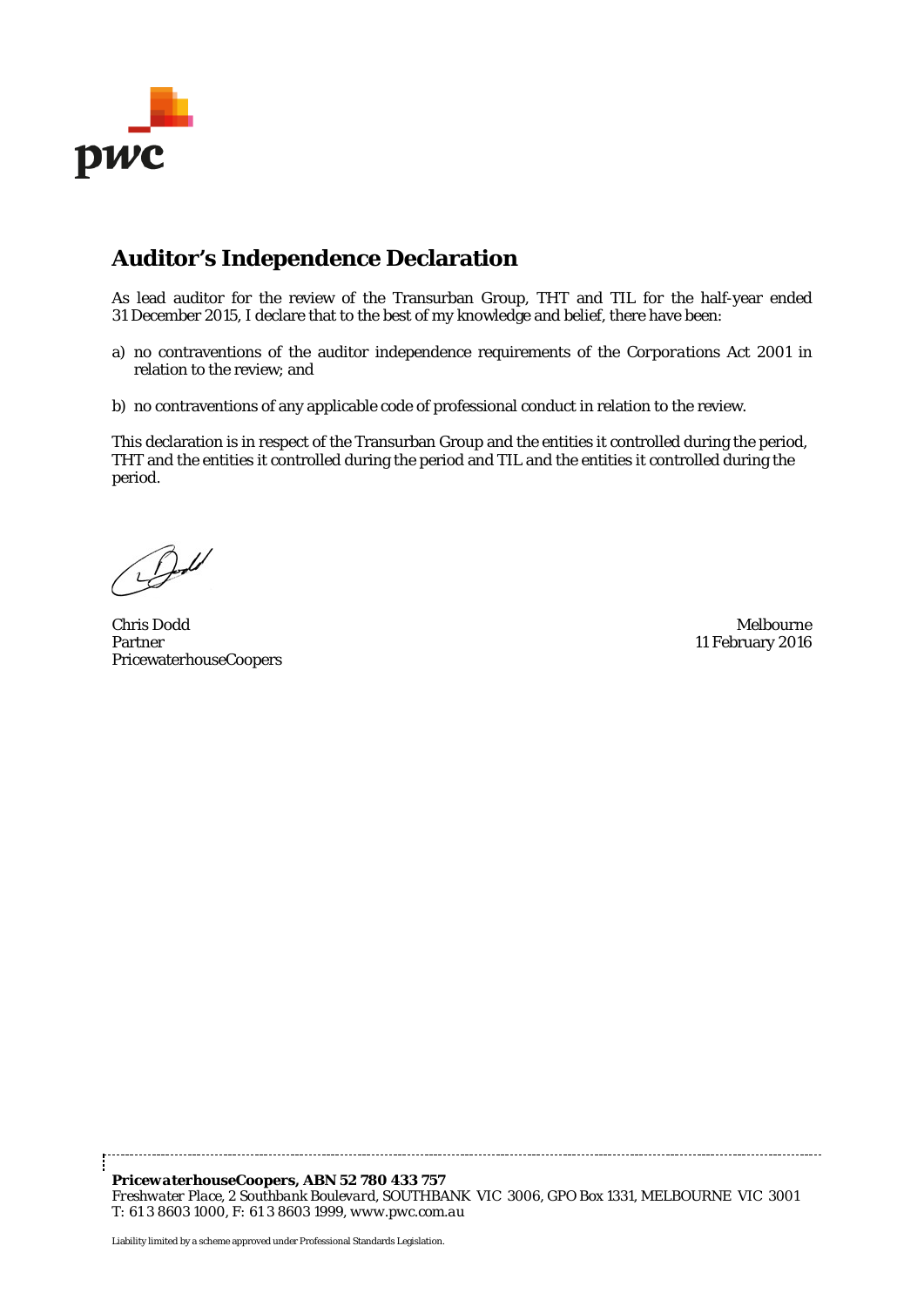# **Transurban Holdings Limited** ABN 86 098 143 429

#### **Contents**

#### **Section A: Group financial statements**

Consolidated statement of comprehensive income Consolidated balance sheet Consolidated statement of changes in equity Consolidated statement of cash flows

#### **Section B: Notes to the Group financial statements**

| <b>Basis of</b><br>preparation and<br>significant<br>changes | <b>B1</b><br>Summary of<br>significant<br>changes in the<br>current period | <b>B2</b><br>Basis of<br>preparation                      |                                                               |  |
|--------------------------------------------------------------|----------------------------------------------------------------------------|-----------------------------------------------------------|---------------------------------------------------------------|--|
| Operating<br>performance                                     | <b>B3</b><br>Segment<br>information                                        | <b>B4</b><br>Revenue                                      | <b>B5</b><br>Significant items                                |  |
| Security holder<br>outcomes                                  | <b>B6</b><br>Earnings per<br>stapled security                              | <b>B7</b><br>Dividends/<br>distributions and<br>free cash |                                                               |  |
| <b>Capital and</b><br>borrowings                             | <b>B8</b><br>Net finance costs                                             | <b>B9</b><br>Borrowings                                   | <b>B10</b><br>Derivatives and<br>financial risk<br>management |  |
| <b>Network summary</b>                                       | <b>B11</b><br>Network summary                                              |                                                           |                                                               |  |
| Items not<br>recognised                                      | <b>B12</b><br>Contingencies                                                | <b>B13</b><br>Subsequent<br>events                        |                                                               |  |

#### **Section C: Transurban Holdings Trust ('THT') and Transurban International Limited ('TIL') financial statements**

Consolidated statement of comprehensive income Consolidated balance sheet Consolidated statement of changes in equity

Consolidated statement of cash flows

#### **Section D: Notes to the THT and TIL financial statements**

#### **Section E: Signed reports**

Directors' declaration

Independent auditor's review report to the stapled security holders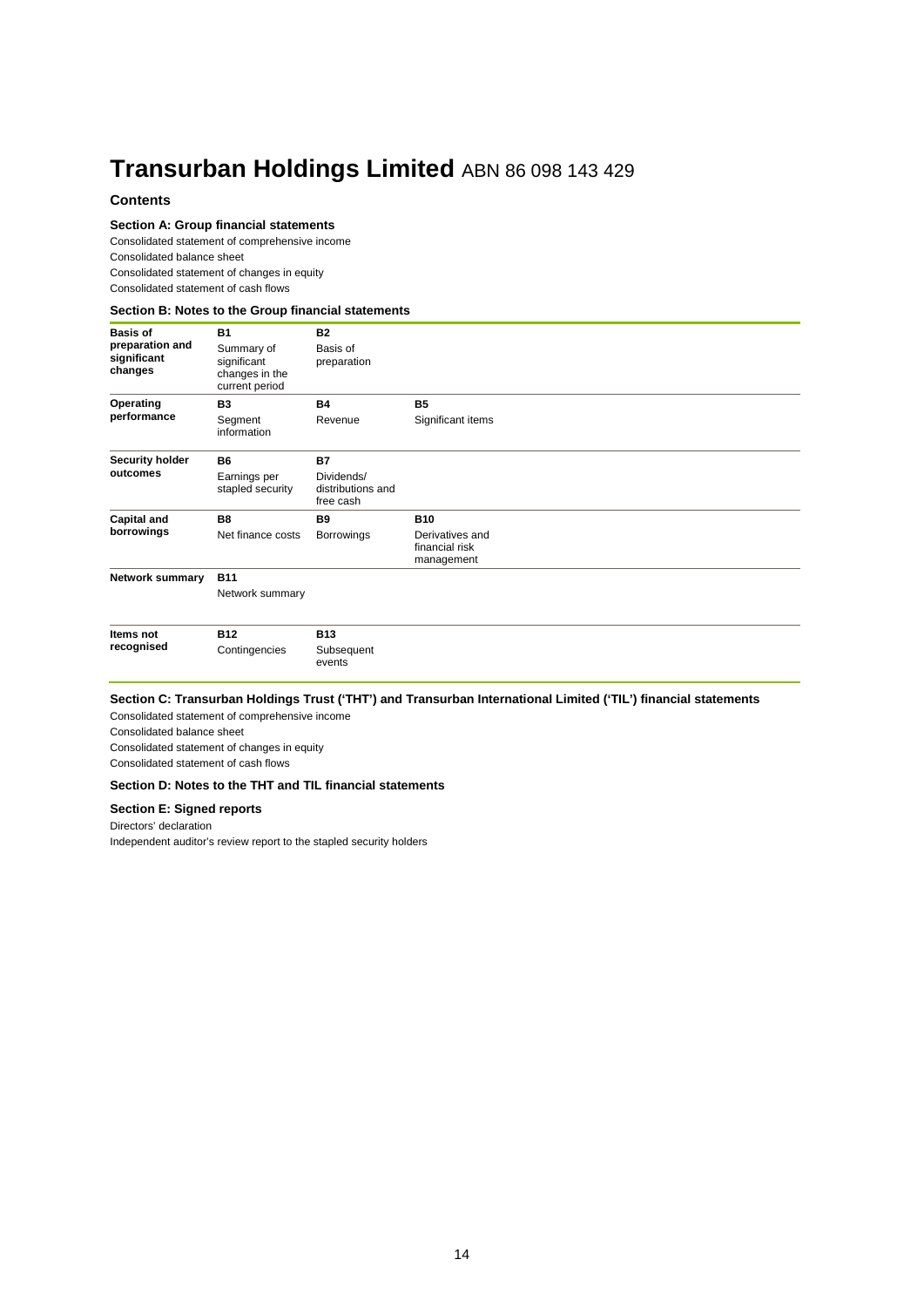Section A: Group financial statements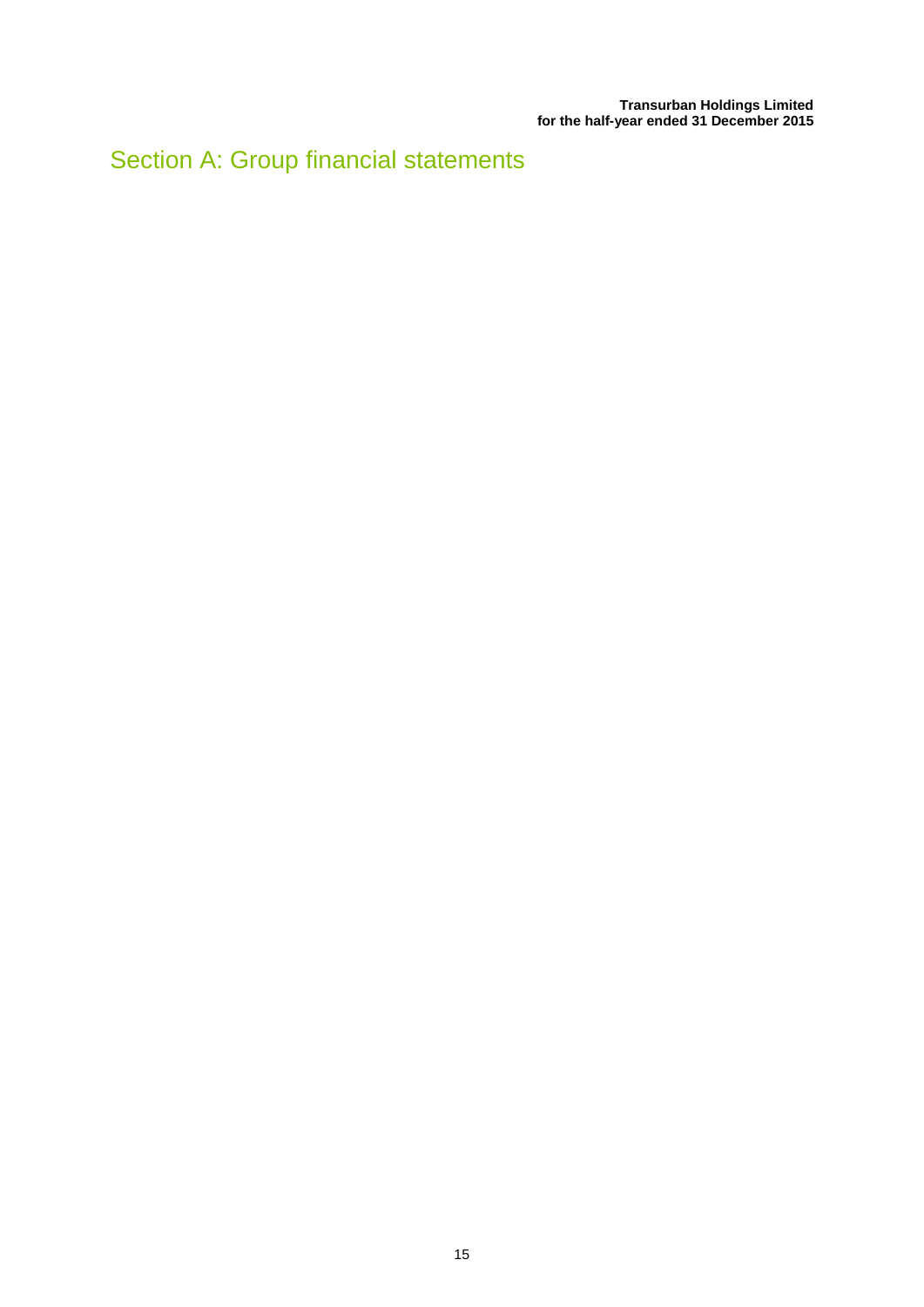#### **Transurban Holdings Limited Consolidated statement of comprehensive income for the half-year ended 31 December 2015**

|                                                                                       |                | <b>Half-year</b> | Half-year    |
|---------------------------------------------------------------------------------------|----------------|------------------|--------------|
|                                                                                       | <b>Note</b>    | 2015<br>\$Μ      | 2014<br>\$Μ  |
| Revenue                                                                               | <b>B4</b>      | 1,056            | 964          |
| <b>Expenses</b>                                                                       |                |                  |              |
| Employee benefits expense                                                             |                | (59)             | (56)         |
| Road operating costs                                                                  |                | (148)            | (113)        |
| Construction costs                                                                    |                | (107)            | (151)        |
| Transaction and integration costs                                                     |                | (7)              | (416)        |
| Corporate and other expenses                                                          |                | (59)             | (47)         |
| <b>Total expenses</b>                                                                 |                | (380)            | (783)        |
| Earnings before depreciation, amortisation, net finance costs,                        |                |                  |              |
| equity accounted investments and income taxes                                         |                | 676              | 181          |
| Amortisation                                                                          |                | (253)            | (259)        |
| Depreciation                                                                          |                | (26)             | (16)         |
| <b>Total depreciation and amortisation</b>                                            |                | (279)            | (275)        |
|                                                                                       |                |                  |              |
| Net finance costs                                                                     | B <sub>8</sub> | (353)            | (289)        |
| Share of net profits of equity accounted investments                                  |                | 9                | 9            |
| Profit/(loss) before income tax                                                       |                | 53               |              |
|                                                                                       |                |                  | (374)        |
| Income tax benefit                                                                    |                | 9                | 20           |
| Profit/(loss) for the half-year                                                       |                | 62               | (354)        |
| Profit/(loss) attributable to:                                                        |                |                  |              |
| Ordinary security holders of the stapled group                                        |                |                  |              |
| - Attributable to THL                                                                 |                | 59               | (62)         |
| - Attributable to THT/TIL                                                             |                | 22               | (123)        |
|                                                                                       |                | 81               | (185)        |
| Non-controlling interests - other                                                     |                | (19)             | (169)        |
|                                                                                       |                | 62               | (354)        |
| Other comprehensive income                                                            |                |                  |              |
| Items that may be reclassified to profit or loss in the future                        |                |                  |              |
| Changes in the fair value of cash flow hedges, net of tax                             |                | (40)             | (66)         |
| Exchange differences on translation of US operations, net of tax                      |                | (14)             | (1)          |
| Other comprehensive income for the half-year, net of tax                              |                | (54)             | (67)         |
| Total comprehensive income/(loss) for the half-year                                   |                | 8                | (421)        |
| Total comprehensive income for the half-year is attributable to:                      |                |                  |              |
| Ordinary security holders of the stapled group                                        |                |                  |              |
| - Attributable to THL                                                                 |                | 70               | (74)         |
| - Attributable to THT/TIL                                                             |                | (27)             | (177)        |
|                                                                                       |                | 43               | (251)        |
| Non-controlling interests - other                                                     |                | (35)             | (170)        |
|                                                                                       |                | 8                | (421)        |
| Earnings per security attributable to ordinary security holders of the stapled group: |                | <b>Cents</b>     | <b>Cents</b> |
| Basic and diluted earnings/(loss) per stapled security                                | B <sub>6</sub> | 4.2              | (9.7)        |

*The above consolidated statement of comprehensive income should be read in conjunction with the accompanying notes.*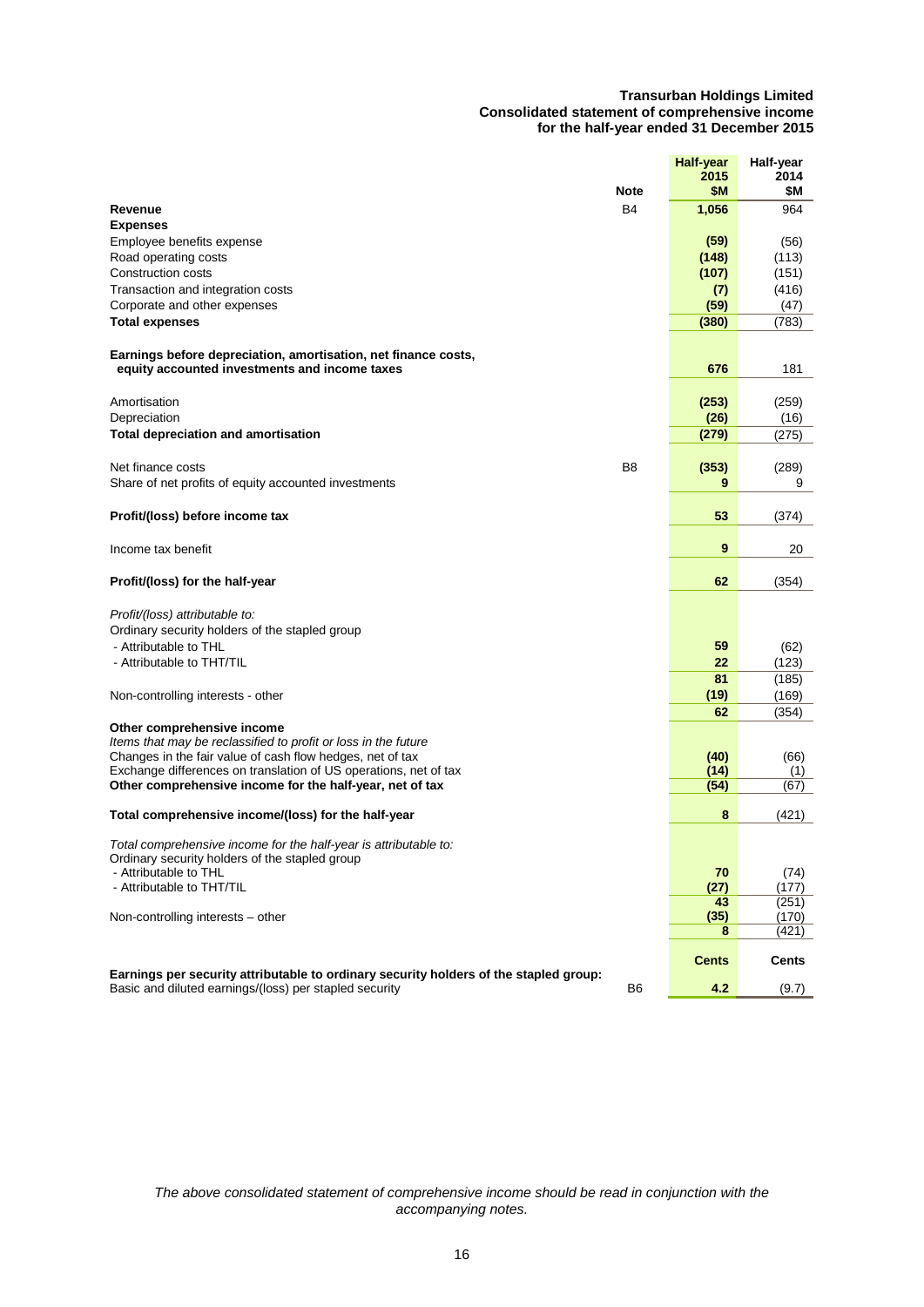#### **Transurban Holdings Limited Consolidated balance sheet for the half-year ended 31 December 2015**

|                                                                                                                | <b>Note</b>                  | As at<br>31 December<br>2015<br>\$M | As at<br>30 June<br>2015<br>\$М |
|----------------------------------------------------------------------------------------------------------------|------------------------------|-------------------------------------|---------------------------------|
| <b>ASSETS</b><br><b>Current assets</b>                                                                         |                              |                                     |                                 |
| Cash and cash equivalents<br>Trade and other receivables                                                       |                              | 1.889<br>131                        | 1,249<br>117                    |
| Derivative financial instruments<br><b>Total current assets</b>                                                | <b>B10</b>                   | 7                                   | 4<br>1,370                      |
|                                                                                                                |                              | 2,027                               |                                 |
| <b>Non-current assets</b><br>Equity accounted investments                                                      |                              | 1,026                               | 1.092                           |
| Held-to-maturity investments<br>Derivative financial instruments                                               | <b>B10</b>                   | 242<br>131                          | 165<br>82                       |
| Property, plant and equipment                                                                                  |                              | 252                                 | 249                             |
| Deferred tax assets<br>Intangible assets                                                                       |                              | 953<br>17,327                       | 961<br>17,320                   |
| <b>Total non-current assets</b>                                                                                |                              | 19,931                              | 19,869                          |
| <b>Total assets</b>                                                                                            |                              | 21,958                              | 21,239                          |
| <b>LIABILITIES</b><br><b>Current liabilities</b>                                                               |                              |                                     |                                 |
| Trade and other payables                                                                                       |                              | 269                                 | 340                             |
| <b>Borrowings</b><br>Derivative financial instruments                                                          | B <sub>9</sub><br><b>B10</b> | 616<br>15                           | 628<br>4                        |
| Maintenance provision                                                                                          |                              | 110                                 | 82                              |
| Distribution provision<br>Other provisions                                                                     |                              | 471<br>19                           | 438<br>27                       |
| Other liabilities<br><b>Total current liabilities</b>                                                          |                              | 116<br>1,616                        | 116<br>1,635                    |
| <b>Non-current liabilities</b>                                                                                 |                              |                                     |                                 |
| <b>Borrowings</b>                                                                                              | <b>B</b> 9                   | 11,593                              | 11,471                          |
| Deferred tax liabilities<br>Maintenance provision                                                              |                              | 950<br>760                          | 969<br>733                      |
| Other provisions<br>Derivative financial instruments                                                           | <b>B10</b>                   | 69<br>285                           | 61<br>325                       |
| Other liabilities                                                                                              |                              | 55                                  | 49                              |
| <b>Total non-current liabilities</b>                                                                           |                              | 13,712                              | 13,608                          |
| <b>Total liabilities</b>                                                                                       |                              | 15,328                              | 15,243                          |
| <b>Net assets</b>                                                                                              |                              | 6,630                               | 5,996                           |
| <b>EQUITY</b><br>Contributed equity                                                                            |                              | 1,411                               | 1,237                           |
| <b>Reserves</b>                                                                                                |                              | (59)                                | (70)                            |
| <b>Accumulated losses</b><br>Non-controlling interests held by security holders of the stapled group (THT/TIL) |                              | (3,042)<br>7,147                    | (3,034)<br>6,636                |
| Equity attributable to security holders of the stapled group                                                   |                              | 5,457                               | 4,769                           |
| Non-controlling interests - other<br><b>Total equity</b>                                                       |                              | 1,173<br>6,630                      | 1,227<br>5,996                  |
|                                                                                                                |                              |                                     |                                 |

*The above consolidated balance sheet should be read in conjunction with the accompanying notes.*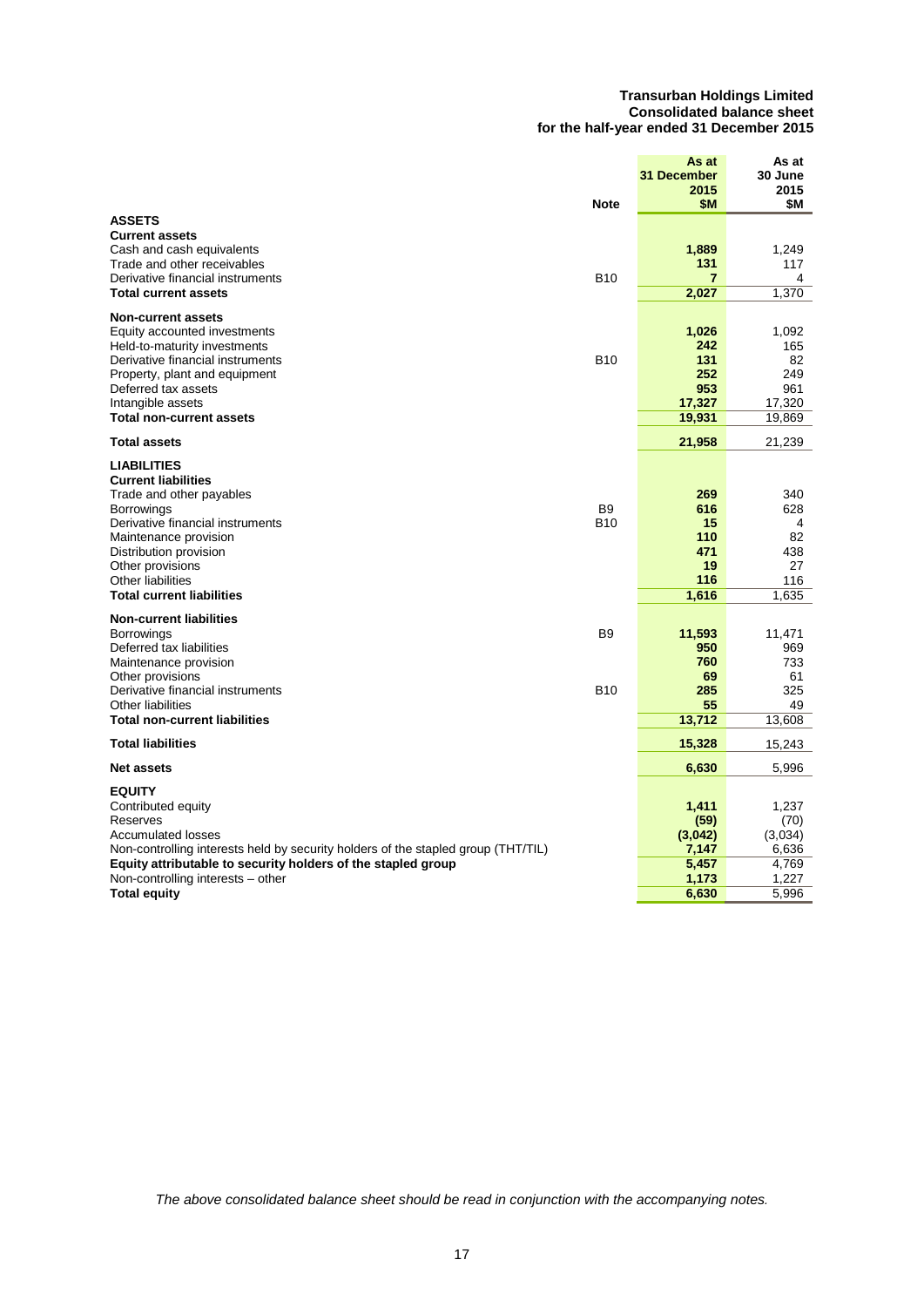#### **Transurban Holdings Limited Consolidated statement of changes in equity for the half-year ended 31 December 2015**

|                                                                      | No. of<br>securities<br>M | Contributed<br>equity<br>\$M | <b>Reserves</b><br>\$Μ   | <b>Accumulated</b><br>losses<br>\$M | Non-controlling<br>interests-<br>THT & TIL<br>\$Μ | <b>Total</b><br>\$M | Non-<br>controlling<br>interests-other<br>\$Μ | <b>Total</b><br>equity<br>\$М |
|----------------------------------------------------------------------|---------------------------|------------------------------|--------------------------|-------------------------------------|---------------------------------------------------|---------------------|-----------------------------------------------|-------------------------------|
| Balance at 1 July 2015                                               | 1,914                     | 1,237                        | (70)                     | (3,034)                             | 6,636                                             | 4,769               | 1,227                                         | 5,996                         |
| <b>Comprehensive income</b>                                          |                           |                              |                          |                                     |                                                   |                     |                                               |                               |
| Profit/(loss) for the half-<br>year                                  |                           |                              |                          | 59                                  | 22                                                | 81                  | (19)                                          | 62                            |
| Other comprehensive<br>income/(loss)                                 |                           |                              | 11                       |                                     | (49)                                              | (38)                | (16)                                          | (54)                          |
| <b>Total comprehensive</b><br>income/(loss)                          | -                         |                              | 11                       | 59                                  | (27)                                              | 43                  | (35)                                          | 8                             |
| <b>Transactions with</b><br>owners in their<br>capacity as owners:   |                           |                              |                          |                                     |                                                   |                     |                                               |                               |
| Contributions of equity,<br>net of transaction<br>costs <sup>1</sup> | 107                       | 163                          |                          |                                     | 845                                               | 1,008               |                                               | 1,008                         |
| Employee performance<br>awards issued <sup>2</sup>                   | $\mathbf{1}$              |                              |                          |                                     | 1                                                 | 1                   |                                               | 1                             |
| Distributions provided<br>for or paid <sup>3</sup>                   | -                         |                              |                          | (67)                                | (365)                                             | (432)               | -                                             | (432)                         |
| Distribution reinvestment<br>plan <sup>4</sup>                       | $\overline{7}$            | 11                           |                          |                                     | 57                                                | 68                  |                                               | 68                            |
| Distributions to non-<br>controlling interests <sup>5</sup>          |                           |                              |                          |                                     |                                                   |                     | (19)                                          | (19)                          |
|                                                                      | 115                       | 174                          | $\overline{\phantom{0}}$ | (67)                                | 538                                               | 645                 | (19)                                          | 626                           |
| <b>Balance at 31 December</b><br>2015                                | 2,029                     | 1,411                        | (59)                     | (3,042)                             | 7,147                                             | 5,457               | 1,173                                         | 6,630                         |

#### **Attributable to security holders of the stapled group**

*1. During December 2015, the Group successfully completed the fully underwritten institutional and retail components of its renounceable 1 for 18 pro rata entitlement offer. The institutional component raised \$726 million and the retail component raised \$282 million at an issue price of \$9.60 per security. The total proceeds from the entitlement offer (net of equity issue costs) were approximately \$1,008 million and will be used to fund the Group's equity contribution for the AirportlinkM7 acquisition which is expected to be completed in March 2016, with the remainder used for general corporate purposes.*

*2. From 2012 it is the Group's policy that a portion of all Short Term Incentives issued to the CEO and other senior executives are deferred for a*  period of 2 years. In addition to the Short Term Incentives, Stapled Securities (including units in the Trust) were issued to executives under the *Group's Long Term Incentive share-based payment plans. These securities are held by the executive but will only vest in accordance with the terms of the plans.*

*3. Refer to note B7 for further details of dividends and distributions provided for or paid.*

*4. Under the distribution reinvestment plan, holders of stapled securities may elect to have all or part of their distribution entitlements satisfied by the issue of new stapled securities rather than by cash.*

*5. Distributions were paid during the period to the non-controlling interest partners in Airport Motorway Trust (Eastern Distributor) and Transurban Queensland Invest Trust (Transurban Queensland).*

*The above consolidated statement of changes in equity should be read in conjunction with the accompanying notes.*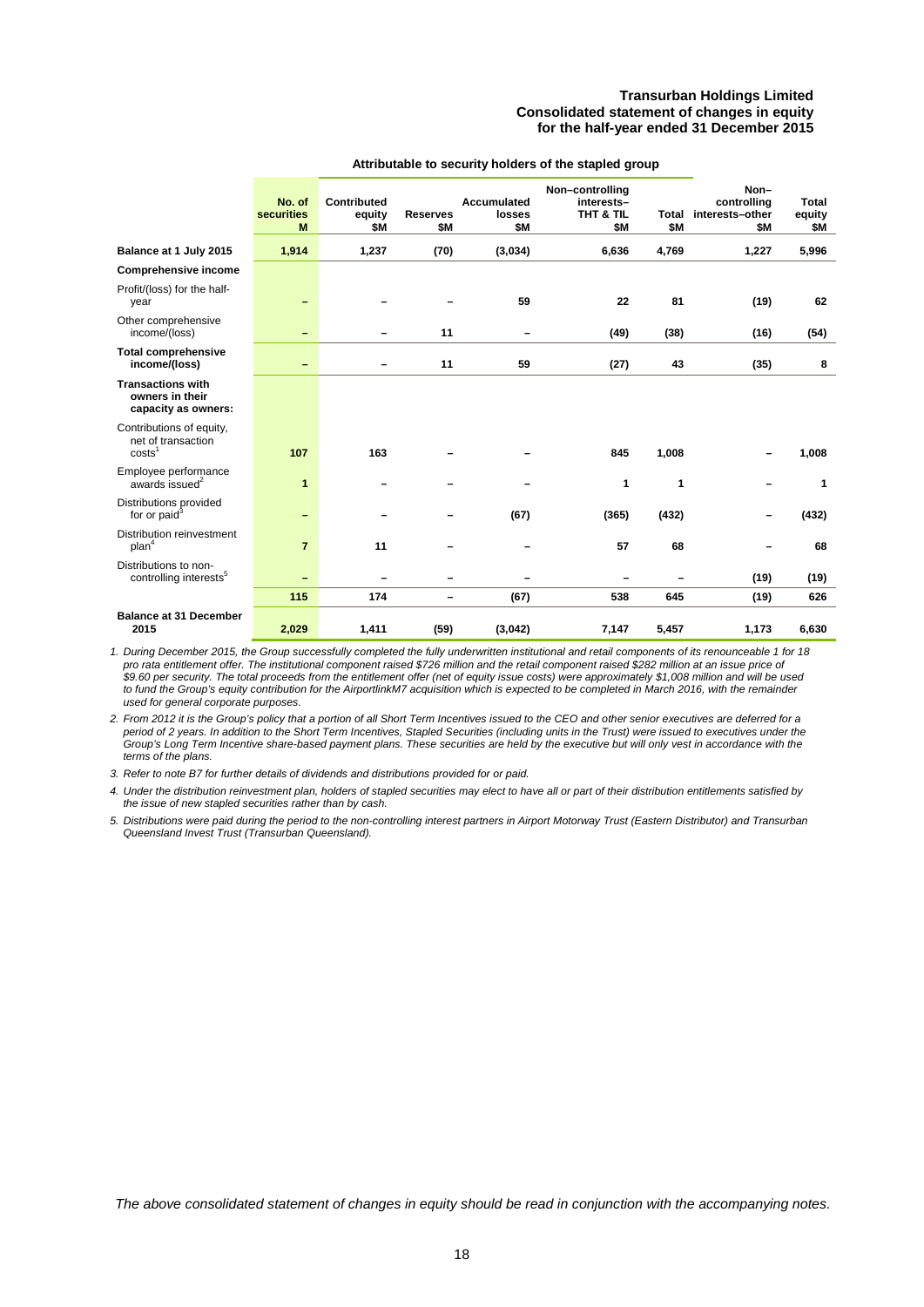#### **Transurban Holdings Limited Consolidated statement of changes in equity for the half-year ended 31 December 2015**

|                                                                      | No. of<br>securities<br>M | <b>Contributed</b><br>equity<br>\$Μ | <b>Reserves</b><br>\$Μ | <b>Accumulated</b><br>losses<br>\$Μ | Non-controlling<br>interests-<br>THT & TIL<br>\$M | <b>Total</b><br>\$Μ | Non-<br>controlling<br>interests-other<br>\$Μ | <b>Total</b><br>equity<br>\$М |
|----------------------------------------------------------------------|---------------------------|-------------------------------------|------------------------|-------------------------------------|---------------------------------------------------|---------------------|-----------------------------------------------|-------------------------------|
| Balance at 1 July 2014                                               | 1,896                     | 1,208                               | (44)                   | (2, 843)                            | 7,383                                             | 5,704               | 258                                           | 5,962                         |
| <b>Comprehensive income</b>                                          |                           |                                     |                        |                                     |                                                   |                     |                                               |                               |
| Profit/(loss) for the half-year                                      | -                         |                                     |                        | (62)                                | (123)                                             | (185)               | (169)                                         | (354)                         |
| Other comprehensive<br>income/(loss)                                 | -                         | -                                   | (12)                   |                                     | (54)                                              | (66)                | (1)                                           | (67)                          |
| <b>Total comprehensive</b><br>income/(loss)                          | $\overline{\phantom{0}}$  |                                     | (12)                   | (62)                                | (177)                                             | (251)               | (170)                                         | (421)                         |
| <b>Transactions with owners</b><br>in their capacity as<br>owners:   |                           |                                     |                        |                                     |                                                   |                     |                                               |                               |
| Contributions of equity,<br>net of transaction<br>costs <sup>1</sup> | -                         |                                     |                        |                                     |                                                   |                     | 1,341                                         | 1,341                         |
| Employee performance<br>awards issued <sup>2</sup>                   | $\mathbf{1}$              | (1)                                 |                        |                                     | (2)                                               | (3)                 | -                                             | (3)                           |
| Distributions provided for<br>or paid <sup>3</sup>                   | -                         |                                     |                        | (68)                                | (305)                                             | (373)               | -                                             | (373)                         |
| Distribution reinvestment<br>plan <sup>4</sup>                       | 9                         | 15                                  |                        |                                     | 56                                                | 71                  |                                               | 71                            |
| Distributions to non-<br>controlling interests <sup>5</sup>          | $\qquad \qquad -$         |                                     |                        |                                     |                                                   |                     | (19)                                          | (19)                          |
|                                                                      | 10                        | 14                                  |                        | (68)                                | (251)                                             | (305)               | 1,322                                         | 1,017                         |
| <b>Balance at 31 December</b><br>2014                                | 1,906                     | 1,222                               | (56)                   | (2,973)                             | 6,955                                             | 5,148               | 1,410                                         | 6,558                         |

#### **Attributable to security holders of the stapled group**

*1. In July 2014, the non-controlling partners in Transurban Queensland (Australian Super and Tawreed) contributed \$1,331 million as their equity contribution for the acquisition of Transurban Queensland. The Group's equity contribution into Transurban Queensland is eliminated upon consolidation. The remaining \$10 million is due to an equity contribution into DRIVe from the non-controlling partner during the period.*

*2. From 2012 it is the Group's policy that a portion of all Short Term Incentives issued to the CEO and other senior executives are deferred for a period of 2 years. In addition to the short term incentives, stapled securities (including units in the Trust) were issued to executives under the Group's long term incentive share-based payment plans. These securities are held by the executive but will only vest in accordance with the terms of the plans.*

*3. Refer to note B7 for further details of dividends and distributions provided for or paid.*

*4. Under the distribution reinvestment plan, holders of stapled securities may elect to have all or part of their distribution entitlements satisfied by the issue of new stapled securities rather than by cash.*

*5. Distributions were paid during the period to the non-controlling interest partners in Airport Motorway Trust (Eastern Distributor) and Transurban Queensland Invest Trust (Transurban Queensland).*

*The above consolidated statement of changes in equity should be read in conjunction with the accompanying notes.*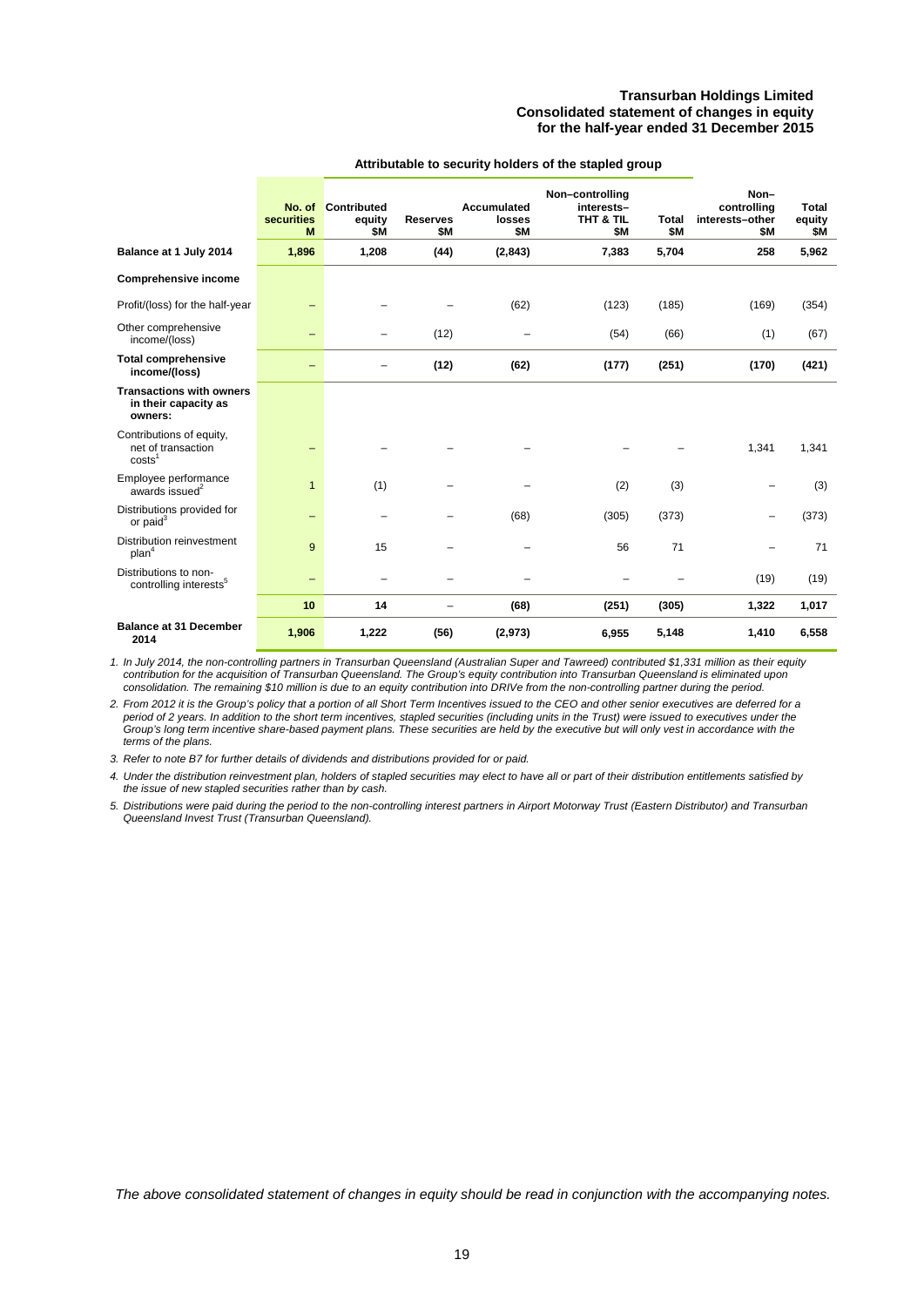#### **Transurban Holdings Limited Consolidated statement of cash flows for the half-year ended 31 December 2015**

|                                                                  | <b>Half-year</b><br>2015<br>\$M | Half-year<br>2014<br>\$M |
|------------------------------------------------------------------|---------------------------------|--------------------------|
| Cash flows from operating activities                             |                                 |                          |
| Receipts from customers                                          | 1,024                           | 890                      |
| Payments to suppliers and employees                              | (287)                           | (289)                    |
| Payments for maintenance of intangible assets                    | (26)                            | (53)                     |
| Transaction and integration costs related to acquisitions        | (7)                             | (406)                    |
| Other revenue                                                    | 35                              | 16                       |
| Interest received                                                | 13                              | 70                       |
| Interest paid                                                    | (322)                           | (252)                    |
| Income taxes paid                                                |                                 | (3)                      |
| Net cash inflow/(outflow) from operating activities              | 430                             | (27)                     |
| Cash flows from investing activities                             |                                 |                          |
| Payments for held-to-maturity investments, net of fees           | (71)                            | (17)                     |
| Payments for intangible assets                                   | (241)                           | (176)                    |
| Payments for property, plant and equipment                       | (31)                            | (40)                     |
| Distributions received from equity accounted investments         | 76                              | 25                       |
| Payments for acquisition of subsidiaries, net of cash acquired   |                                 | (6, 397)                 |
| Net cash outflow from investing activities                       | (267)                           | (6,605)                  |
|                                                                  |                                 |                          |
| Cash flows from financing activities                             |                                 |                          |
| Proceeds from equity issued to non-controlling interests         |                                 | 1,341                    |
| Proceeds from issues of stapled securities (net of costs)        | 1,008                           |                          |
| Proceeds from borrowings (net of costs)                          | 2,320                           | 4.803                    |
| Repayment of borrowings                                          | (2,509)                         | (1, 407)                 |
| Dividends and distributions paid to the Group's security holders | (324)                           | (269)                    |
| Distributions paid to non-controlling interests                  | (27)                            | (23)                     |
| Net cash inflow from financing activities                        | 468                             | 4,445                    |
|                                                                  |                                 |                          |
| Net increase/(decrease) in cash and cash equivalents             | 631                             | (2, 187)                 |
| Cash and cash equivalents at the beginning of the year           | 1,249                           | 2,879                    |
| Effects of exchange rate changes on cash and cash equivalents    | 9                               | 18                       |
| Cash and cash equivalents at end of the half-year                | 1,889                           | 710                      |

*The above consolidated statement of cash flows should be read in conjunction with the accompanying notes.*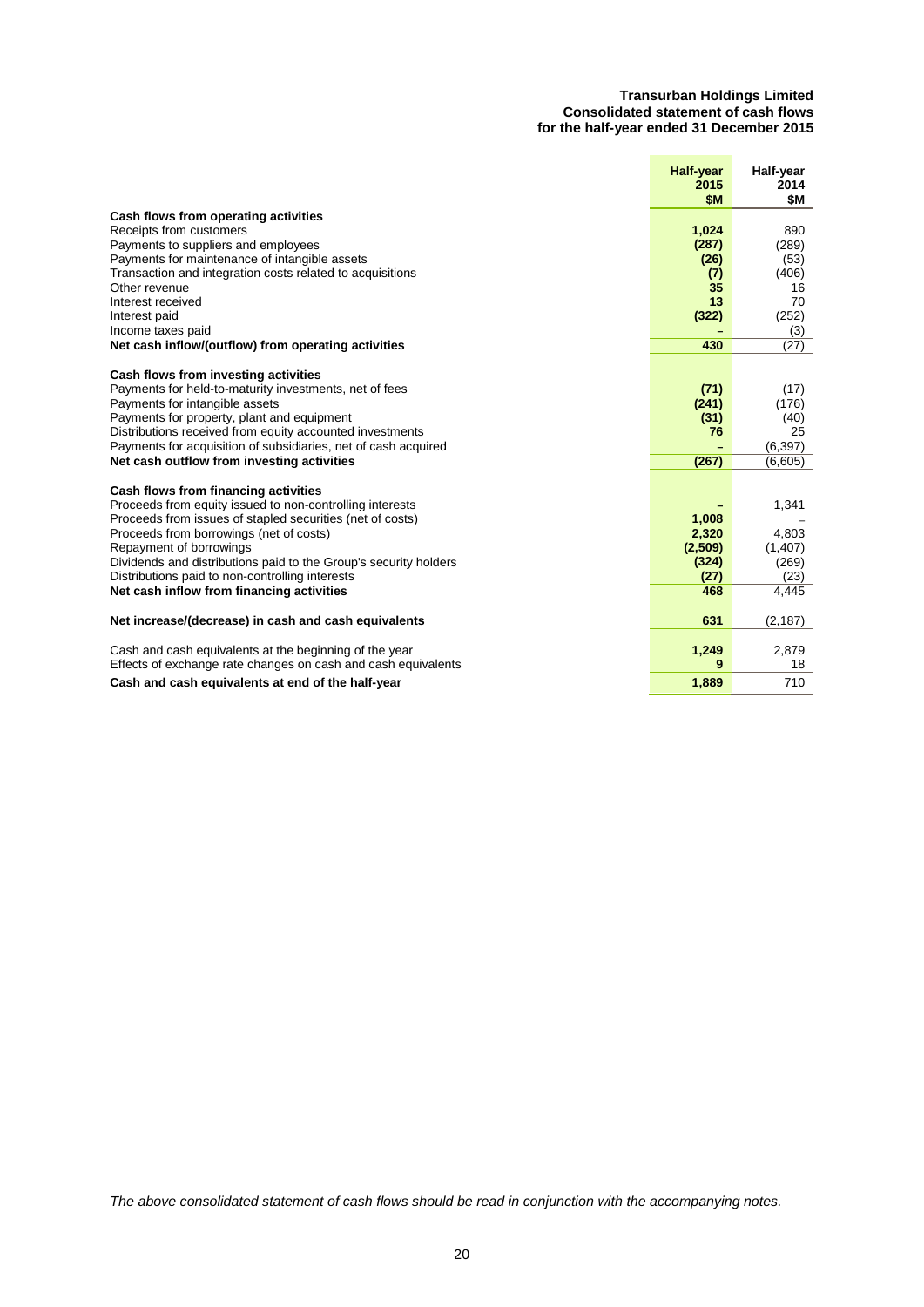Section B: Notes to the Group financial statements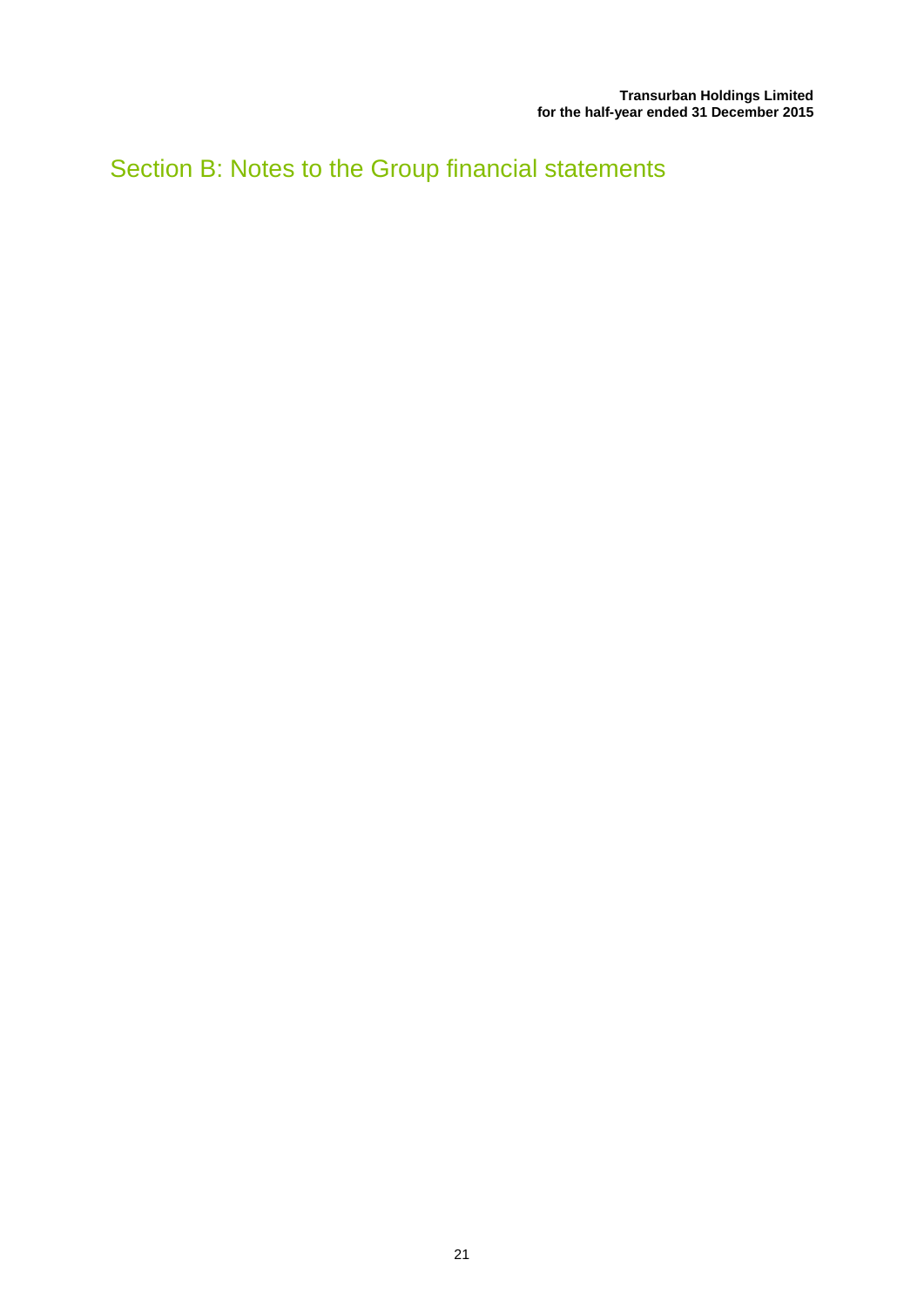# Basis of preparation and significant changes

### **B1 Summary of significant changes in the current period**

#### **Acquisition of AirportlinkM7**

In November 2015 the Group announced that Transurban Queensland had entered into an agreement to acquire the AirportlinkM7 concession for \$1,870 million, plus stamp duty of \$108 million and transaction costs of \$23 million. Financial close for the transaction is expected to occur in March 2016.

As financial close was not reached prior to 31 December 2015 no assets or liabilities relating to AirportlinkM7 have been recorded in the interim financial statements of the Group apart from the \$20 million deposit that was paid in November 2015.

#### **Equity issuance**

During December 2015, the Group successfully completed the fully underwritten institutional and retail components of its renounceable 1 for 18 pro rata entitlement offer. The institutional component raised \$726 million and the retail component raised \$282 million at an issue price of \$9.60 per security. The total proceeds from the entitlement offer were approximately \$1,008 million and will be used to fund the Group's equity contribution to the Transurban Queensland acquisition of AirportlinkM7 which is expected to be completed in March 2016, with the remainder used for general corporate purposes.

### **B2 Basis of preparation**

Transurban Holdings Limited ('the company', 'the parent' or 'THL') is a company incorporated in Australia and limited by shares that are publicly traded on the Australian Securities Exchange. These financial statements have been prepared as a consolidation of the financial statements of Transurban Holdings Limited and its controlled entities ('Transurban Group' or 'the Group'). The controlled entities of THL include the other members of the stapled group being Transurban International Limited and its controlled entities ('TIL') and Transurban Holding Trust and its controlled entities ('THT'). The equity securities THL, THT and TIL are stapled and cannot be traded separately. Entities within the Group are domiciled and incorporated in Australia and the United States of America.

The Group interim financial statements for the half-year reporting period ended 31 December 2015:

- Have been prepared in accordance with the Corporations Act 2001 and AASB 134 *Interim Financial Reporting*;
- $\rightarrow$  Have adopted all accounting policies in accordance with Australian accounting standards, and where a standard permits a choice in accounting policy, the policy adopted by the Group has been disclosed in the half-year financial statements;
- Have applied the option under *ASIC Corporations (Stapled Group Reports) Instrument 2015/838* to present the consolidated financial statements in one section (Section A), and all other reporting group members in a separate section (Section C). In the previous half-year period, separate financial statements were prepared for THL, THT and TIL;
- $\rightarrow$  Do not early adopt any accounting standards or interpretations that have been issued or amended but are not yet effective;
- $\rightarrow$  Have been prepared under the historical cost convention, as modified by the revaluation of other financial assets and liabilities (including derivative financial instruments);
- $\rightarrow$  Are presented in Australian dollars, which is THL's functional and presentation currency;
- $\rightarrow$  Have been rounded to the nearest million dollars, unless otherwise stated, in accordance with ASIC Class Order 98/100; and
- $\rightarrow$  The presentation of comparative amounts have been restated, where applicable, to conform to the current period presentation.

The interim financial statements do not include all the notes of the type normally included in an annual financial report. Accordingly, this is to be read in conjunction with the annual report for the year ended 30 June 2015 and any public announcements made by the Transurban Group during the interim reporting period in accordance with the continuous disclosure requirements of the ASX Listing Rules.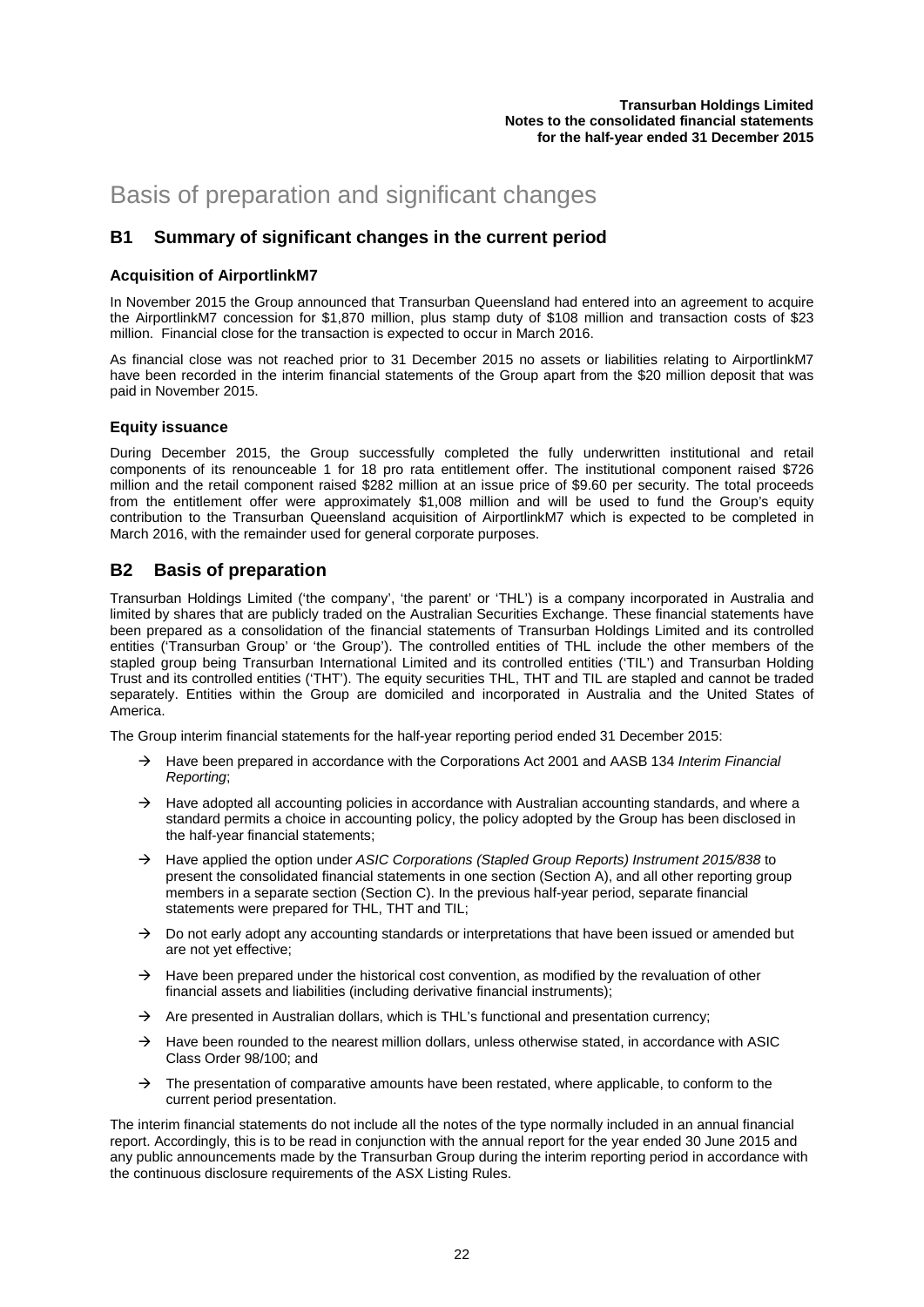#### **Transurban Holdings Limited Notes to the consolidated financial statements for the half-year ended 31 December 2015**

### **B2 Basis of preparation (continued)**

#### **Going concern**

The financial report has been prepared on a going concern basis, which assumes the continuity of normal operations. This is based on the following:

- $\rightarrow$  The Group has generated positive cash inflows from operating activities of \$430 million (2014: \$27 million cash outflow including \$406 million in transaction and integration costs related to acquisitions),
- $\rightarrow$  The Group has available a total of \$858 million of undrawn borrowing facilities across a number of finance providers; and
- $\rightarrow$  The Group has a recorded cash balance of \$1,889 million including \$1,008 million in proceeds raised through the share subscription in December 2015 that will be used to fund the Group's contribution to the Transurban Queensland acquisition of AirportlinkM7.

#### **New and amended standards**

The Group has not changed or amended any accounting policies as a result of new or revised accounting standards during the annual reporting period commencing 1 July 2015.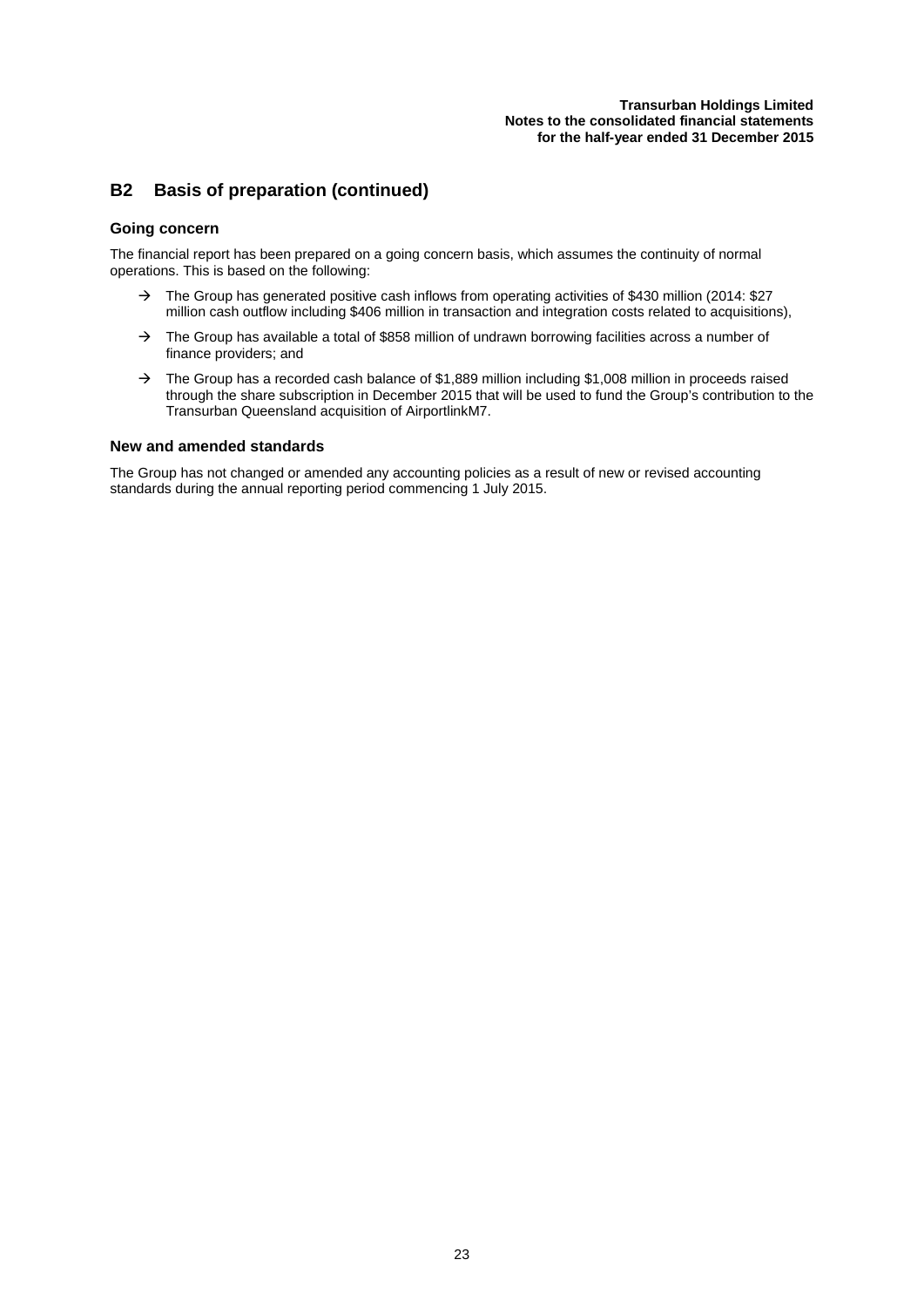# Operating performance

### **B3 Segment information**

In the segment information provided to the Executive Committee (chief operating decision maker), segments are defined by the geographical networks in which the Group operates being Victoria ('VIC'), New South Wales ('NSW'), Queensland ('QLD') and the United States of America ('USA'). The Group's corporate function is not an operating segment under the requirements of AASB 8 as its revenue generating activities are only incidental to the business.

The Executive Committee assess the performance of the networks based on a measure of proportional earnings before interest, tax, depreciation and amortisation expenses ('Proportional EBITDA') excluding the impact of significant items ('Underlying proportional EBITBA'). This reflects the contribution of each network in the Group in the proportion of Transurban's equity ownership.

The diagram below shows the assets included in each geographical network, together with the ownership interests held by the Group for the current financial year:



1. Following the acquisition of the non-controlling interest in the USA assets on 29 June 2015, the proportional ownership of the USA assets is *reported at 100% from 1 July 2015. Prior to this, the proportional ownership interest in the 95 Express Lanes and 495 Express Lanes were 77.5% and 94.0% respectively.*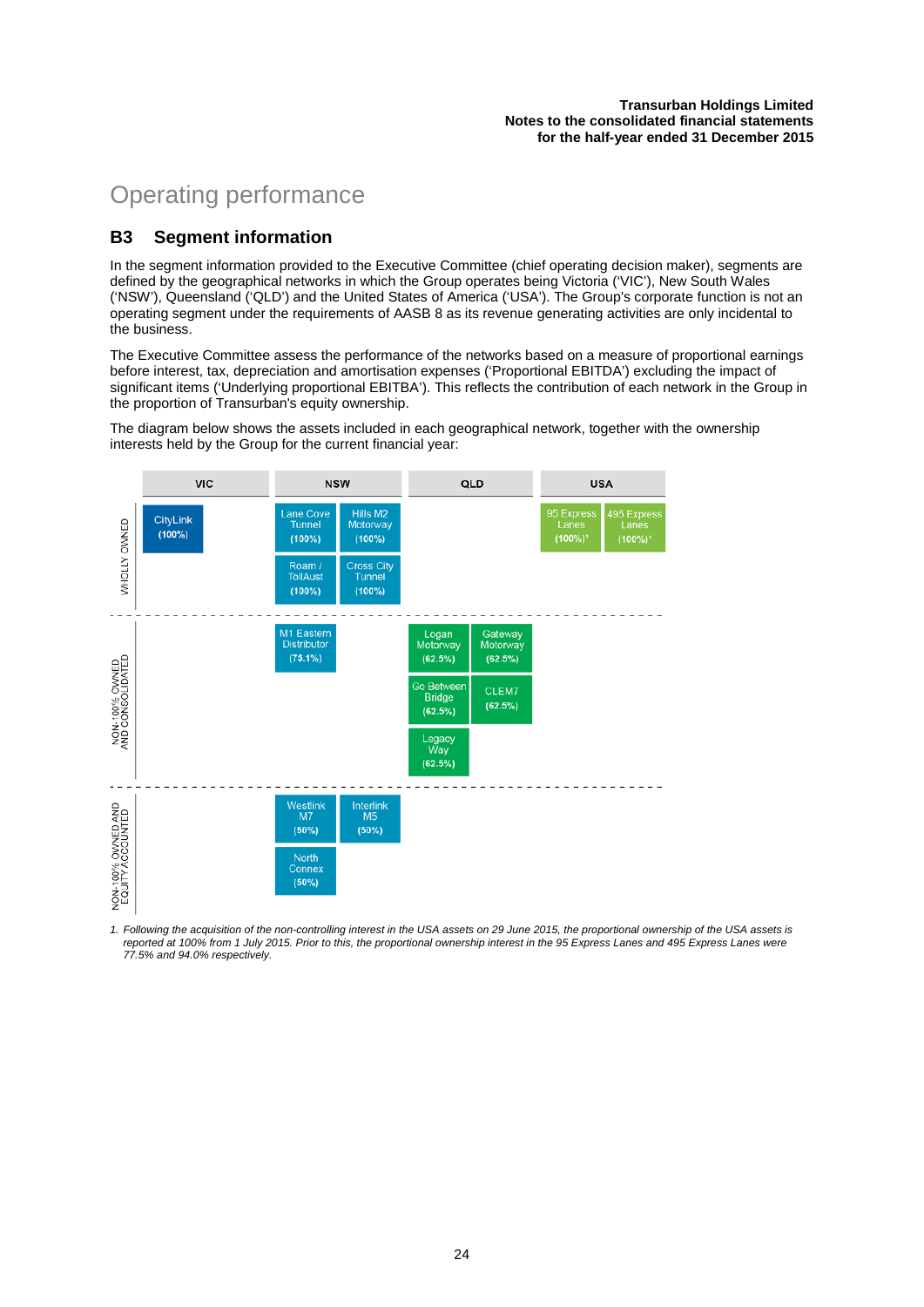### **B3 Segment information (continued)**

#### **Segment information – proportional income statement**

#### **31 December 2015**

| \$Μ                               | <b>VIC</b> | <b>NSW</b>               | QLD | USA <sup>1</sup>         | Corporate<br>and other | <b>Total</b> |
|-----------------------------------|------------|--------------------------|-----|--------------------------|------------------------|--------------|
| Toll revenue                      | 331        | 399                      | 146 | 84                       |                        | 960          |
| Other revenue                     | 10         | 12                       | 6   | $\overline{\phantom{0}}$ | 2                      | 30           |
| <b>Total proportional revenue</b> | 341        | 411                      | 152 | 84                       | $\overline{2}$         | 990          |
| Underlying proportional EBITDA    | 285        | 318                      | 98  | 39                       | (11)                   | 729          |
| Significant items                 |            | $\overline{\phantom{0}}$ |     | -                        |                        |              |
| <b>Proportional EBITDA</b>        | 285        | 318                      | 98  | 39                       | (11)                   | 729          |

#### **31 December 2014**

| \$M                               | VIC <sup>2</sup> | <b>NSW</b> | QLD   | <b>USA</b> | Corporate<br>and other <sup>2</sup> | Total |
|-----------------------------------|------------------|------------|-------|------------|-------------------------------------|-------|
| Toll revenue                      | 307              | 345        | 132   | 21         |                                     | 805   |
| Other revenue                     | 10               | 13         |       |            |                                     | 27    |
| <b>Total proportional revenue</b> | 317              | 358        | 134   | 21         |                                     | 832   |
| Underlying proportional EBITDA    | 262              | 275        | 91    | 6          |                                     | 636   |
| Significant items                 |                  |            | (254) |            | (10)                                | (264) |
| <b>Proportional EBITDA</b>        | 262              | 275        | (163) | 6          | (8)                                 | 372   |

*1. Following the acquisition of the non-controlling interest in the USA assets on 29 June 2015, the proportional ownership of the USA assets is reported at 100% from 1 July 2015. Prior to this, the proportional ownership interest in the 95 Express Lanes and 495 Express Lanes were 77.5% and 94.0% respectively.* 

*2. The presentation of comparative amounts has been restated to conform with the current period presentation of technology license fees in VIC, which were previously presented in Corporate and toll revenue now includes toll revenue and service and fee revenue.*

#### **Reconciliation of segment information to statutory financial information**

The proportional results presented above are different from the statutory financial results of the Group due to the proportional presentation of each asset's contribution to each geographical network.

#### **Segment revenue**

Revenue from external customers is through toll and service and fee revenues earned on toll roads. There are no inter-segment revenues. Segment revenue reconciles to total statutory revenue as follows:

|                                                                                                                     | <b>Half-year</b><br>2015<br>\$M | Half-year<br>2014<br>SM. |
|---------------------------------------------------------------------------------------------------------------------|---------------------------------|--------------------------|
| Total segment revenue (proportional)<br>Add:                                                                        | 990                             | 832                      |
| Revenue attributable to non-100% owned consolidated assets<br>Construction revenue from road development activities | 107<br>107                      | 96<br>152                |
| Business development revenue<br>Less:                                                                               |                                 | 3                        |
| Revenue of non-100% owned equity accounted assets                                                                   | (148)                           | (119)                    |
| Total statutory revenue                                                                                             | 1,056                           | 964                      |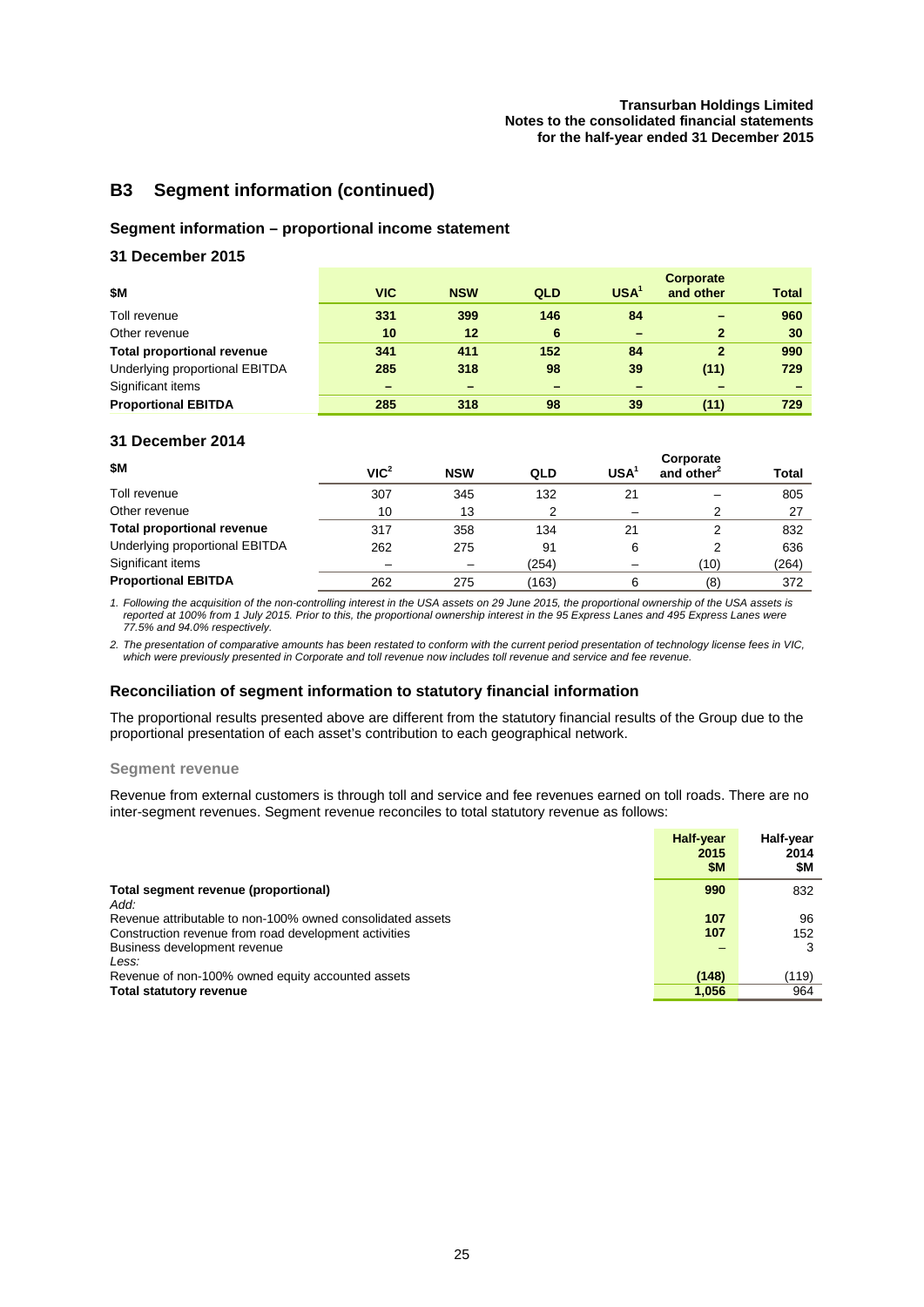#### **Transurban Holdings Limited Notes to the consolidated financial statements for the half-year ended 31 December 2015**

### **B3 Segment information (continued)**

#### **Proportional EBITDA**

Proportional EBITDA reconciles to profit/(loss) before income tax as follows:

|                                                                                                                         | Half-year<br>2015<br>\$M | <b>Half-vear</b><br>2014<br>\$M |
|-------------------------------------------------------------------------------------------------------------------------|--------------------------|---------------------------------|
| <b>Proportional EBITDA</b>                                                                                              | 729                      | 372                             |
| Add: EBITDA attributable to non-100% owned consolidated assets                                                          | 73                       | (88)                            |
| Less: Proportional EBITDA of non-100% owned equity accounted assets                                                     | (126)                    | (103)                           |
| Statutory profit before depreciation, amortisation, net finance costs, equity<br>accounted investments and income taxes | 676                      | 181                             |
| Statutory depreciation and amortisation                                                                                 | (279)                    | (275)                           |
| Statutory net finance costs                                                                                             | (353)                    | (289)                           |
| Share of net profit from equity accounted investments                                                                   | 9                        |                                 |
| Profit/(loss) before income tax                                                                                         | 53                       | (374)                           |

### **B4 Revenue**

|                      | <b>Half-year</b> | Half-year |
|----------------------|------------------|-----------|
|                      | 2015             | 2014      |
|                      | \$M              | \$M       |
| Toll revenue'        | 919              | 786       |
| Construction revenue | 107              | 152       |
| Other revenue        | 30               | 26        |
| <b>Total revenue</b> | 1,056            | 964       |

*1. The presentation of comparative amounts has been restated to reflect the change of toll revenue to now include toll revenue and service and fee revenue.*

## **B5 Significant items**

Significant items are those items where their nature and amount is considered material to the financial statements and not in the ordinary course of business. Such items which have been included in transaction and integration costs within the Group's result for the half-year and are detailed below:

|                                                                                                                        |     | <b>Statutory</b><br>\$M | Half-year 2015<br><b>Proportional</b><br><b>\$M</b> | <b>Statutory</b><br>\$M | Half-year 2014<br>Proportional<br>\$M |
|------------------------------------------------------------------------------------------------------------------------|-----|-------------------------|-----------------------------------------------------|-------------------------|---------------------------------------|
| Stamp duty on acquisition of Queensland Motorways<br>Group'                                                            | (a) |                         |                                                     | 384                     | 240                                   |
| Other transaction fees on acquisition<br>of Queensland Motorways Group <sup>1</sup>                                    | (a) |                         |                                                     | 22                      | 18                                    |
| Integration costs relating to the acquisition<br>of Queensland Motorways Group <sup>1</sup>                            | (b) |                         |                                                     | 10                      | 6                                     |
| <b>Total significant items</b>                                                                                         |     |                         |                                                     | 416                     | 264                                   |
| Income tax benefit associated with the transaction and<br>integration costs of Queensland Motorways Group <sup>1</sup> |     |                         |                                                     | (10)                    | (7)                                   |
| Net significant items                                                                                                  |     |                         |                                                     | 406                     | 257                                   |

*1. Queensland Motorways changed its name to Transurban Queensland on 30 January 2015.*

#### **(a) Stamp duty and other transaction fees**

The acquisition of Queensland Motorways Group (Transurban Queensland) by a Transurban-led consortium was completed on 2 July 2014. The consortium incurred stamp duty and other transaction costs as a result of the acquisition.

#### **(b) Integration costs relating to acquisition of Queensland Motorways Group**

In the prior period post acquisition, the Group incurred costs to integrate the Queensland Motorways Group business into Transurban. These costs include employee costs, consulting and legal fees. Integration costs in the current period are not considered significant.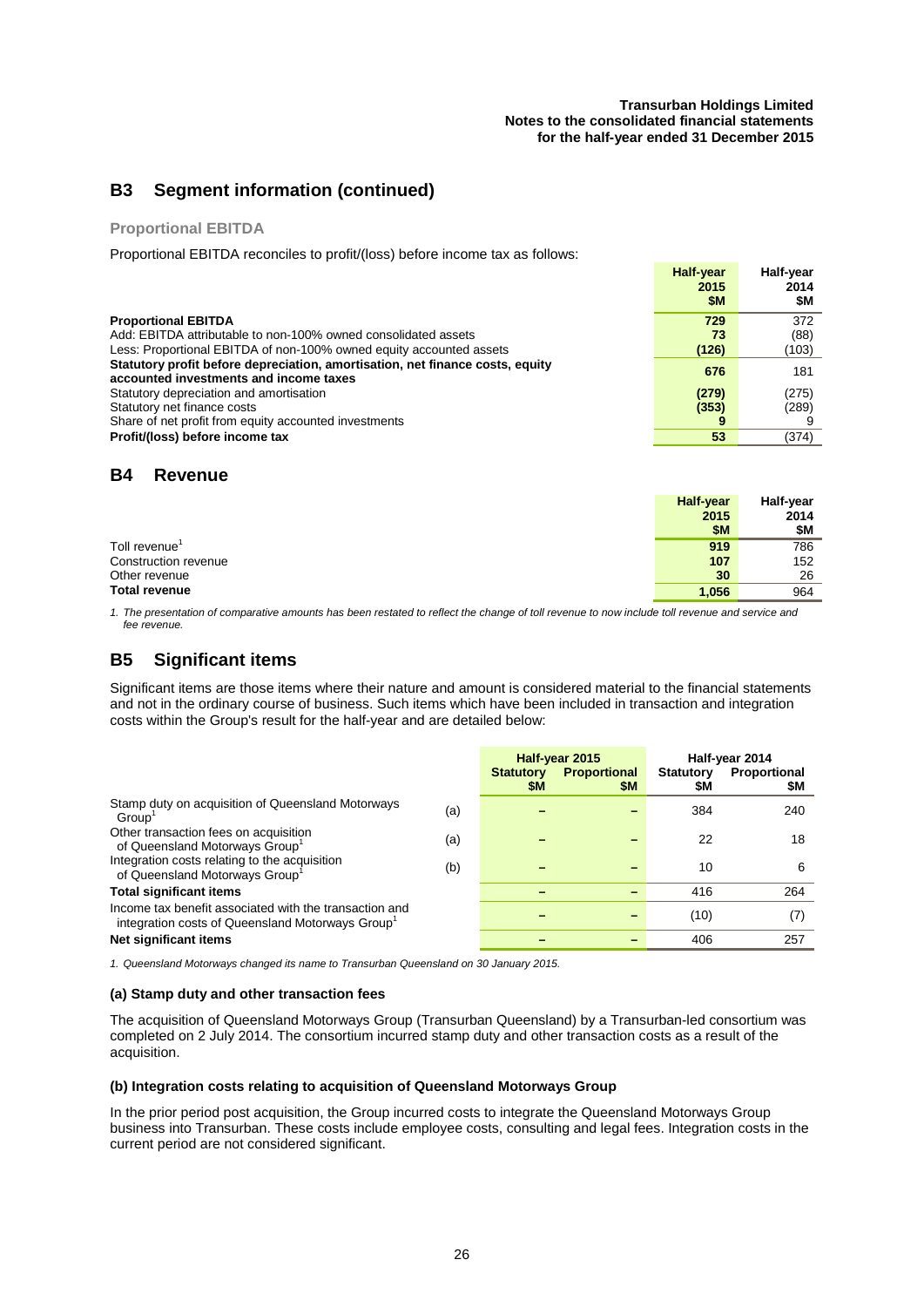#### **Transurban Holdings Limited Notes to the consolidated financial statements for the half-year ended 31 December 2015**

# Security holder outcomes

# **B6 Earnings per stapled security**

## **Reconciliation of earnings used in calculating earnings per security**

|                                                                                                                                    | <b>Half-vear</b><br>2015 | <b>Half-vear</b><br>2014 |
|------------------------------------------------------------------------------------------------------------------------------------|--------------------------|--------------------------|
| Profit/(loss) attributable to ordinary security holders of the stapled group (\$M)                                                 | 81                       | (185)                    |
| Weighted average number of securities (M)<br>Basic and diluted earnings per security attributable to the ordinary security holders | 1.931                    | 1,904                    |
| of the stapled group (Cents)                                                                                                       | 4.2                      | (9.7)                    |

### **B7 Dividends/distributions and free cash**

|                                                        | <b>Total</b><br>\$M | Paid in<br>cash<br>\$M | Settled in<br>securities<br>\$M | <b>Cents</b> | Date paid/<br>payable |
|--------------------------------------------------------|---------------------|------------------------|---------------------------------|--------------|-----------------------|
| Dividends/distributions paid during the half-year      |                     |                        |                                 |              |                       |
| 31 December 2014                                       |                     |                        |                                 |              |                       |
| Declared 23 May 2014                                   |                     |                        |                                 |              |                       |
| Franked THL                                            | 18                  | 3                      | 15                              | 1.0          |                       |
| <b>Franked THT</b>                                     | 47                  | 39                     | 8                               | 2.5          |                       |
| Unfranked THT                                          | 275<br>340          | 227<br>269             | 48<br>71                        | 14.5<br>18.0 |                       |
|                                                        |                     |                        |                                 |              | 14 August 2014        |
| <b>31 December 2015</b>                                |                     |                        |                                 |              |                       |
| Declared 15 May 2015                                   |                     |                        |                                 |              |                       |
| <b>Franked THL</b>                                     | 66                  | 55                     | 11                              | 3.5          |                       |
| <b>Unfranked THT</b>                                   | 326                 | 269                    | 57                              | 17.0         |                       |
|                                                        | 392                 | 324                    | 68                              | 20.5         | <b>14 August 2015</b> |
|                                                        |                     |                        |                                 |              |                       |
| Dividends/distributions payable by the Group           |                     |                        |                                 |              |                       |
| 31 December 2014                                       |                     |                        |                                 |              |                       |
| Declared 3 December 2014                               |                     |                        |                                 |              |                       |
| <b>Franked THL</b>                                     | 68                  | 42                     | 26                              | 3.5          |                       |
| Unfranked THT                                          | 305                 | 259                    | 46                              | 16.0         |                       |
|                                                        | 373                 | 301                    | 72                              | 19.5         | 13 February 2015      |
| 31 December 2015                                       |                     |                        |                                 |              |                       |
|                                                        |                     |                        |                                 |              |                       |
| <b>Declared 24 November 2015</b><br><b>Franked THL</b> | 67                  |                        |                                 | 3.5          |                       |
| <b>Unfranked THT</b>                                   | 365                 |                        |                                 | 19.0         |                       |
|                                                        | 432                 | -<br>-                 | -<br>-                          | 22.5         | 12 February 2016      |
|                                                        |                     |                        |                                 |              |                       |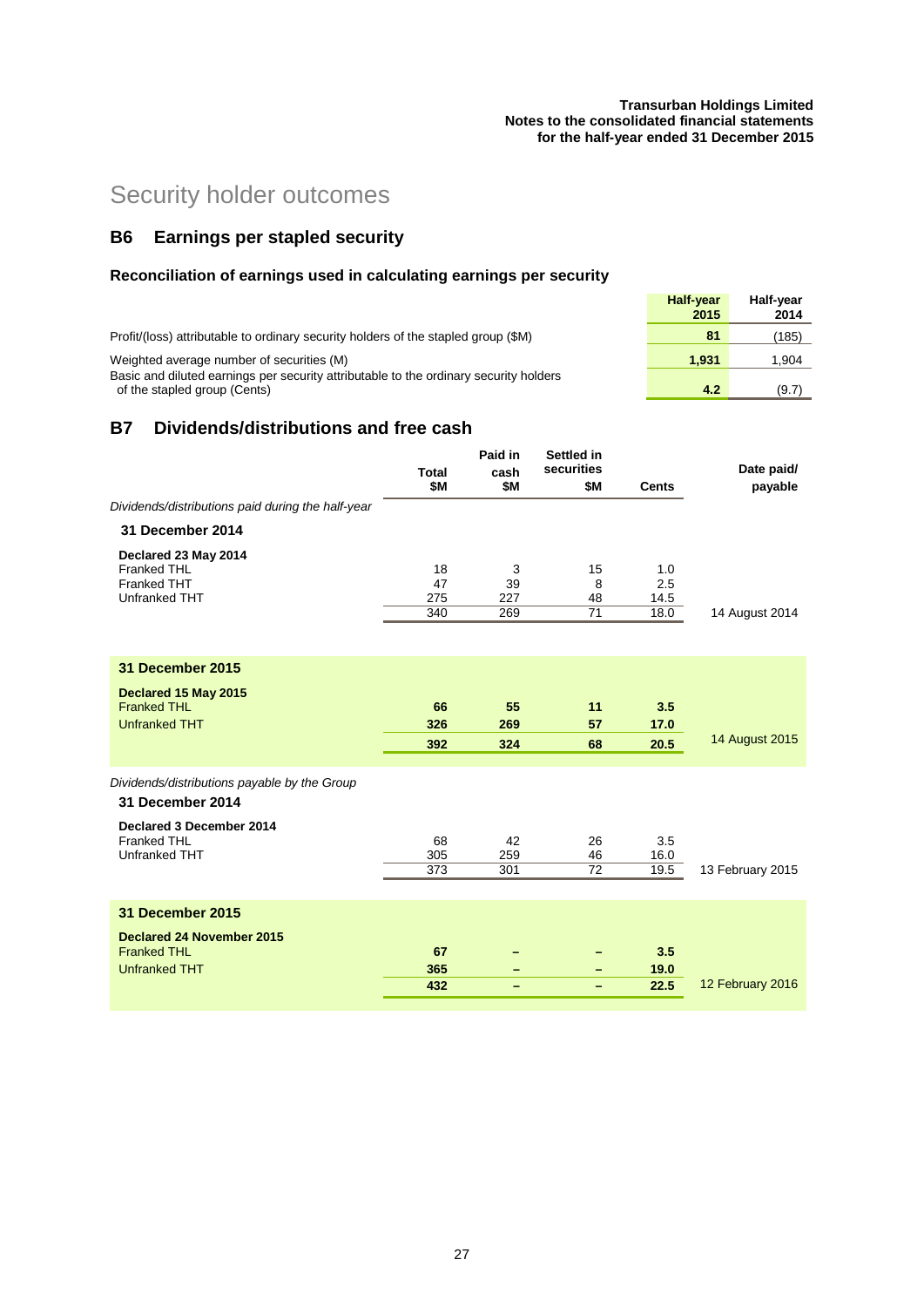# **B7 Dividends/distributions and free cash (continued)**

#### **Distribution policy and free cash calculation**

The Group's distribution policy is to align distributions with free cash from operations. The Group calculates free cash as follows:

|                                                                                                                                                                                                                                                                                                                                                                   | <b>Half-year</b><br>2015<br>\$M | Half-year<br>2014<br>\$M           |
|-------------------------------------------------------------------------------------------------------------------------------------------------------------------------------------------------------------------------------------------------------------------------------------------------------------------------------------------------------------------|---------------------------------|------------------------------------|
| Cash flows from operating activities<br>Add back transaction and integration costs related to acquisitions (non 100% owned entities)<br>Add back payments for maintenance of intangible assets<br>Less cash flow from operating activities from consolidated non 100% owned entities<br>Less allowance for maintenance of intangible assets for 100% owned assets | 430<br>26<br>(130)<br>(26)      | (27)<br>406<br>53<br>(187)<br>(17) |
| Adjust for distributions and interest received from non 100% owned entities<br>M1 Eastern Distributor distribution<br>M5 distribution and term loan note interest<br>Transurban Queensland distribution and shareholder loan note interest<br>NorthWestern Roads Group distribution and M7 term loan note interest<br>Free cash                                   | 24<br>35<br>52<br>43<br>461     | 14<br>27<br>52<br>57<br>378        |
| Weighted average securities on issue (millions) <sup>1</sup><br>Free cash per security (cents) – weighted average securities                                                                                                                                                                                                                                      | 1,922<br>24.0                   | 1,906<br>19.8                      |

*1. The weighting applied to securities is based on their eligibility for distributions during the year.*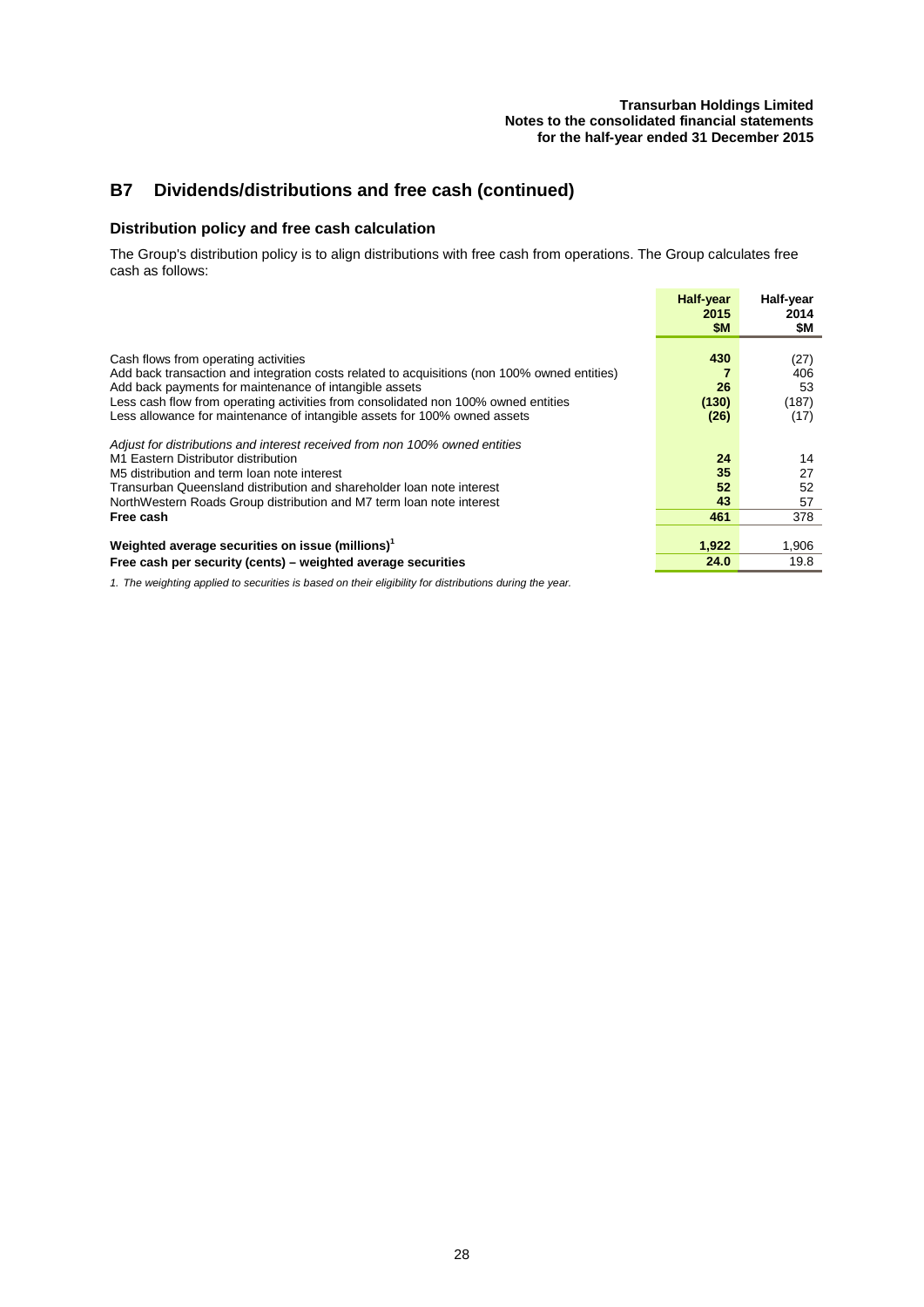#### **Transurban Holdings Limited Notes to the consolidated financial statements for the half-year ended 31 December 2015**

# Capital and borrowings

### **B8 Net finance costs**

|                                                                     | Half-year        | Half-year |
|---------------------------------------------------------------------|------------------|-----------|
|                                                                     | 2015             | 2014      |
|                                                                     | \$M              | \$M       |
| Finance income                                                      |                  |           |
| Interest income on held-to-maturity investments                     | 8                | 37        |
| Interest income on bank deposits                                    | 11               |           |
| Unwind of discount on liabilities – promissory and concession notes |                  | 9         |
| <b>Total finance income</b>                                         | 19               | 57        |
|                                                                     |                  |           |
| Finance costs                                                       |                  |           |
| Interest and finance charges paid/payable                           | (343)            | (309)     |
| Unwind of discount on liabilities - maintenance provision           | (23)             | (29)      |
| Unwind of discount on liabilities - promissory and concession notes | (3)              |           |
| Net foreign exchange losses                                         | $\left(3\right)$ | (8)       |
| <b>Total finance costs</b>                                          | (372)            | (346)     |
|                                                                     |                  |           |
| <b>Net finance costs</b>                                            | (353)            | (289)     |

### **B9 Borrowings**

|                                                                                                                                            | 31 December<br>2015<br><b>\$M</b>       | 30 June<br>2015<br>\$М                         |
|--------------------------------------------------------------------------------------------------------------------------------------------|-----------------------------------------|------------------------------------------------|
| Current                                                                                                                                    |                                         |                                                |
| Working capital facilities                                                                                                                 | 25                                      |                                                |
| Capital markets debt                                                                                                                       | 200                                     | 500                                            |
| U.S. private placement                                                                                                                     | 131                                     | 128                                            |
| Term debt                                                                                                                                  | 260                                     |                                                |
| <b>Total current borrowings</b>                                                                                                            | 616                                     | 628                                            |
| Non-current<br>Working capital facilities<br>Capital markets debt<br>U.S. private placement<br>Term debt<br>Syndicated facilities<br>TIFIA | 5,037<br>2,115<br>2,881<br>125<br>1,154 | 530<br>4,226<br>1,239<br>3,883<br>245<br>1,067 |
| Shareholder loan notes                                                                                                                     | 281                                     | 281                                            |
| Total non-current borrowings                                                                                                               | 11,593                                  | 11,471                                         |
| <b>Total borrowings</b>                                                                                                                    | 12,209                                  | 12,099                                         |

#### **Financing activities**

During the reporting period Transurban executed a number of financing activities including:

*July 2015* Interlink Roads (operator of the M5) refinanced AUD\$742 million of senior secured debt.

*September 2015* Transurban Queensland issued USD\$641 million of 10, 12 and 15 year US private placement notes and AUD\$70 million of 15 year US private placement notes.

*November 2015* USD\$550 million of corporate senior secured 10 year notes were issued in the US 144A bond market.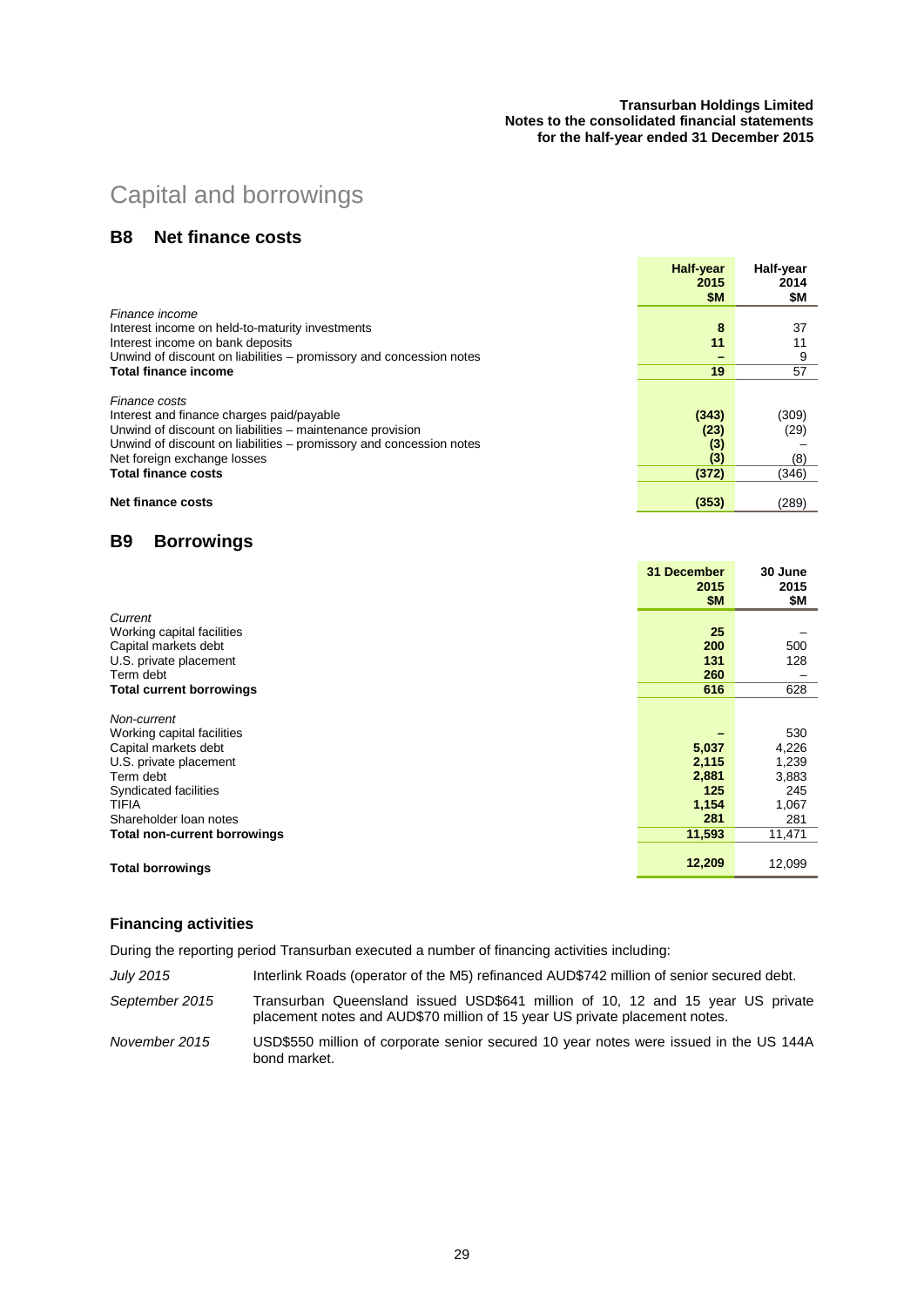### **B10 Derivatives and financial risk management**

#### **Derivatives**

|                                                                    | 31 December 2015<br>SM. |                    |         | 30 June 2015<br>SΜ. |
|--------------------------------------------------------------------|-------------------------|--------------------|---------|---------------------|
|                                                                    | <b>Current</b>          | <b>Non-current</b> | Current | Non-current         |
| <b>Assets</b>                                                      |                         |                    |         |                     |
| Interest rate swap contracts – cash flow hedges                    |                         |                    |         | 16                  |
| Forward exchange contracts – cash flow hedges                      |                         |                    |         |                     |
| Cross-currency interest rate swap contracts – cash flow hedges     |                         | 124                |         | 66                  |
| Other financial derivatives                                        |                         |                    |         |                     |
| Total derivative financial instrument assets                       |                         | 131                | 4       | 82                  |
| Liabilities                                                        |                         |                    |         |                     |
| Interest rate swap contracts – cash flow hedges                    | 13                      | 201                | 3       | 227                 |
| Forward exchange contracts – cash flow hedges                      |                         |                    |         |                     |
| Cross-currency interest rate swap contracts – cash flow hedges     |                         | 17                 |         | 41                  |
| Cross-currency interest rate swap contracts – net investment hedge |                         | 67                 |         | 57                  |
| Total derivative financial instrument liabilities                  | 15                      | 285                | 4       | 325                 |

#### **Fair value measurements**

The carrying value of the Group's financial assets and liabilities approximate fair value. This is also generally the case with borrowings since either the interest payable on those borrowings is close to current market rates or the borrowings are of a short-term nature. The fair values of non-current borrowings are determined based on discounted cash flows using a current borrowing rate.

Fair value is categorised within the fair value hierarchy based on the lowest level of input that is significant to the fair value measurement as a whole:

- $\rightarrow$  Level 1 quoted prices (unadjusted) in active markets for identical assets or liabilities
- $\rightarrow$  Level 2 inputs other than quoted prices included within level 1 that are observable for the asset or liability, either directly (as prices) or indirectly (derived from prices)
- $\rightarrow$  Level 3 inputs for the asset or liability that are not based on observable market data (unobservable inputs).

All of the Group's financial instruments measured, recognised and disclosed at fair value were valued using market observable inputs (Level 2).

There were no transfers between levels during the period and there has been no change in the valuation techniques applied.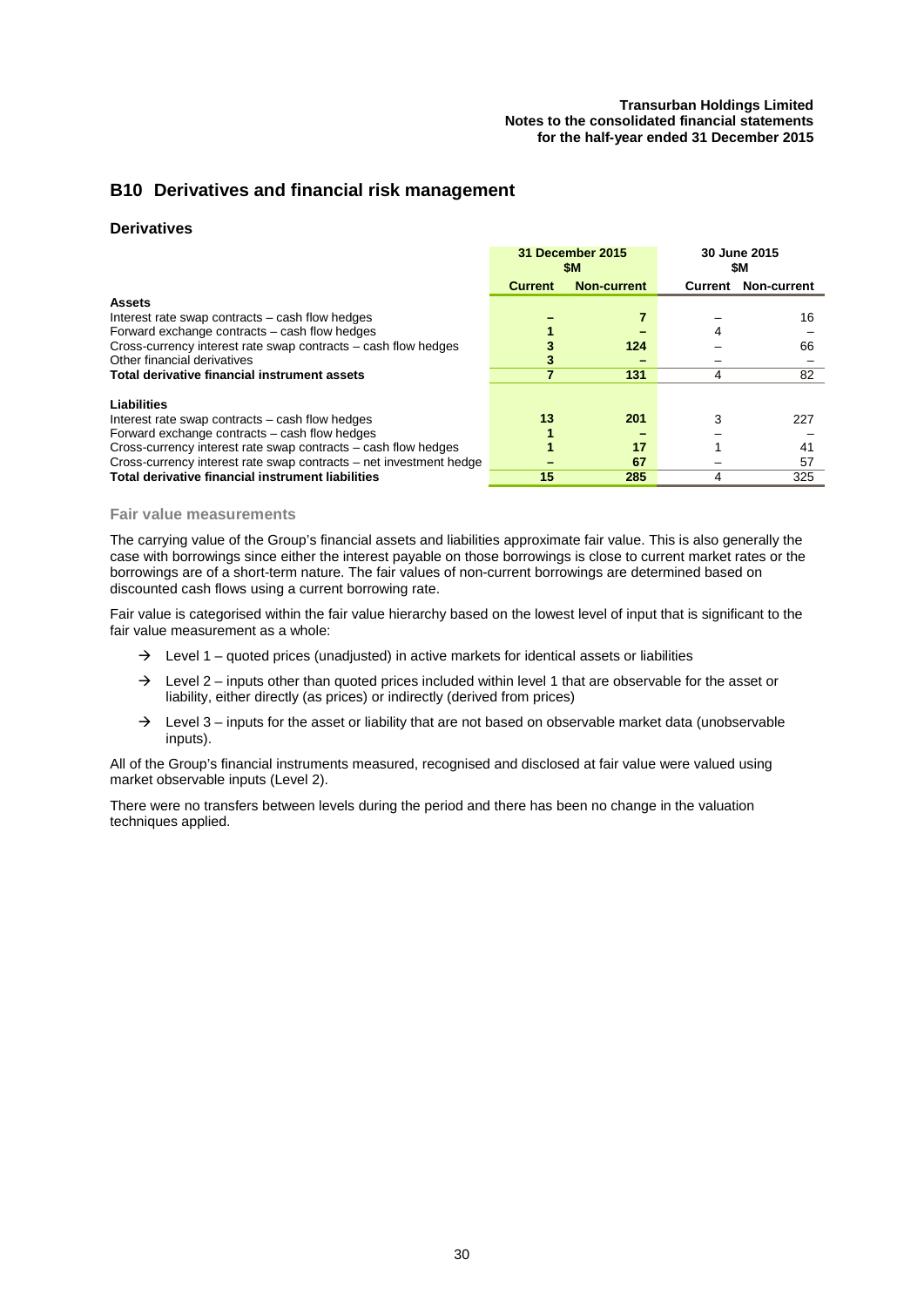# Network summary

# **B11 Network summary**

The table below summarises the key balance sheet items of the Group's concession assets by network:

| 31 December 2015<br><b>\$M</b> | <b>Equity accounted</b><br>investment<br>carrying amount | <b>Concession</b><br>assets | <b>Assets under</b><br>construction | Goodwill | <b>Maintenance</b><br>provision | Non-<br>recourse<br>borrowings |
|--------------------------------|----------------------------------------------------------|-----------------------------|-------------------------------------|----------|---------------------------------|--------------------------------|
| <b>VIC</b>                     | -                                                        | 2.565                       | 149                                 |          | (123)                           |                                |
| <b>NSW</b>                     | 1.026                                                    | 5,029                       | 92                                  | 260      | (155)                           | (1, 816)                       |
| <b>QLD</b>                     | $\overline{\phantom{0}}$                                 | 6,340                       | 12                                  | 205      | (558)                           | (3,049)                        |
| <b>USA</b>                     | -                                                        | 2,673                       |                                     |          | (34)                            | (1,793)                        |
| <b>Total</b>                   | 1.026                                                    | 16.607                      | 254                                 | 466      | (870)                           | (6,658)                        |

| 30 June 2015<br>\$Μ | <b>Equity accounted</b><br>investment<br>carrying amount | Concession<br>assets | Assets under<br>construction | Goodwill | <b>Maintenance</b><br>provision | Non-<br>recourse<br>borrowings |
|---------------------|----------------------------------------------------------|----------------------|------------------------------|----------|---------------------------------|--------------------------------|
| <b>VIC</b>          |                                                          | 2.632                | 45                           |          | (118)                           |                                |
| <b>NSW</b>          | 1.092                                                    | 5.111                | 83                           | 260      | (142)                           | (1, 810)                       |
| QLD                 |                                                          | 6.411                | 10                           | 205      | (531)                           | (2,839)                        |
| <b>USA</b>          |                                                          | 2,562                |                              |          | (24)                            | (1,675)                        |
| <b>Total</b>        | .092                                                     | 16.716               | 138                          | 466      | (815)                           | (6, 324)                       |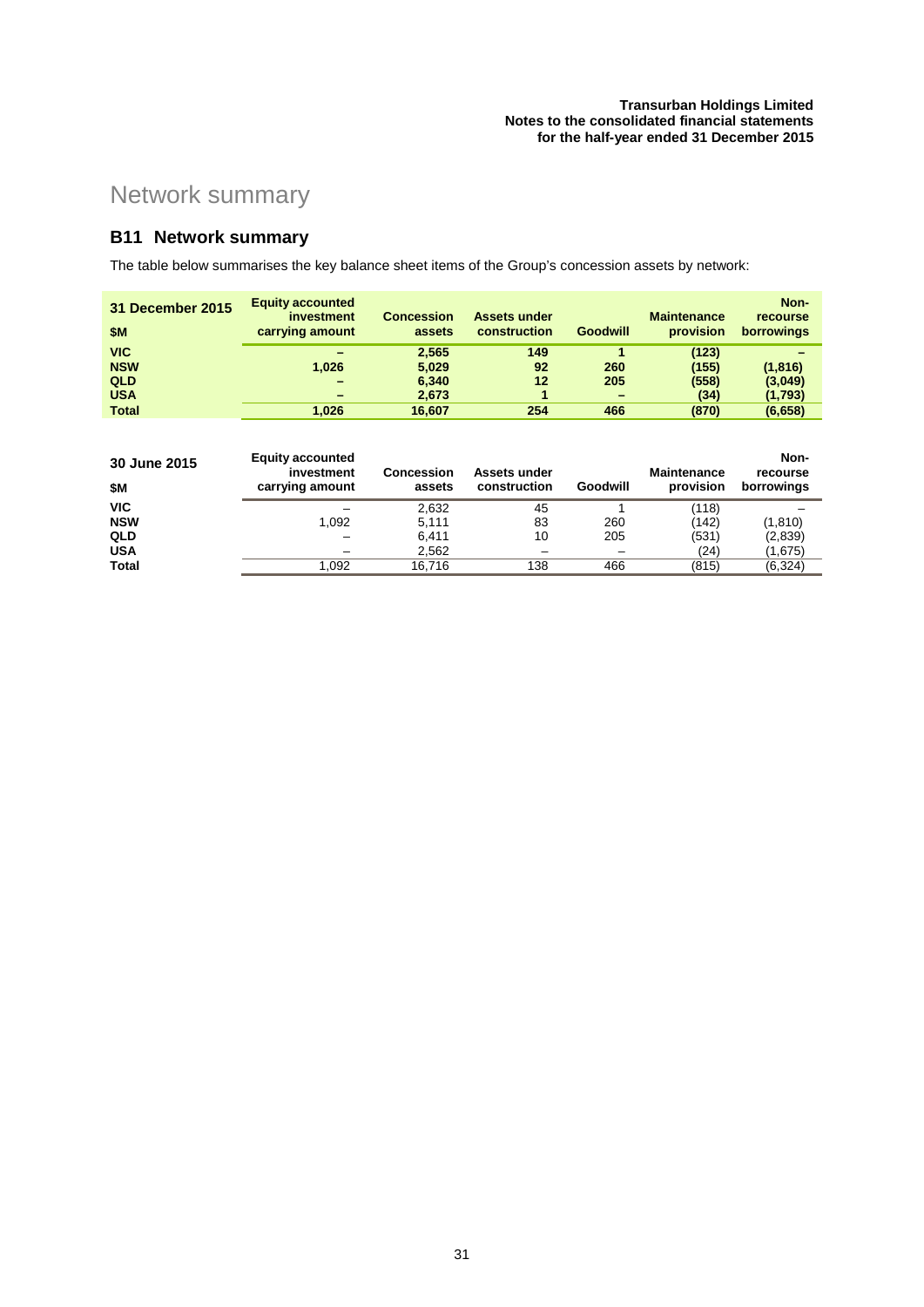# Items not recognised

### **B12 Contingencies**

There have been no material changes in contingent liabilities or contingent assets since 30 June 2015.

### **B13 Subsequent events**

There has not arisen in the interval between the end of the half-year and the date of this report any matter or circumstance that has significantly affected, or may significantly affect, the operations of the Group, and results of those operations, or the state of affairs of the Group, in future financial years.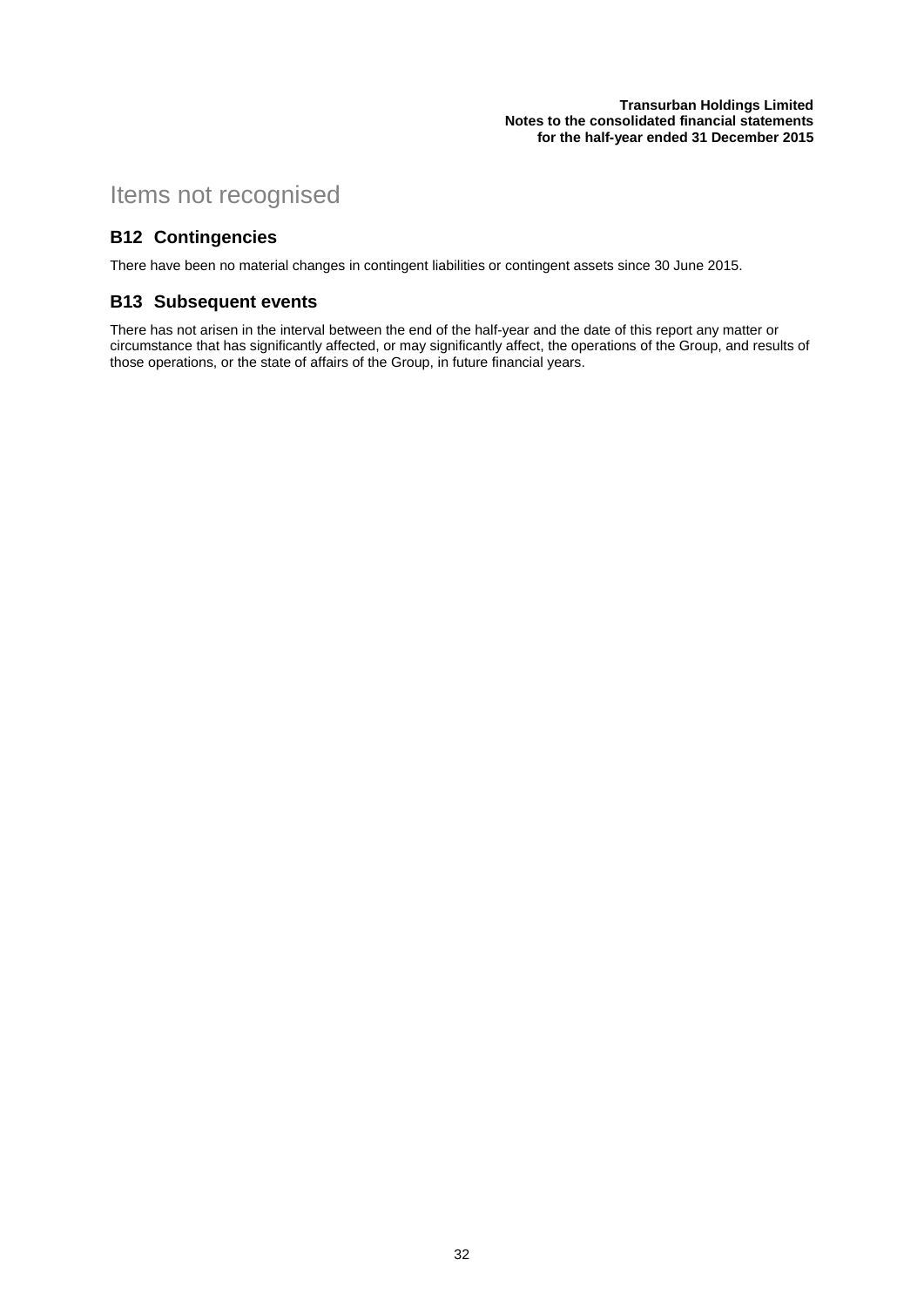# Section C: Transurban Holding Trust ('THT') and Transurban International Limited ('TIL') financial statements

Consolidated statement of comprehensive income Consolidated balance sheet Consolidated statement of changes in equity Consolidated statement of cash flows

# Section D: Notes to the THT and TIL financial statements

| <b>Basis of</b><br>preparation and<br>significant<br>changes | D <sub>1</sub><br>Introduction   | D <sub>2</sub><br>Trust formation and<br>termination |                                                 |
|--------------------------------------------------------------|----------------------------------|------------------------------------------------------|-------------------------------------------------|
| Operating                                                    | D <sub>3</sub>                   | D <sub>4</sub>                                       |                                                 |
| performance                                                  | Segment<br>information           | Revenue                                              |                                                 |
| <b>Security holder</b>                                       | D <sub>5</sub>                   |                                                      |                                                 |
| outcomes                                                     | Earnings per<br>stapled security |                                                      |                                                 |
| <b>Capital and</b>                                           | D <sub>6</sub>                   | D7                                                   | D <sub>8</sub>                                  |
| borrowings                                                   | Net finance<br>income and costs  | <b>Borrowings</b>                                    | Derivatives and<br>financial risk<br>management |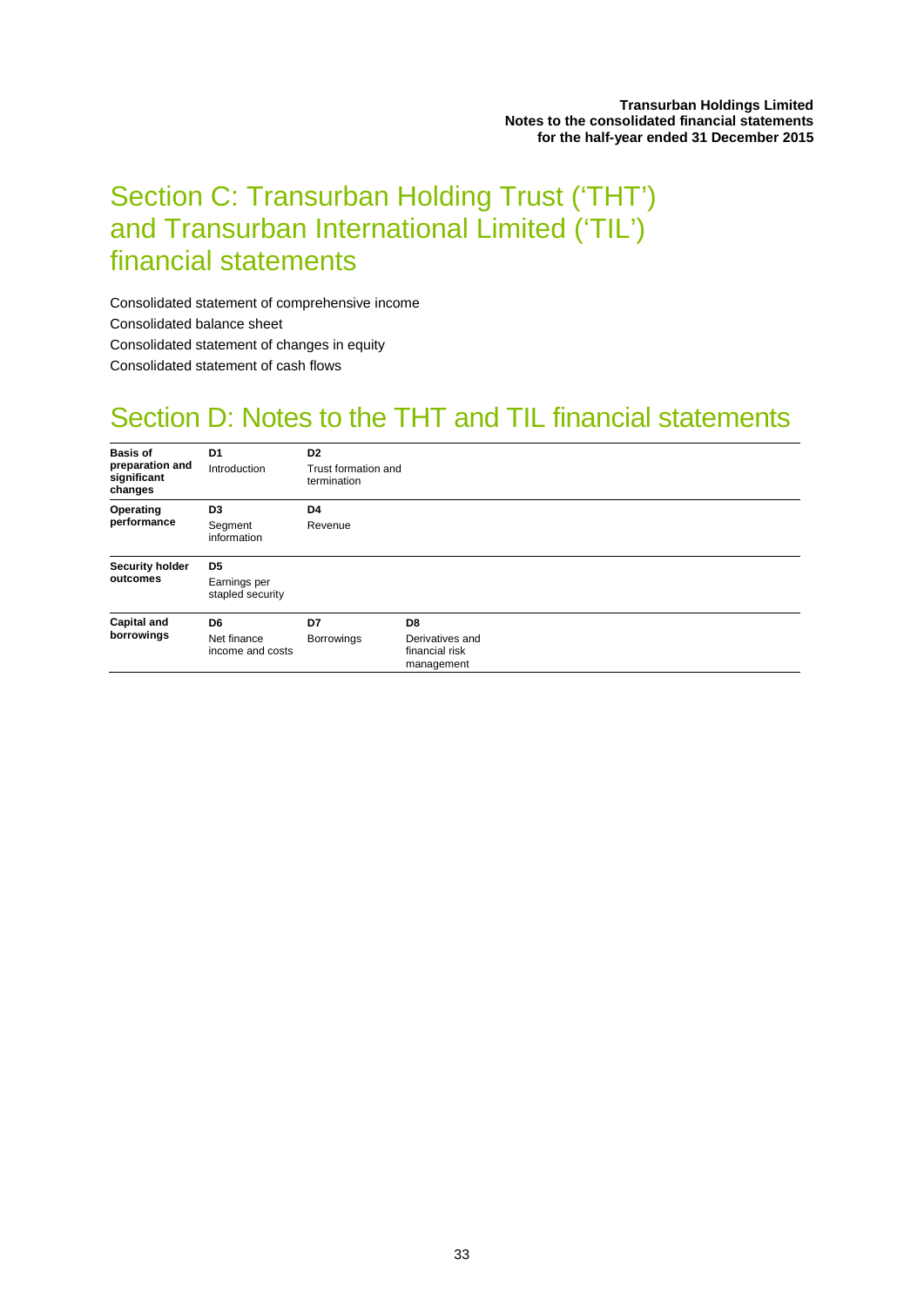#### **Transurban Holding Trust and Transurban International Limited Consolidated statement of comprehensive income for the half-year ended 31 December 2015**

|                                                                                                                                                                      |                | <b>Transurban Holding</b><br><b>Trust</b> |                                      | <b>Transurban International</b><br>Limited |                               |
|----------------------------------------------------------------------------------------------------------------------------------------------------------------------|----------------|-------------------------------------------|--------------------------------------|--------------------------------------------|-------------------------------|
|                                                                                                                                                                      | <b>Note</b>    | <b>Half-year</b><br>2015<br>\$M           | Half-year<br>2014<br>\$Μ             | <b>Half-year</b><br>2015<br>\$M            | Half-year<br>2014<br>\$Μ      |
| Revenue                                                                                                                                                              | D <sub>4</sub> | 310                                       | 300                                  | 84                                         | 163                           |
| Road operating costs<br>Construction costs<br>Transaction and integration costs<br>Corporate and other expenses<br><b>Total expenses</b>                             |                | (2)<br>(17)<br>(1)<br>(20)                | (2)<br>(13)<br>(311)<br>(2)<br>(328) | (30)<br>(17)<br>(47)                       | (12)<br>(136)<br>(8)<br>(156) |
| Earnings before depreciation and amortisation,<br>net finance costs, equity accounted<br>investments and income tax                                                  |                | 290                                       | (28)                                 | 37                                         | 7                             |
| Depreciation and amortisation expense<br>Net finance (costs)/income                                                                                                  | D <sub>6</sub> | (130)<br>(44)                             | (142)<br>3                           | (19)<br>(117)                              | (11)<br>(74)                  |
| Profit/(loss) before income tax                                                                                                                                      |                | 116                                       | (167)                                | (99)                                       | (78)                          |
| Income tax benefit/(expense)<br>Profit/(loss) for the half-year                                                                                                      |                | (1)<br>115                                | (8)<br>(175)                         | 6<br>(93)                                  | 17<br>(61)                    |
| Profit/(loss) is attributable to:<br>Ordinary security holders of TIL<br>Ordinary unit holders of THT<br>Non-controlling interests                                   |                | 115                                       | (65)<br>(110)                        | (93)                                       | (58)<br>(3)                   |
| Other comprehensive income<br>Items that may be reclassified to profit or loss<br>Changes in the fair value of cash flow hedges,<br>net of tax                       |                | 115<br>(42)                               | (175)<br>(40)                        | (93)<br>(4)                                | (61)<br>(12)                  |
| Exchange differences on translation of foreign<br>operations, net of tax                                                                                             |                |                                           |                                      | (19)                                       | (2)                           |
| Other comprehensive income for the half-year,<br>net of tax                                                                                                          |                | (42)                                      | (40)                                 | (23)                                       | (14)                          |
| Total comprehensive income for the half-year                                                                                                                         |                | 73                                        | (215)                                | (116)                                      | (75)                          |
| Total comprehensive income for the half-year is<br>attributable to:<br>Ordinary security holders of TIL<br>Ordinary unit holders of THT<br>Non-controlling interests |                | 89<br>(16)<br>73                          | (90)<br>(125)<br>(215)               | (116)<br>(116)                             | (87)<br>12<br>(75)            |
| Earnings per security attributable to ordinary                                                                                                                       |                | <b>Cents</b>                              | <b>Cents</b>                         | <b>Cents</b>                               | <b>Cents</b>                  |
| security holders of the group:<br>Basic and diluted earnings/(loss) per security                                                                                     | D <sub>5</sub> | 6.0                                       | (3.4)                                | (4.8)                                      | (3.0)                         |

*The above consolidated statements of comprehensive income should be read in conjunction with the accompanying notes.*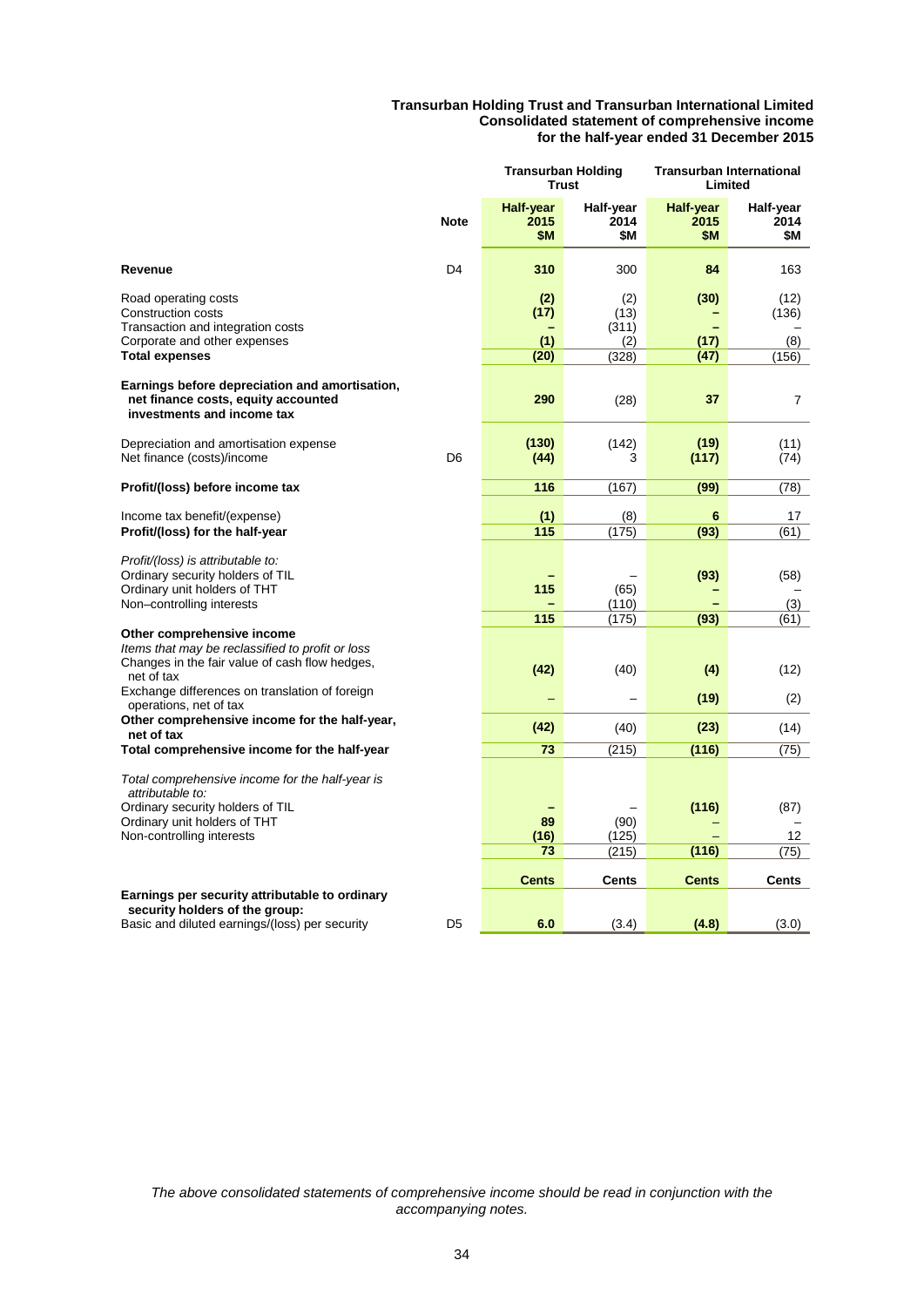#### **Transurban Holding Trust and Transurban International Limited Consolidated balance sheet for the half-year ended 31 December 2015**

|                      |                                              |                                              |                                                                           | Transurban International<br>Limited                                    |  |
|----------------------|----------------------------------------------|----------------------------------------------|---------------------------------------------------------------------------|------------------------------------------------------------------------|--|
| <b>Note</b>          | As at<br>31 December<br>2015<br>\$M          | As at<br>2015<br>\$Μ                         | As at<br>2015<br>\$Μ                                                      | As at<br>30 June<br>2015<br>\$Μ                                        |  |
|                      |                                              |                                              |                                                                           |                                                                        |  |
| D <sub>8</sub>       | 962<br>2,518<br>21<br>3                      | 156<br>2,468<br>1                            | 205<br>5<br>17                                                            | 179<br>14<br>15<br>$\equiv$                                            |  |
|                      |                                              |                                              |                                                                           | 208                                                                    |  |
| D <sub>8</sub>       | 819<br>12<br>5,782<br>920<br>8,292<br>15,825 | 862<br>16<br>5,701<br>866<br>8,414<br>15,859 | 5<br>329<br>2,675<br>3,009                                                | 3<br>163<br>2,562<br>2,728                                             |  |
|                      |                                              |                                              |                                                                           | 2,936                                                                  |  |
| D7<br>D <sub>8</sub> | 333<br>49<br>285<br>404<br>11<br>44<br>1,126 | 629<br>30<br>372<br>2<br>38<br>1,071         | 1,504<br>35<br>$\overline{\phantom{0}}$<br>3<br>—<br>—<br>-<br>3<br>1,545 | 1,398<br>39<br>$\overline{\phantom{0}}$<br>2<br>$\equiv$<br>6<br>1,445 |  |
| D7<br>D <sub>8</sub> | 1<br>4,994<br>4,571<br>65<br>22<br>9,653     | 4,944<br>4,394<br>76<br>20<br>9,434          | 32<br>293<br>1,793<br>62<br>2,180                                         | 22<br>134<br>1,675<br>54<br>1,885                                      |  |
|                      | 10,779                                       | 10,505                                       | 3,725                                                                     | 3,330                                                                  |  |
|                      | 8,550                                        | 7,979                                        | (489)                                                                     | (394)                                                                  |  |
|                      | 10,466<br>(69)<br>(2,829)<br>982             | 9,584<br>(43)<br>(2,579)<br>1,017            | 300<br>(168)<br>(621)                                                     | 279<br>(145)<br>(528)<br>(394)                                         |  |
|                      |                                              | 3,504<br>19,329<br>8,550                     | Transurban Holding<br>Trust<br>2,625<br>18,484<br>7,979                   | 30 June 31 December<br>227<br>3,236<br>(489)                           |  |

*The above consolidated balance sheets should be read in conjunction with the accompanying notes.*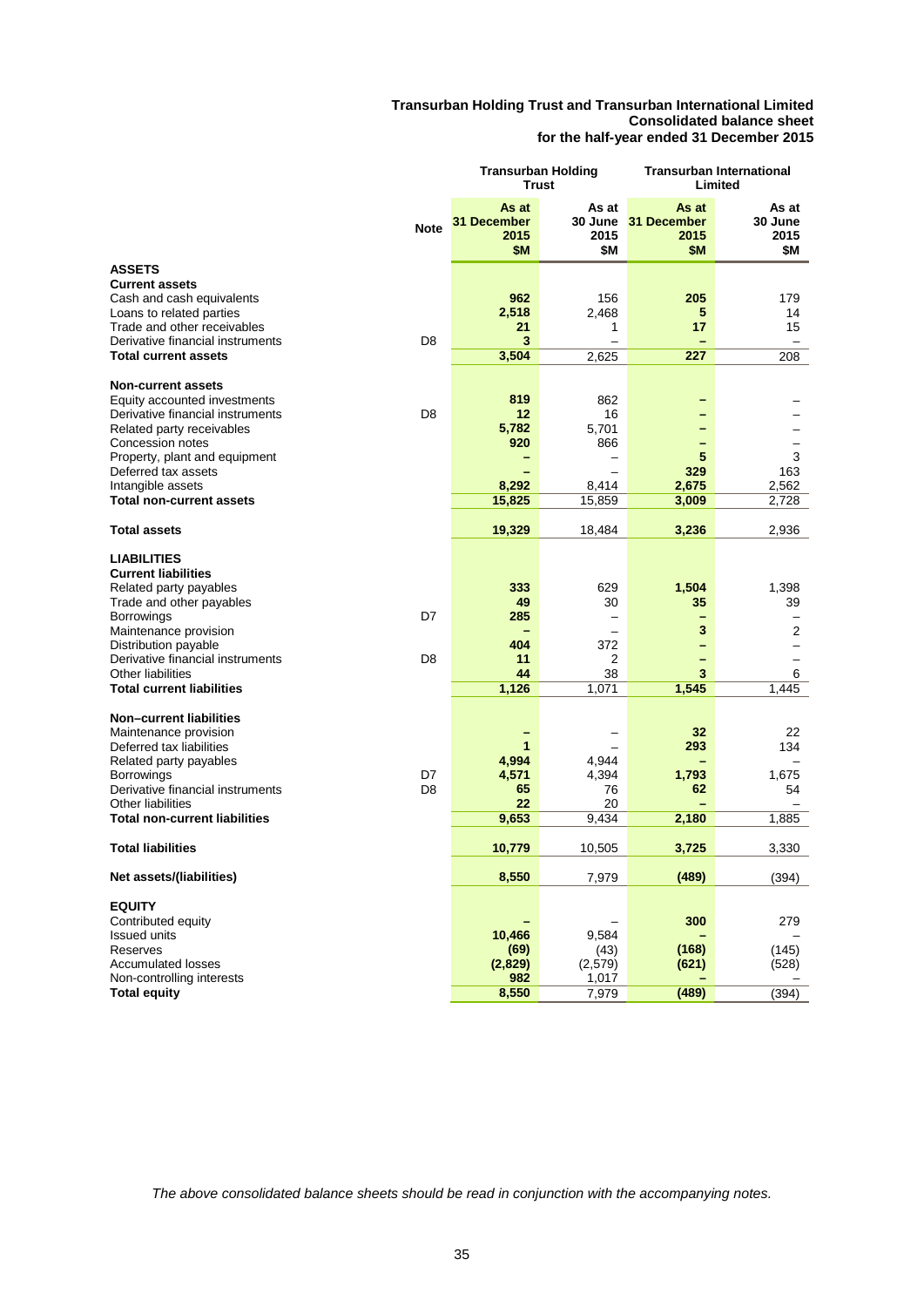#### **Transurban Holding Trust and Transurban International Limited Consolidated statement of changes in equity for the half-year ended 31 December 2015**

|                                                      |                          |                            | <b>Transurban Holding Trust</b> |                                     |                                         |                               |
|------------------------------------------------------|--------------------------|----------------------------|---------------------------------|-------------------------------------|-----------------------------------------|-------------------------------|
|                                                      | No. of units<br>M        | <b>Issued units</b><br>\$Μ | <b>Reserves</b><br>\$Μ          | <b>Accumulated</b><br>losses<br>\$Μ | Non-<br>controlling<br>interests<br>\$Μ | <b>Total</b><br>equity<br>\$Μ |
| Balance at 1 July 2014                               | 1,896                    | 9,472                      | (35)                            | (1,958)                             | 49                                      | 7,528                         |
| Comprehensive income                                 |                          |                            |                                 |                                     |                                         |                               |
| Profit/(loss) for the year                           |                          |                            |                                 | (65)                                | (110)                                   | (175)                         |
| Other comprehensive income                           | $\overline{\phantom{0}}$ |                            | (25)                            |                                     | (15)                                    | (40)                          |
| Total comprehensive income                           | -                        | -                          | (25)                            | (65)                                | (125)                                   | (215)                         |
| Contributions of equity, net of<br>transaction costs |                          |                            |                                 |                                     | 1,147                                   | 1,147                         |
| Employee performance awards issued                   | 1                        |                            | (5)                             |                                     |                                         | (4)                           |
| Distributions provided for or paid                   |                          |                            |                                 | (305)                               | (19)                                    | (324)                         |
| Distribution reinvestment plan                       | 9                        | 56                         |                                 |                                     |                                         | 56                            |
|                                                      | 10                       | 56                         | (5)                             | (304)                               | 1,128                                   | 875                           |
| Balance at 31 December 2014                          | 1,906                    | 9,528                      | (65)                            | (2, 327)                            | 1,052                                   | 8,188                         |
|                                                      |                          |                            |                                 |                                     |                                         |                               |
| Balance at 1 July 2015                               | 1,914                    | 9,584                      | (43)                            | (2,579)                             | 1,017                                   | 7,979                         |
| <b>Comprehensive income</b>                          |                          |                            |                                 |                                     |                                         |                               |
| Profit/(loss) for the year                           |                          |                            |                                 | 115                                 |                                         | 115                           |
| Other comprehensive income                           |                          | -                          | (26)                            |                                     | (16)                                    | (42)                          |
| <b>Total comprehensive income</b>                    |                          | ÷,                         | (26)                            | 115                                 | (16)                                    | 73                            |
| Contributions of equity, net of<br>transaction costs | 107                      | 825                        |                                 |                                     |                                         | 825                           |
| Employee performance awards issued                   | 1                        | 1                          |                                 |                                     |                                         | 1                             |
| Distributions provided for or paid                   |                          |                            |                                 | (365)                               |                                         | (365)                         |
| Distribution reinvestment plan                       | 7                        | 56                         |                                 |                                     |                                         | 56                            |
| Distributions to non-controlling interests           |                          |                            |                                 |                                     | (19)                                    | (19)                          |
|                                                      | 115                      | 882                        | -                               | (365)                               | (19)                                    | 498                           |
| <b>Balance at 31 December 2015</b>                   | 2,029                    | 10.466                     | (69)                            | (2,829)                             | 982                                     | 8,550                         |

#### **THT Attributable to security holders of**

#### **TIL Attributable to security holders of Transurban International Limited**

|                                                                   | No. of<br>securities<br>M | <b>Contributed</b><br>equity<br>\$M | <b>Reserves</b><br>\$Μ | Accumulated<br>losses<br>\$Μ | Non-<br>controlling<br><b>interests</b><br>\$Μ | Total<br>equity<br>\$Μ |
|-------------------------------------------------------------------|---------------------------|-------------------------------------|------------------------|------------------------------|------------------------------------------------|------------------------|
| Balance at 1 July 2014                                            | 1,896                     | 276                                 | (46)                   | (394)                        | 107                                            | (57)                   |
| <b>Comprehensive income</b>                                       |                           |                                     |                        |                              |                                                |                        |
| Profit/(loss) for the year                                        |                           |                                     |                        | (58)                         | (3)                                            | (61)                   |
| Other comprehensive income                                        |                           |                                     | (29)                   |                              | 15                                             | (14)                   |
| Total comprehensive income                                        | $\overline{\phantom{0}}$  | $\qquad \qquad$                     | (29)                   | (58)                         | 12                                             | (75)                   |
| Contributions of equity, net of<br>transaction costs              |                           |                                     |                        |                              | 10                                             | 10                     |
| Employee performance awards issued                                |                           |                                     | (1)                    |                              |                                                | (1)                    |
| Distribution reinvestment plan                                    | 9                         | 2                                   |                        |                              |                                                | 2                      |
|                                                                   | 10                        | $\overline{2}$                      | (1)                    |                              | 10                                             | 11                     |
| Balance at 31 December 2014                                       | 1,906                     | 278                                 | (76)                   | (452)                        | 129                                            | (121)                  |
|                                                                   |                           |                                     |                        |                              |                                                |                        |
| Balance at 1 July 2015                                            | 1,914                     | 279                                 | (145)                  | (528)                        | -                                              | (394)                  |
| <b>Comprehensive income</b>                                       |                           |                                     |                        |                              |                                                |                        |
| Profit/(loss) for the year                                        |                           |                                     |                        | (93)                         |                                                | (93)                   |
| Other comprehensive income                                        |                           |                                     | (23)                   |                              |                                                | (23)                   |
| <b>Total comprehensive income</b>                                 |                           |                                     | (23)                   | (93)                         | -                                              | (116)                  |
| Contributions of equity, net of<br>transaction costs <sup>1</sup> | 107                       | 20                                  |                        |                              |                                                | 20                     |
| Employee performance awards issued                                | 1                         |                                     |                        |                              |                                                |                        |
| Distribution reinvestment plan                                    | 7                         | 1                                   |                        |                              |                                                |                        |
|                                                                   | 115                       | 21                                  |                        |                              |                                                | 21                     |
| <b>Balance at 31 December 2015</b>                                | 2,029                     | 300                                 | (168)                  | (621)                        | -                                              | (489)                  |

*1. During December 2015, the Group successfully completed the fully underwritten institutional and retail entitlement offer. Refer to the Group Consolidated statement of changes in equity for further information.* 

#### *The above consolidated statements of changes in equity should be read in conjunction with the accompanying notes.*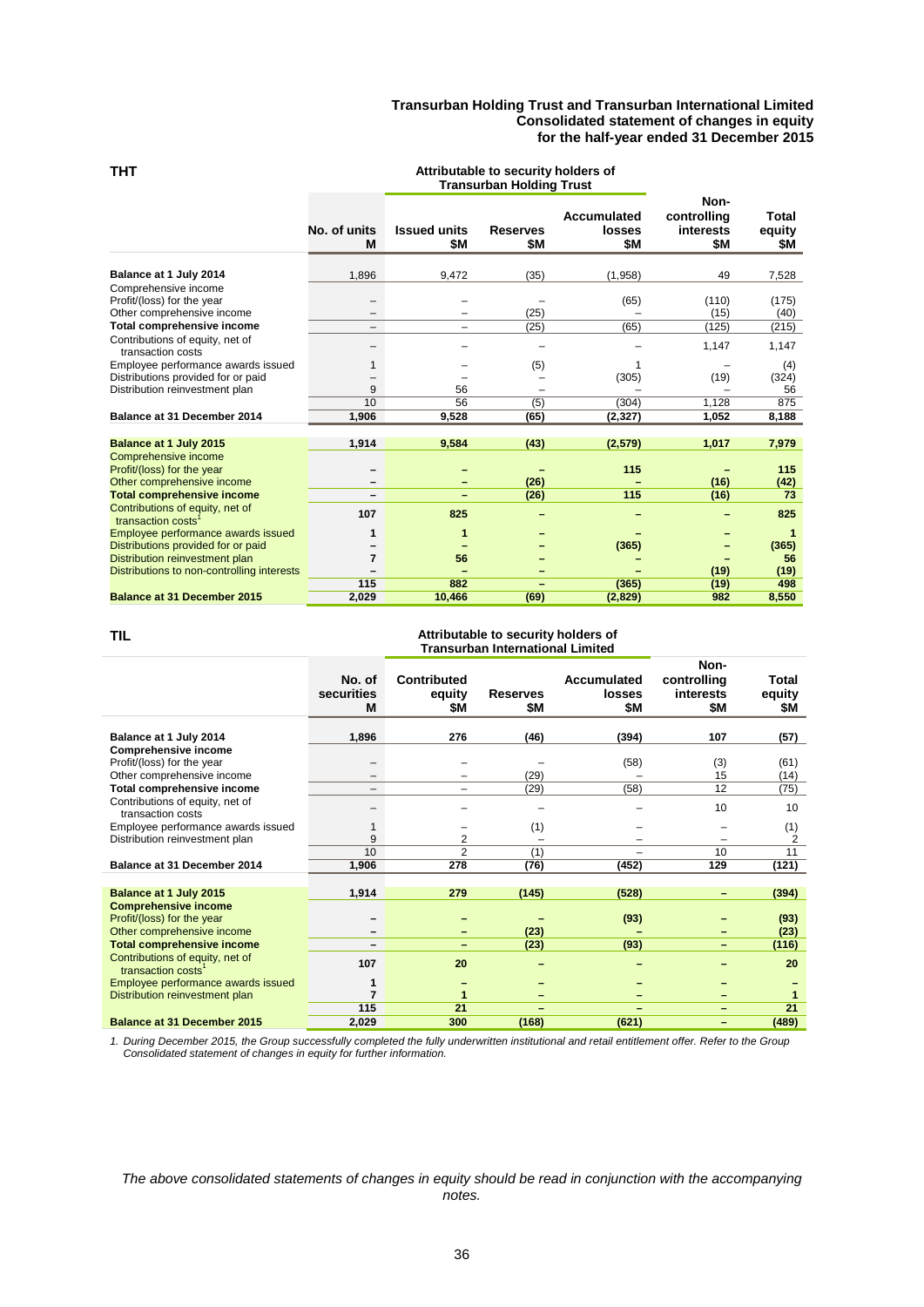#### **Transurban Holding Trust and Transurban International Limited Consolidated statement of cash flows for the year ended 31 December 2015**

|                                                                                                                                                                                                                                                                                  | <b>Transurban</b><br><b>Holding Trust</b> |                                            | <b>Transurban International</b><br>Limited |                          |
|----------------------------------------------------------------------------------------------------------------------------------------------------------------------------------------------------------------------------------------------------------------------------------|-------------------------------------------|--------------------------------------------|--------------------------------------------|--------------------------|
|                                                                                                                                                                                                                                                                                  | <b>Half-year</b><br>2015<br>\$M           | Half-year<br>2014<br>\$M                   | <b>Half-year</b><br>2015<br>\$M            | Half-year<br>2014<br>\$M |
| Cash flows from operating activities<br>Receipts from customers<br>Payments to suppliers<br>Payments for maintenance of intangibles<br>Transaction costs related to acquisitions<br>Interest received<br>Interest paid<br>Income taxes paid                                      | 274<br>(13)<br>30<br>(285)                | 213<br>(21)<br>(311)<br>91<br>(219)<br>(3) | 81<br>(34)<br>(1)<br>(20)                  | 27<br>(24)<br>(1)<br>(7) |
| Net cash inflow/(outflow) from operating activities                                                                                                                                                                                                                              | 6                                         | (250)                                      | 26                                         | $\overline{(5)}$         |
| Cash flows from investing activities<br>Payments for acquisition of subsidiary<br>Distributions received from equity accounted investments<br>Payment for property, plant and equipment<br>Payments for intangible assets<br>Net cash inflow/(outflow) from investing activities | 43<br>(28)<br>15                          | (5, 240)<br>(19)<br>(5,259)                | (2)<br>(8)<br>(10)                         | (146)<br>(146)           |
|                                                                                                                                                                                                                                                                                  |                                           |                                            |                                            |                          |
| Cash flows from financing activities<br>Loans (to)/from related parties<br>Repayment of loans from/(to) related parties<br>Proceeds from issue of stapled securities<br>Proceeds from borrowings (net of cost)                                                                   | (1, 297)<br>1,128<br>825<br>1,061         | (279)<br>2,339<br>3,016                    | 681<br>(700)<br>20                         | 39<br>(3)<br>105         |
| Repayment of borrowings<br>Distributions paid to Transurban Group's security<br>holders                                                                                                                                                                                          | (636)<br>(269)                            | (456)<br>(254)                             |                                            |                          |
| Distributions paid to non-controlling interests in<br>subsidiaries                                                                                                                                                                                                               | (27)                                      | (23)                                       |                                            |                          |
| Proceeds from equity issued to non-controlling interests                                                                                                                                                                                                                         |                                           | 1,147                                      |                                            | 10                       |
| Net cash inflow from financing activities                                                                                                                                                                                                                                        | 785                                       | 5,490                                      | 1                                          | 151                      |
| Net increase/(decrease) in cash and cash<br>equivalents                                                                                                                                                                                                                          | 806                                       | (19)                                       | 17                                         |                          |
| Cash and cash equivalents at the beginning of the year<br>Effects of exchange rate changes on cash and cash<br>equivalents                                                                                                                                                       | 156                                       | 75                                         | 179<br>9                                   | 147<br>20                |
| Cash and cash equivalents at end of year                                                                                                                                                                                                                                         | 962                                       | 56                                         | 205                                        | 167                      |

*The above consolidated statements of cash flows should be read in conjunction with the accompanying notes.*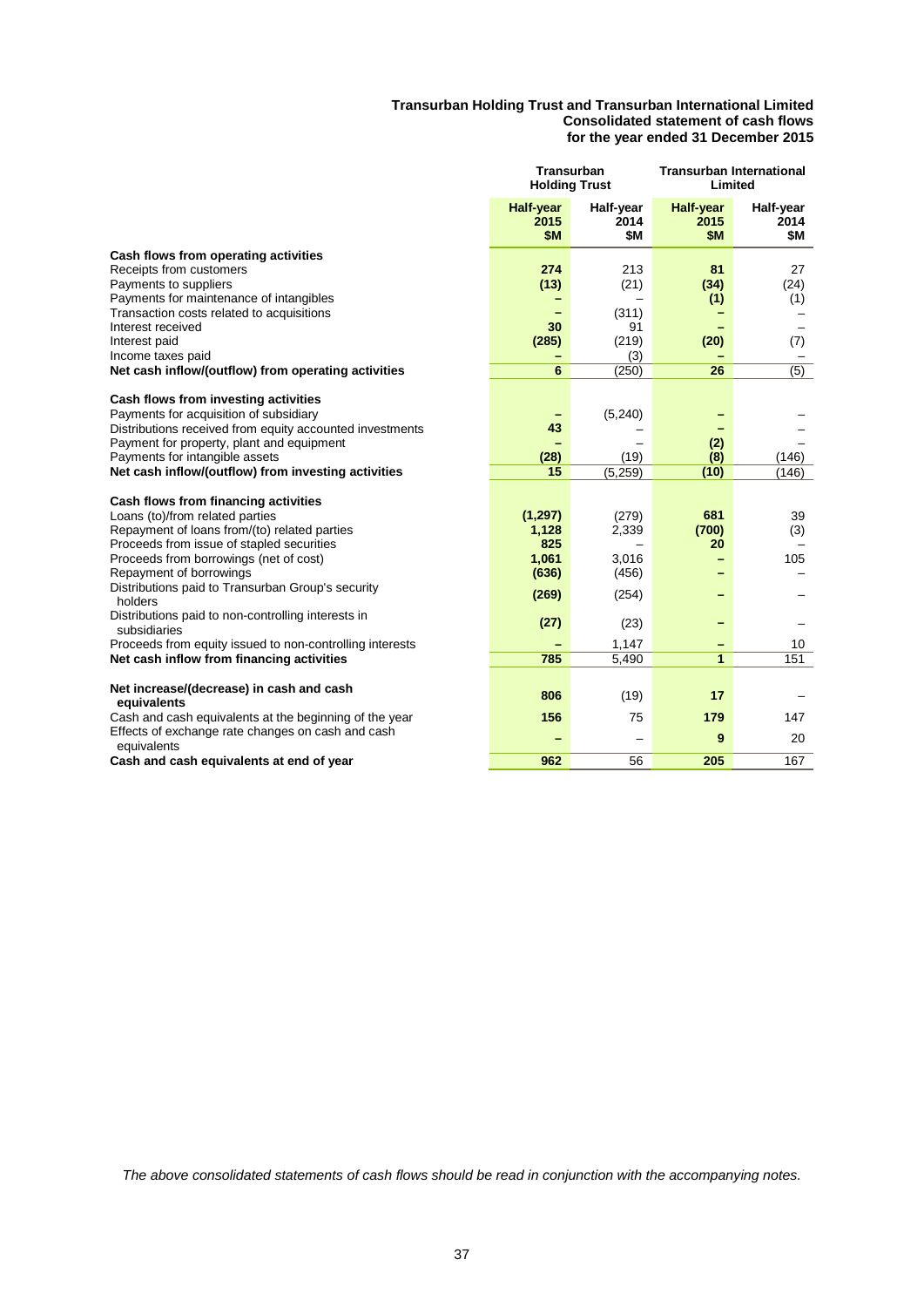# Basis of preparation and significant changes

### **D1 Introduction**

The Transurban Holding Trust Group consists of Transurban Holding Trust ('THT') and the entities it controls ('THT Group') and the Transurban International Limited Group consists of Transurban International Limited ('TIL') and the entities it controls ('TIL Group'). THT and TIL form part of the stapled Transurban Group.

THT is registered as a managed investment scheme under Chapter 5C of the Corporations Act 2001, and as a result requires a responsible entity. The responsible entity of the THT is Transurban Infrastructure Management Limited ('TIML'). TIML is the responsible entity of the Trust and is responsible for performing all functions that are required under the Corporations Act 2001 of a responsible entity.

THT is a Trust registered and domiciled in Australia.

TIL is a public company limited by shares and incorporated in Australia.

#### **Going concern**

TIL's current liabilities exceed its current assets by \$1,318 million as at 31 December 2015. This is primarily driven by a \$1,504 million loan payable to another entity within the Transurban Group. Excluding this loan, the TIL Group has net current assets of \$186 million.

Under the stapling arrangement, each entity is able to provide direct and / or indirect support to each other entity and its controlled entities within the Transurban Group.

The financial reports have been prepared on a going concern basis, which assumes the continuity of normal operations.

### **D2 Trust formation and termination**

The Transurban Holding Trust was established on 15 November 2001 and has no termination date. The Trust was registered as a managed investment scheme by the Australian Securities and Investments Commission on 28 November 2001.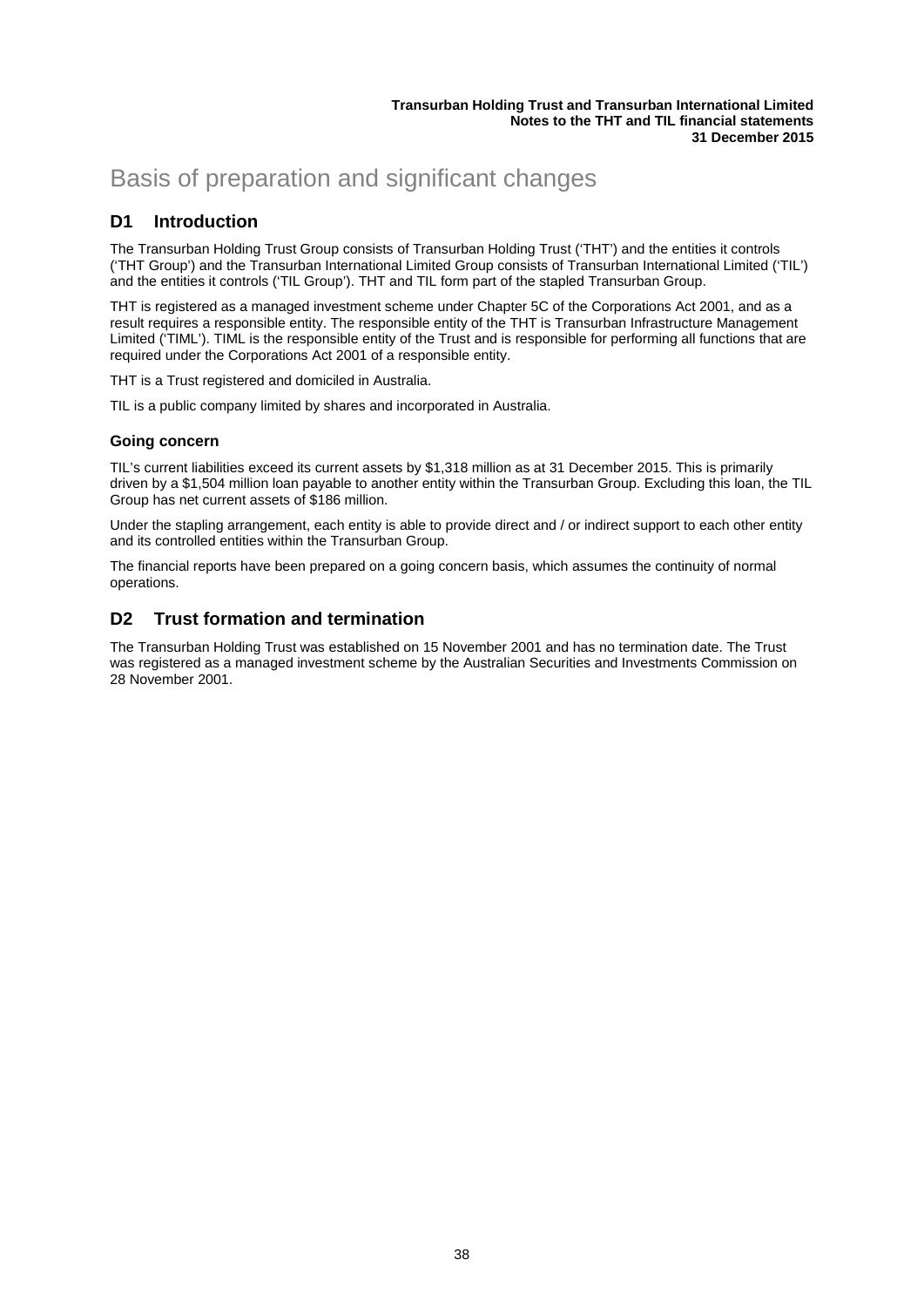**TIL**<sup>1</sup>

# Operating performance

### **D3 Segment information**

Refer to note B3 for further information around the structure of the segments for the Transurban Group.

#### **THT operating segments**

Management has determined that THT has one operating segment.

THT operations involve the leasing of assets and the provision of funding to the Transurban Group or associates of the Transurban Group. All revenues and expenses are directly attributable to these activities. The management structure and internal reporting of the Trust are based on this one operating segment.

#### **TIL operating segments**

Management has determined that TIL has one operating segment.

TIL operations involve the development, operation and maintenance of toll roads in the USA. All revenues and expenses are directly attributable to these activities. The management structure and internal reporting of TIL are based on this one operating segment.

#### **Reconciliation of segment information to statutory financial information**

Segment information for TIL as disclosed in the Transurban Group segment note at B3 is reconciled to the TIL statutory financial information below.

#### *Segment revenue*

Revenue from external customers is through toll and service and fee revenues earned on toll roads. There are no inter-segment revenues. Segment revenue reconciles to total statutory revenue as follows:

|                                                            | HL.                             |                          |
|------------------------------------------------------------|---------------------------------|--------------------------|
|                                                            | <b>Half-year</b><br>2015<br>\$M | Half-year<br>2014<br>\$M |
| Total segment revenue (proportional) (per B3)<br>Add:      | 84                              | 21                       |
| Construction revenue from road development activities      |                                 | 137                      |
| Business development revenue                               |                                 | 5                        |
| Revenue attributable to non-100% owned consolidated assets |                                 |                          |
| <b>Total revenue</b>                                       | 84                              | 163                      |

*Reconciliation of proportional EBITDA to statutory profit for the half-year* 

Proportional EBITDA reconciles to statutory net profit as follows:

|                                                                                                                     | TL <sup>1</sup>                 |                          |
|---------------------------------------------------------------------------------------------------------------------|---------------------------------|--------------------------|
|                                                                                                                     | <b>Half-year</b><br>2015<br>\$Μ | Half-year<br>2014<br>\$M |
| <b>Proportional EBITDA</b><br>Add:                                                                                  | 39                              | 6                        |
| EBITDA attributable to TIL corporate activities (disclosed in corporate and other)                                  | (2)                             |                          |
| Statutory earnings before depreciation and amortisation, net finance costs,<br>equity accounted investments and tax | 37                              |                          |
| Statutory net finance costs                                                                                         | (117)                           | (74)                     |
| Statutory depreciation and amortisation                                                                             | (19)                            | (11)                     |
| Loss before tax for the half-year from continuing operations                                                        | (99)                            | (78)                     |

*1. Following the acquisition of the non-controlling interest in the USA assets on 29 June 2015, the proportional ownership of the USA assets is reported at 100% from 1 July 2015. Prior to this, the proportional ownership interest in the 95 Express Lanes and 495 Express Lanes were 77.5% and 94.0% respectively.*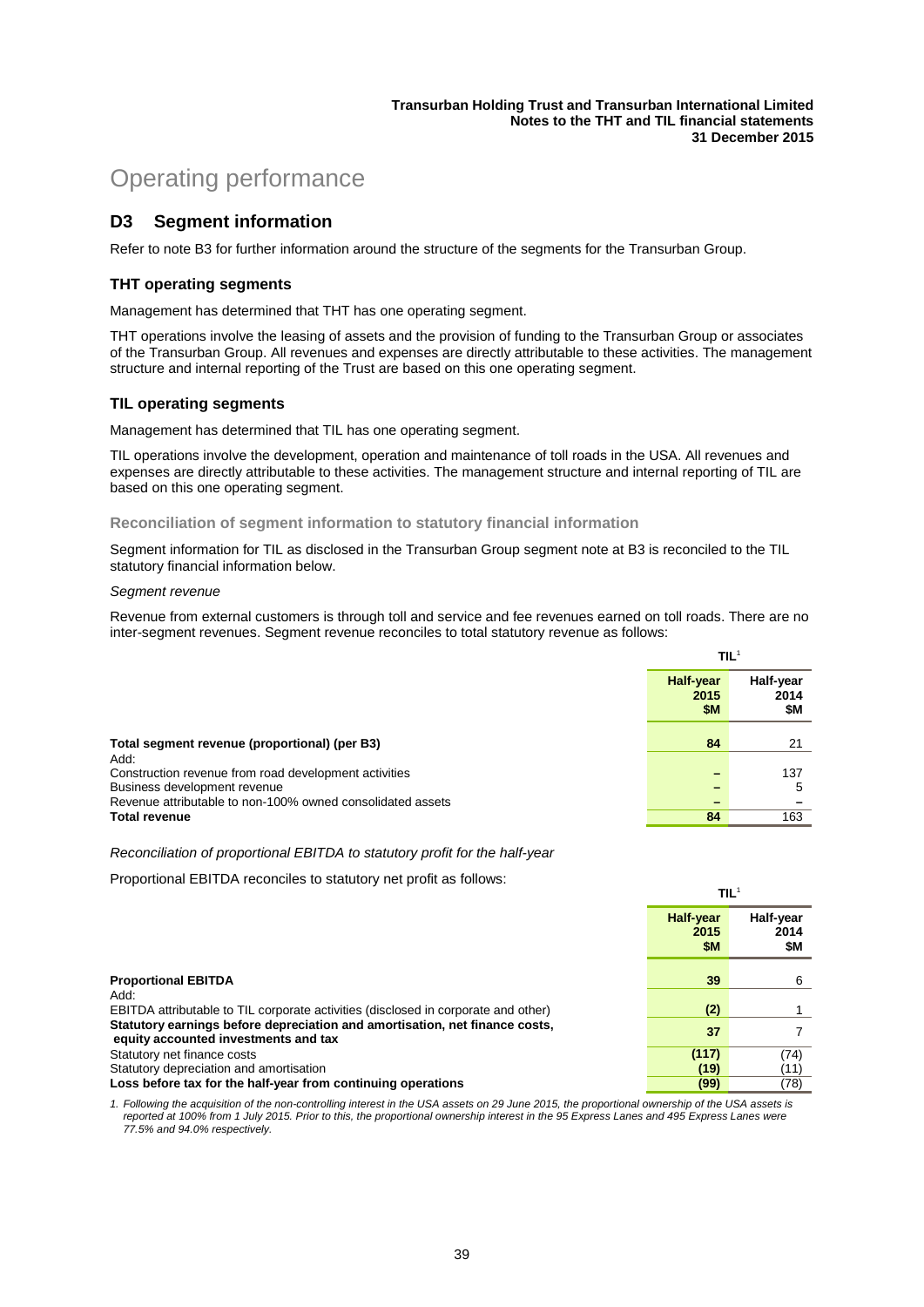### **D4 Revenue**

|                                       |                                        | тнт                      | TIL                                                  |                          |  |
|---------------------------------------|----------------------------------------|--------------------------|------------------------------------------------------|--------------------------|--|
|                                       | <b>Half-year</b><br>2015<br><b>\$M</b> | Half-year<br>2014<br>\$Μ | <b>Half-year</b><br>2015<br>\$M                      | Half-year<br>2014<br>\$Μ |  |
| Toll revenue <sup>1</sup>             |                                        |                          | 84                                                   | 23                       |  |
| Rental income<br>Construction revenue | 278<br>17                              | 273<br>13                | $\overline{\phantom{0}}$<br>$\overline{\phantom{0}}$ | 137                      |  |
| Other revenue<br>Concession fees      | 15                                     | -<br>14                  | $\overline{\phantom{0}}$<br>$\overline{\phantom{0}}$ | 3                        |  |
| Total revenue                         | 310                                    | 300                      | 84                                                   | 163                      |  |

*1. The presentation of comparative amounts has been restated to reflect the change of toll revenue to now include toll revenue and service and fee revenue.*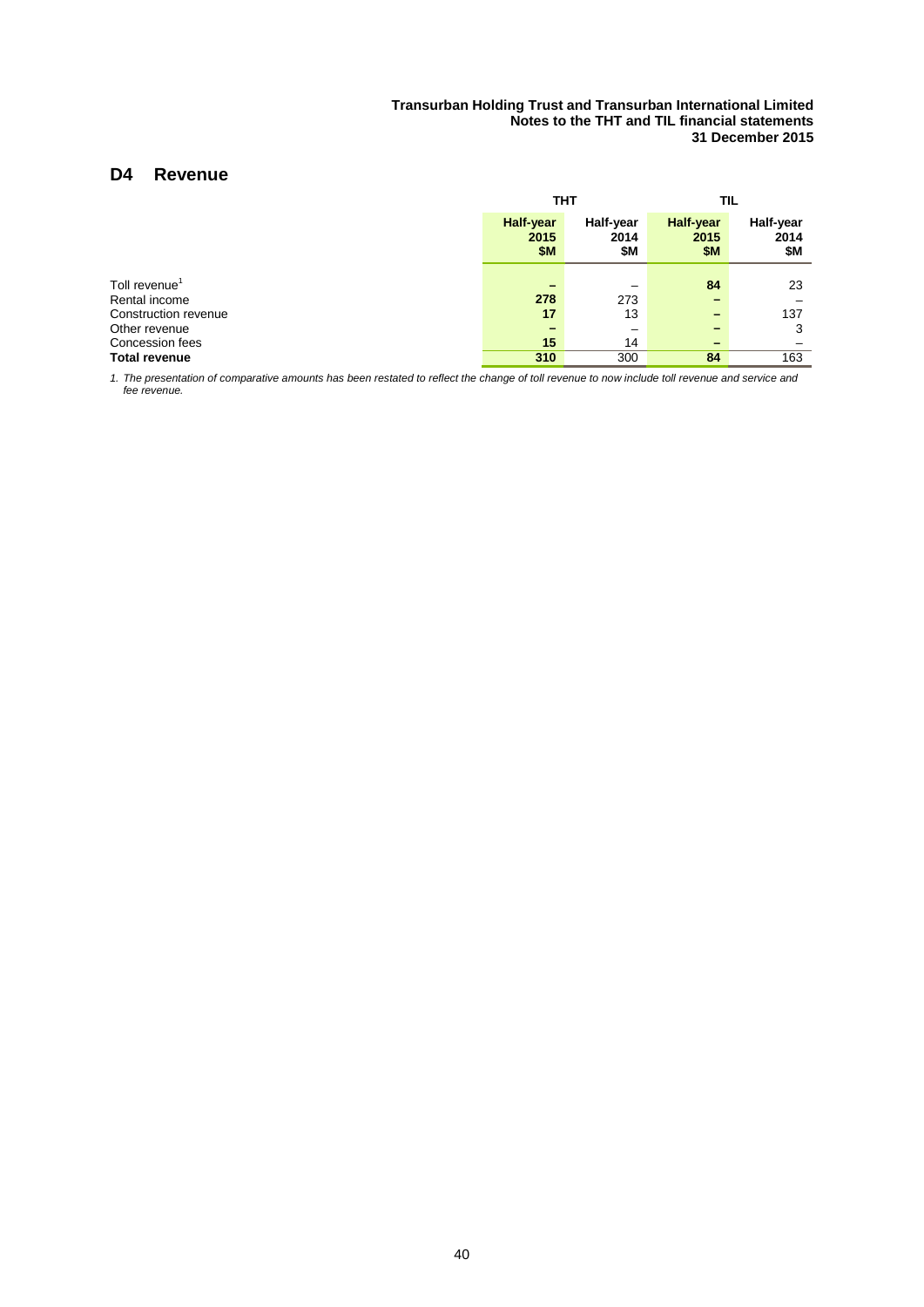# Security holder outcomes

# **D5 Earnings per stapled security**

|                                                                                                  | тнт                      |                   |                          | TIL               |  |
|--------------------------------------------------------------------------------------------------|--------------------------|-------------------|--------------------------|-------------------|--|
|                                                                                                  | <b>Half-year</b><br>2015 | Half-vear<br>2014 | <b>Half-year</b><br>2015 | Half-year<br>2014 |  |
| Profit/(loss) attributable to ordinary security holders (\$M)                                    | 115                      | (65)              | (93)                     | (58)              |  |
| Weighted average number of securities (M)                                                        | 1.931                    | 1.904             | 1.931                    | 1,904             |  |
| Basic and diluted earnings per security attributable to the<br>ordinary security holders (Cents) | 6.0                      | (3.4)             | (4.8)                    | (3.0)             |  |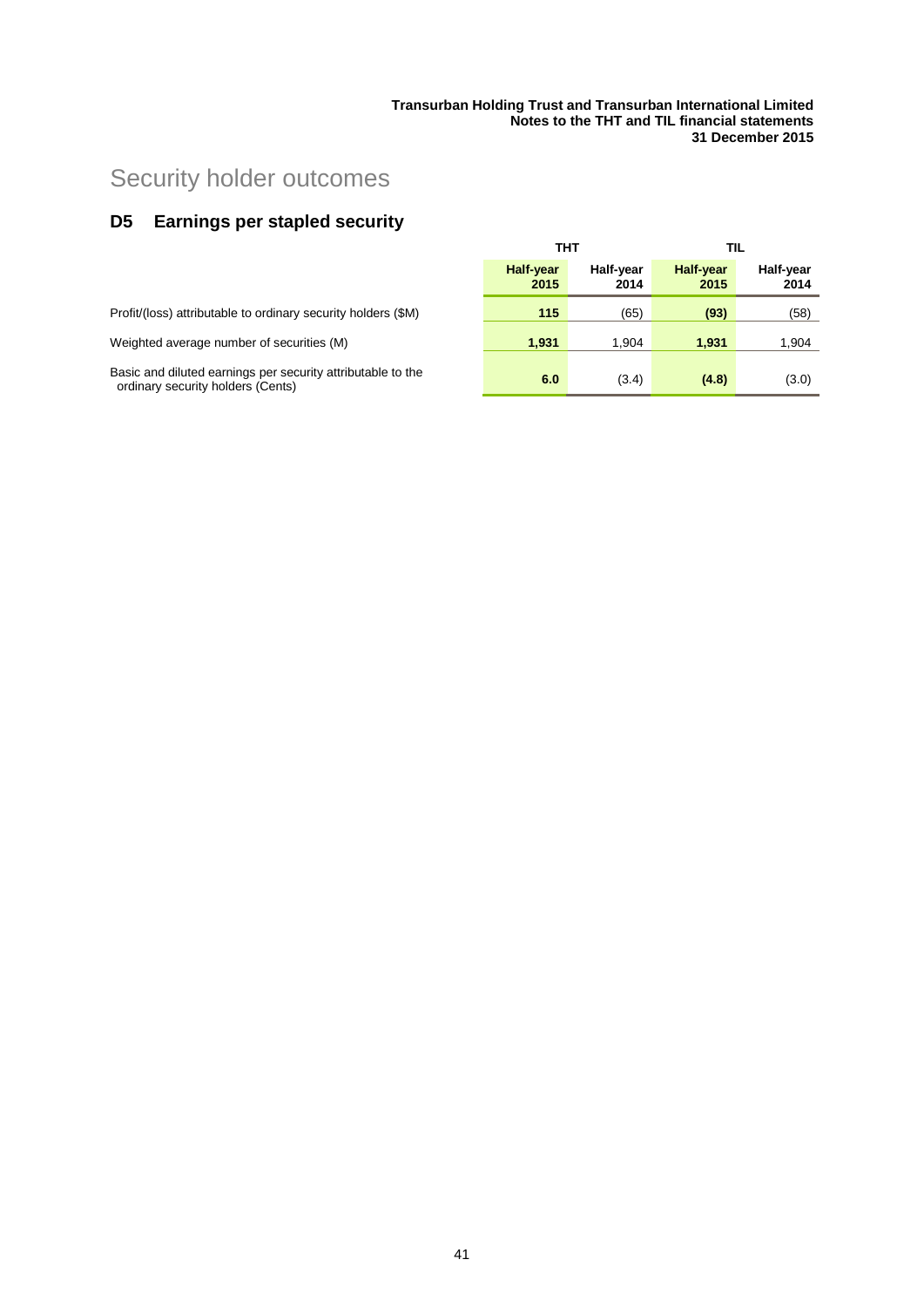# Capital and borrowings

### **D6 Net finance income and costs**

|                                               | тнт                                    |                          | TIL                             |                          |
|-----------------------------------------------|----------------------------------------|--------------------------|---------------------------------|--------------------------|
|                                               | <b>Half-year</b><br>2015<br><b>\$M</b> | Half-year<br>2014<br>\$Μ | Half-year<br>2015<br><b>\$M</b> | Half-year<br>2014<br>\$Μ |
| <b>Finance income</b>                         |                                        |                          |                                 |                          |
| Interest income from related parties          | 207                                    | 228                      |                                 |                          |
| Other interest income                         |                                        |                          |                                 |                          |
| Net foreign exchange gains                    | $\overline{2}$                         | 6                        |                                 |                          |
| Re-measurement of promissory note payable     |                                        | 10                       |                                 |                          |
| Re-measurement of concession notes receivable | 39                                     | 39                       |                                 |                          |
| <b>Total finance income</b>                   | 251                                    | 284                      |                                 |                          |
| <b>Finance costs</b>                          |                                        |                          |                                 |                          |
| Interest and finance charges paid/payable     | (293)                                  | (281)                    | (114)                           | (66)                     |
| Net foreign exchange losses                   |                                        |                          | (3)                             | (8)                      |
| Re-measurement of promissory note payable     | (2)                                    |                          |                                 |                          |
| <b>Total finance costs</b>                    | (295)                                  | (281)                    | (117)                           | (74)                     |
|                                               |                                        |                          |                                 |                          |
| Net finance (costs)/income                    | (44)                                   | 3                        | (117)                           | (74)                     |

## **D7 Borrowings**

|                            | тнт                               |                        | TIL                        |                        |  |
|----------------------------|-----------------------------------|------------------------|----------------------------|------------------------|--|
|                            | 31 December<br>2015<br><b>\$M</b> | 30 June<br>2015<br>\$Μ | 31 December<br>2015<br>\$M | 30 June<br>2015<br>\$Μ |  |
| <b>Current</b>             |                                   |                        |                            |                        |  |
| Working capital facilities | 25                                |                        | -                          |                        |  |
| Term debt                  | 260                               | -                      | $\overline{\phantom{0}}$   |                        |  |
|                            | 285                               | -                      | $\overline{\phantom{0}}$   |                        |  |
| <b>Non-current</b>         |                                   |                        |                            |                        |  |
| Working capital facilities |                                   | 16                     |                            |                        |  |
| Capital markets debt       | 741                               | 745                    | 639                        | 608                    |  |
| U.S. private placement     | 947                               |                        |                            |                        |  |
| Term debt                  | 2,883                             | 3,633                  |                            |                        |  |
| <b>TIFIA</b>               |                                   |                        | 1,154                      | 1,067                  |  |
|                            | 4,571                             | 4,394                  | 1,793                      | 1,675                  |  |
| <b>Total borrowings</b>    | 4,856                             | 4,394                  | 1,793                      | 1,675                  |  |

## **D8 Derivative and financial risk management**

|                                                                   | 31 December 2015<br>\$M |                          |                    |                          | 30 June 2015<br>\$M |     |             |     |
|-------------------------------------------------------------------|-------------------------|--------------------------|--------------------|--------------------------|---------------------|-----|-------------|-----|
|                                                                   | <b>Current</b>          |                          | <b>Non-current</b> |                          | Current             |     | Non-current |     |
|                                                                   | тнт                     | TIL                      | THT                | TIL                      | тнт                 | TIL | тнт         | TIL |
| <b>Assets</b>                                                     |                         |                          |                    |                          |                     |     |             |     |
| Interest rate swap contracts -<br>cash flow hedges                |                         |                          | 7                  | -                        |                     |     | 16          |     |
| Cross-currency interest rate swap contracts -<br>cash flow hedges |                         |                          | 5                  | -                        |                     |     |             |     |
| Other financial derivatives                                       | 3                       |                          |                    | -                        |                     |     |             |     |
| Total derivative financial instrument assets                      | 3                       | $\overline{\phantom{0}}$ | 12                 | -                        |                     |     | 16          |     |
| Liabilities                                                       |                         |                          |                    |                          |                     |     |             |     |
| Interest rate swap contracts -<br>cash flow hedges                | 11                      |                          | 60                 | 62                       | 2                   |     | 76          | 54  |
| Cross-currency interest rate swap contracts -<br>cash flow hedges |                         |                          | 5                  | $\overline{\phantom{0}}$ |                     |     |             |     |
| Total derivative financial instrument liabilities                 | 11                      |                          | 65                 | 62                       | 2                   |     | 76          | 54  |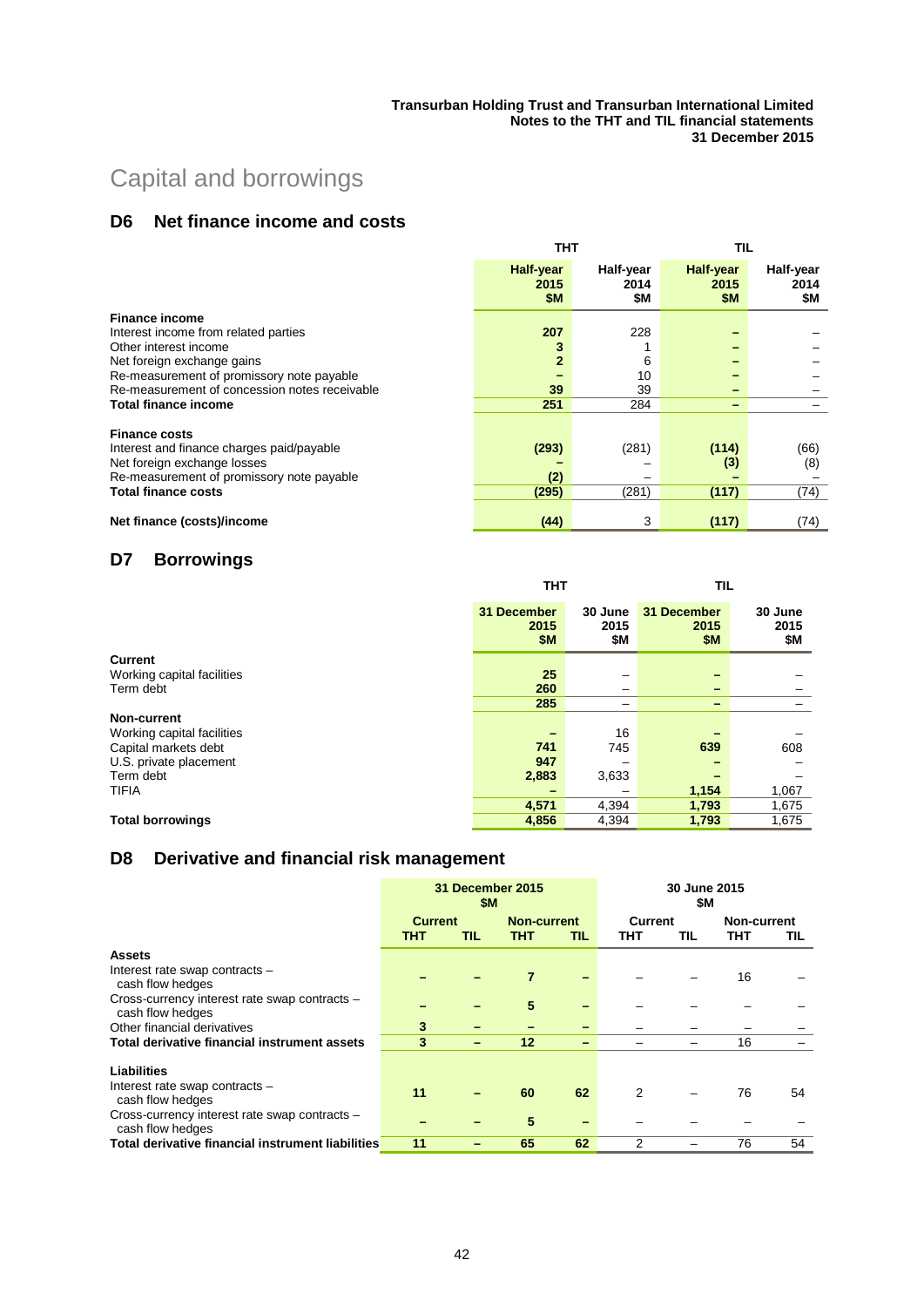Transurban Holdings Limited, Transurban Holding Trust and Transurban International Limited Directors' declaration 31 December 2015

# Section E: Signed reports

In the opinion of the Directors of Transurban Holdings Limited, Transurban Infrastructure Management Limited (as the responsible entity of Transurban Holding Trust) and Transurban International Limited (collectively referred to as 'the Directors'):

- (a) the financial statements and notes of Transurban Holdings Limited and its controlled entities, including Transurban Holding Trust and its controlled entities and Transurban International Limited and its controlled entities set out on pages 14 to 43 are in accordance with the Corporations Act 2001, including:
	- complying with Accounting Standards, the Corporations Regulations 2001 and other mandatory  $(i)$ professional reporting requirements, and
	- giving a true and fair view of the Transurban Holdings Limited Group's, Transurban Holding Trust  $(ii)$ Group's and Transurban International Group's financial position as at 31 December 2015 and of its performance for the half-year ended on that date, and
- $(b)$ there are reasonable grounds to believe that the Transurban Holdings Group, Transurban Holding Trust Group and Transurban International Group will be able to pay their debts as and when they become due and payable, and

The Directors have been given the declarations by the Chief Executive Officer and Chief Financial Officer required by section 295A of the Corporations Act 2001.

**Lindsay Maxsted Director** 

**Scott Charlton** Director

Melbourne 11 February 2016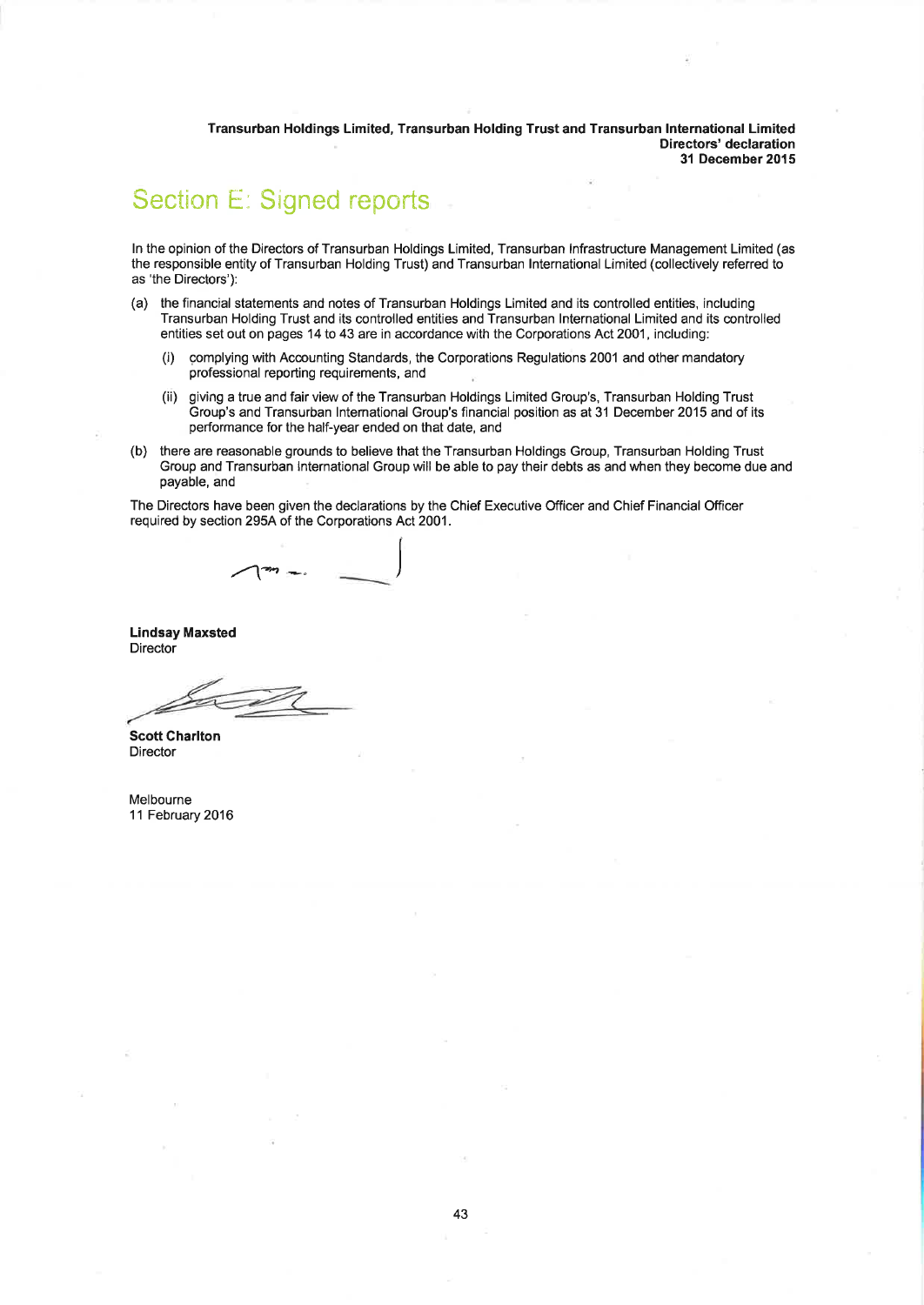

# **Independent auditor's review report to the stapled security holders of the Transurban Group**

### *Report on the Half-Year Financial Report*

We have reviewed the accompanying half-year financial report which comprises:

- Transurban Holdings Limited (the company), which comprises the consolidated balance sheet as at 31 December 2015, the consolidated statement of comprehensive income, consolidated statement of changes in equity and consolidated statement of cash flows for the half-year ended on that date, selected explanatory notes and the directors' declaration for Transurban Holdings Limited (the Transurban Group). The Transurban Group comprises the company and the entities it controlled at the half-year's end or from time to time during the financial half-year including the other members of the stapled group being Transurban International Limited and Transurban Holdings Trust and their controlled entities.
- Transurban Holding Trust (the Trust), which comprises the consolidated balance sheet as at 31 December 2015, the consolidated statement of comprehensive income, consolidated statement of changes in equity and consolidated statement of cash flows for the half-year ended on that date, selected explanatory notes and the directors' declaration for Transurban Holding Trust (THT). THT comprises the Trust and the entities it controlled at half-year's end or from time to time during the financial half-year.
- Transurban International Limited (the international company), which comprises the consolidated balance sheet as at 31 December 2015, the consolidated statement of comprehensive income, consolidated statement of changes in equity and consolidated statement of cash flows for the half-year ended on that date, selected explanatory notes and the directors' declaration for Transurban International Limited (TIL). TIL comprises the international company and the entities it controlled at half-year's end or from time to time during the financial half-year.

#### *Directors' responsibility for the financial report*

The directors of the Transurban Holdings Limited, Transurban International Limited and Transurban Infrastructure Management the responsible entity of Transurban Holding Trust (collectively referred to as "the directors") are responsible for the preparation of the half-year financial report that gives a true and fair view in accordance with Australian Accounting Standards (including the Australian Accounting Interpretations) and the *Corporations Act 2001* and for such internal control as the directors determine is necessary to enable the preparation of the half-year financial report that is free from material misstatement whether due to fraud or error.

### *Auditor's responsibility*

Our responsibility is to express a conclusion on the half-year financial report based on our review. We conducted our review in accordance with Australian Auditing Standard on Review Engagements ASRE 2410 *Review of a Financial Report Performed by the Independent Auditor of the Entity*, in order to state whether, on the basis of the procedures described, we have become aware of any matter that makes us believe that the financial report is not in accordance with the *Corporations Act 2001* including giving a true and fair view of the Transurban Group's financial position as at 31 December 2015 and its performance for the half-year ended on that date; and complying with Accounting Standard AASB 134

#### *PricewaterhouseCoopers, ABN 52 780 433 757*

*Freshwater Place, 2 Southbank Boulevard, SOUTHBANK VIC 3006, GPO Box 1331, MELBOURNE VIC 3001 T: 61 3 8603 1000, F: 61 3 8603 1999, www.pwc.com.au*